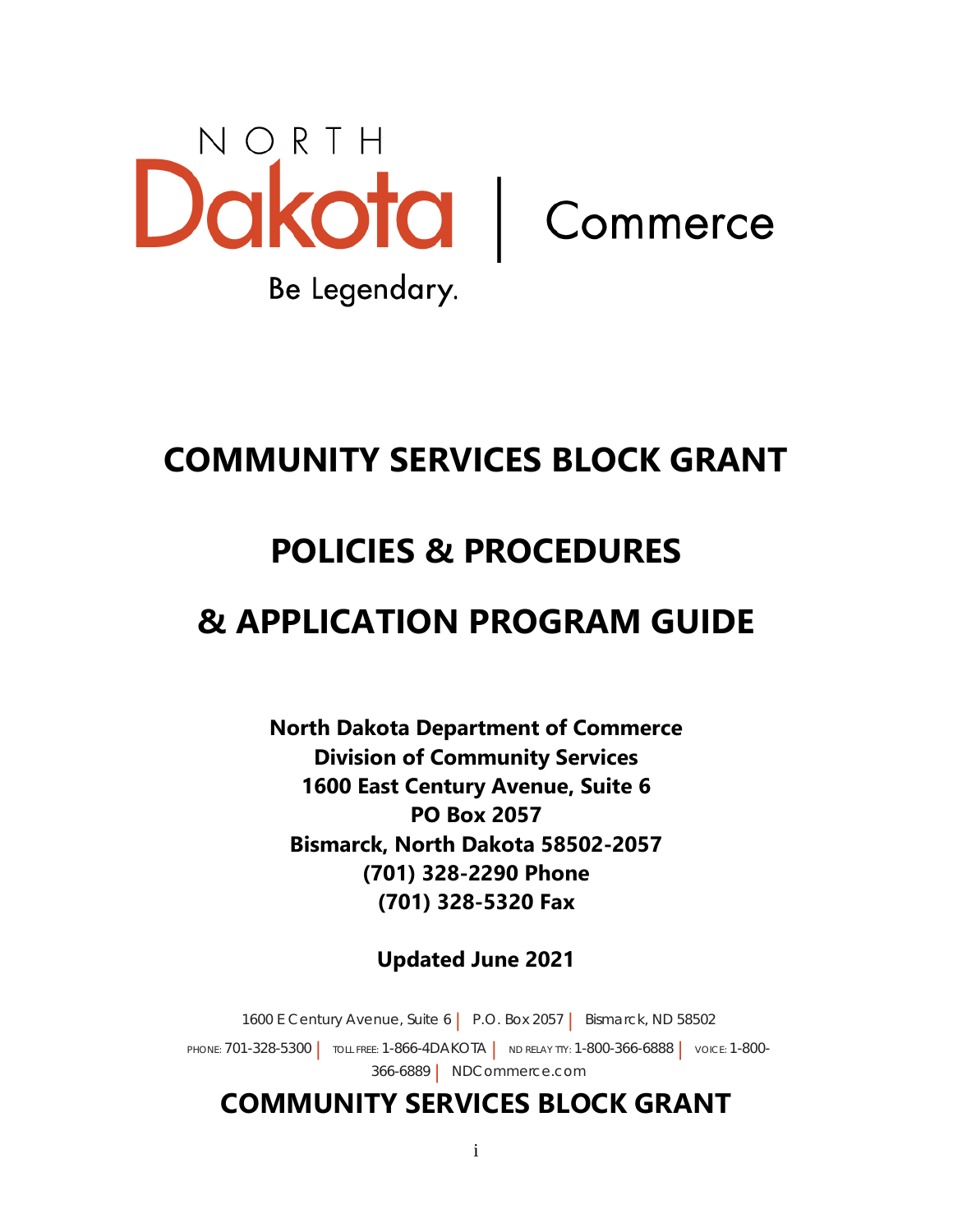# POLICIES AND PROCEDURES/APPLICATION PROGRAM **GUIDE**

# **TABLE OF CONTENTS**

| А. |  |
|----|--|
| В. |  |
| C. |  |
| D. |  |
| Ε. |  |
| F. |  |
| G. |  |
| Η. |  |
| I. |  |
|    |  |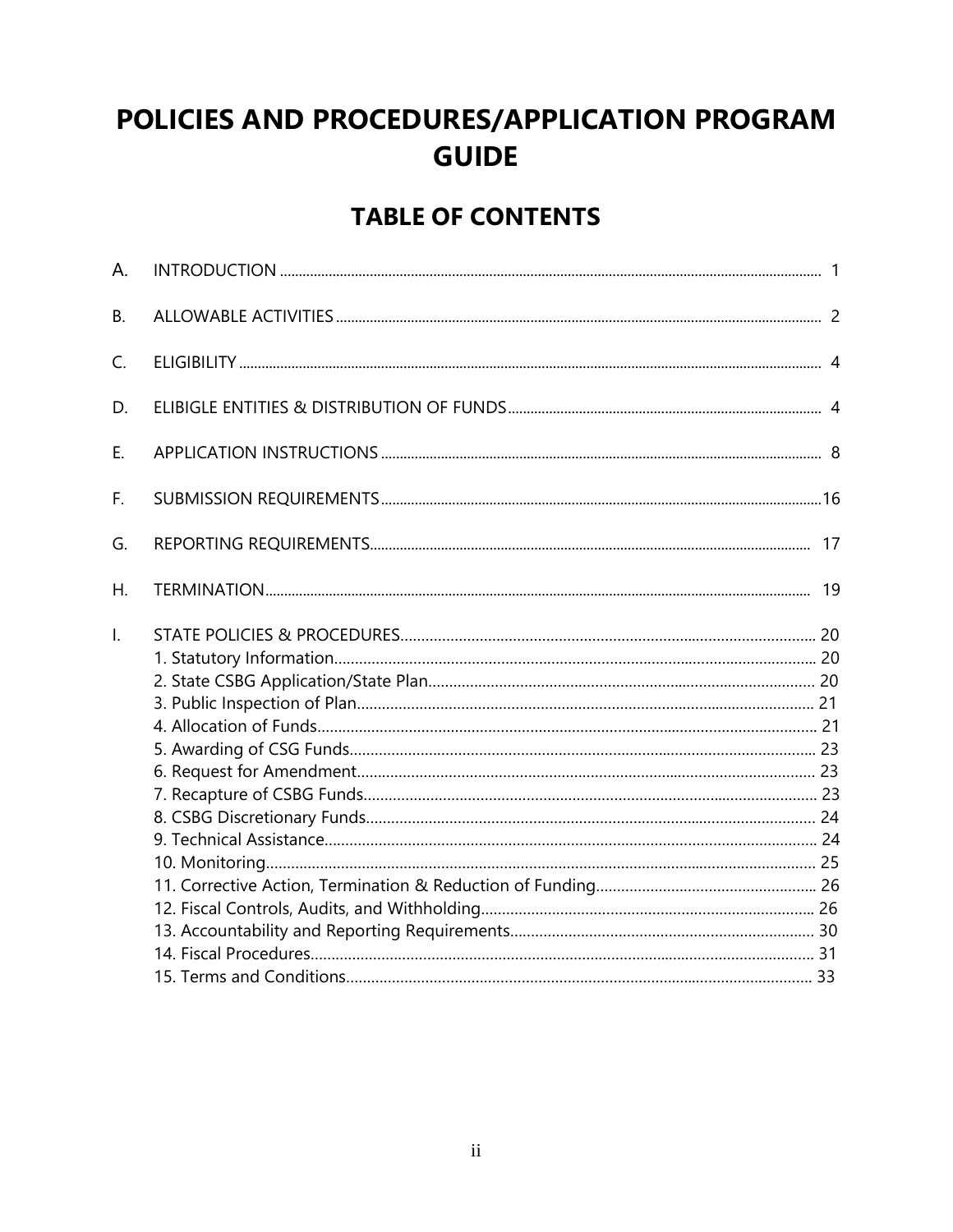#### **APPENDICES**

- A. GLOSSARY OF CSBG SERVICE CATEGORIES
- B. CSBG SUBGRANTEE CERTIFICATION
- C. CSBG ELIGIBILITY FOR SERVICES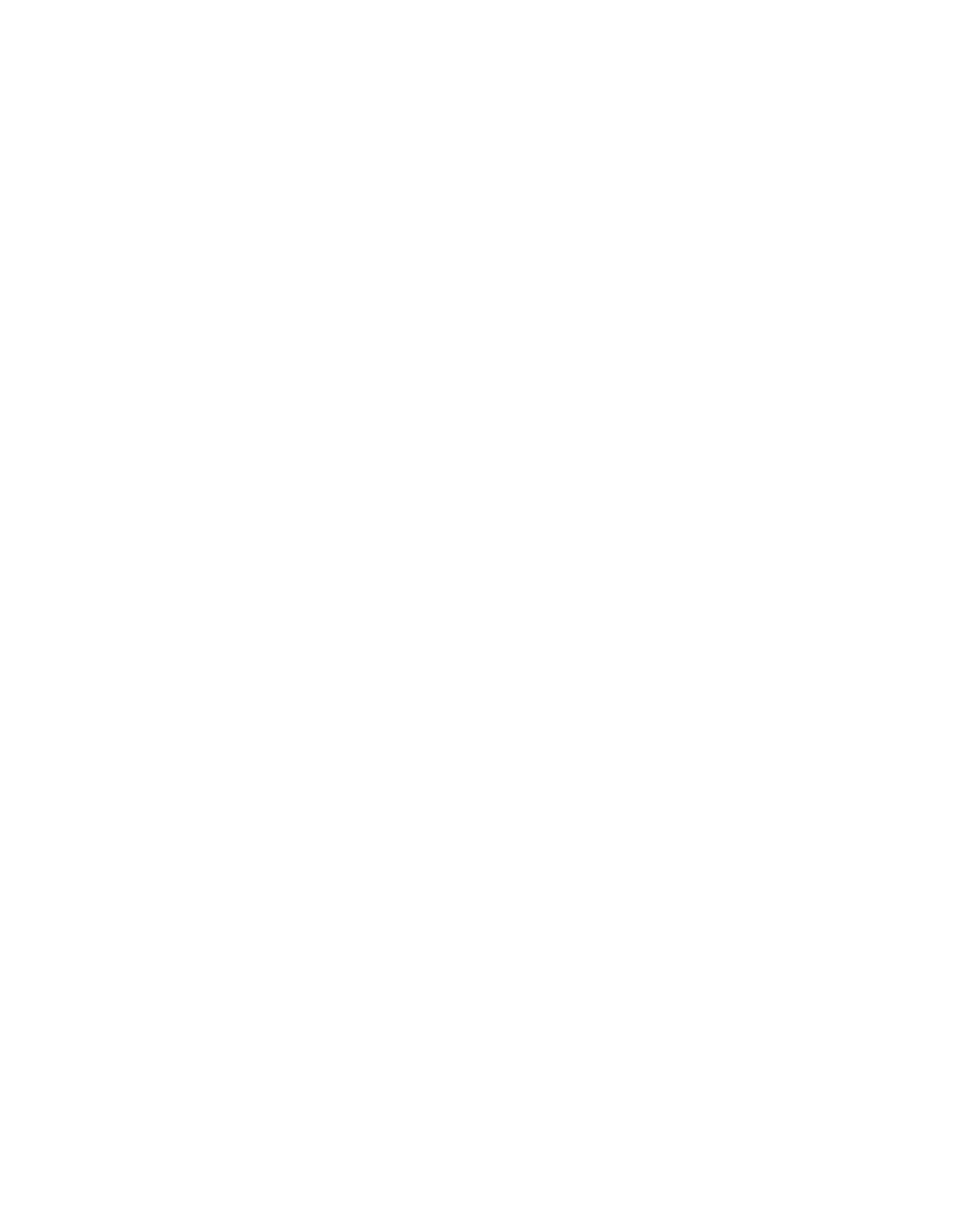#### A. INTRODUCTION

The State of North Dakota has applied to the Federal Department of Health and Human Services for funding under the FY2022 and FY2023 Community Services Block Grant. The Community Services Block Grant is authorized by the Omnibus Budget Reconciliation Act of 1981, (OBRA) Subtitle B - Community Services Block Grant program, as amended.

The North Dakota Department of Commerce, Division of Community Services has been delegated the responsibility to administer several block grants received by the State of North Dakota, including the Community Services Block Grant.

The CSBG Act was reauthorized in 1998, with the overall goals and objectives of the program being revised. Congress has not yet reauthorized the CSBG Act, although each year since 2003 some work has been done on the reauthorization process. It is not known if any further work on this will be done this year. Until a new reauthorization is completed, we will continue to follow the requirements of the 1998 reauthorization. That version of the law addresses that the CSBG funds are to be used for:

*The reduction of poverty, the revitalization of low-income communities, and the empowerment of low-income families and individuals in rural and urban areas to become fully self-sufficient (particularly families who are attempting to transition off a State program carried out under part A of title IV of the Social Security Act [42 U.S.C. 601 et. seq.].*

To accomplish those goals, the following objectives were developed:

- the strengthening of community capabilities for planning and coordinating the use of a broad range of Federal, State, local, and other assistance, including private resources, related to the elimination of poverty, so that this assistance can be used in a manner that is responsive to local needs and conditions.
- the organization of a range of services related to the needs of low-income families and individuals, so that these services may have a measurable and potentially major impact on the causes of poverty in the community and may help the families and individuals to achieve self-sufficiency.
- the greater use of innovative and effective community-based approaches to attack the causes and effects of poverty and of community breakdown.
- the maximum participation of residents of the low-income communities and members of the groups served by programs assisted through the block grants made under this subtitle to empower those residents and members to respond to the unique problems and needs within their communities.
- the broadening of the resource base of programs directed to the elimination of poverty to secure a more active role in the provision of services for private, religious, charitable, and neighborhood-based organizations, as well as individual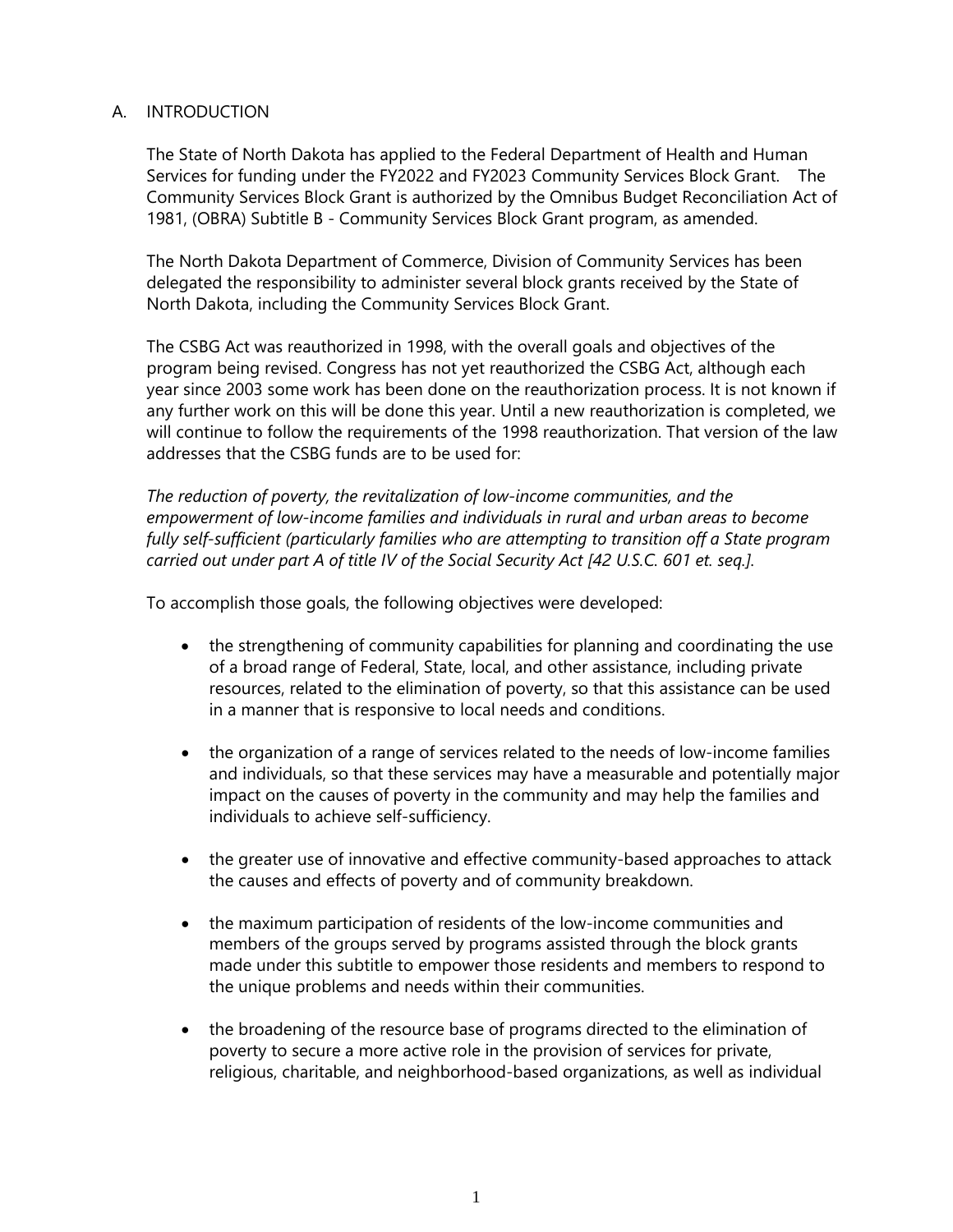citizens, and business, labor, and professional groups who are able to influence the quantity and quality of opportunities and services for the poor.

The State's CSBG allocation represents only one half of one percent of the total national CSBG allocation when that allocation exceeds \$345,000,000. North Dakota's CSBG funds, alone, cannot materially alter the extent of poverty within the state. Consequently, North Dakota's CSBG program focuses on the coordination of public and private resources to help individuals or families attain the highest possible level of economic and social selfsufficiency.

#### B. ALLOWABLE ACTIVITIES

The Division of Community Services supports the concept of locally developed plans for addressing the needs of low-income people. Consequently, community action agencies are allowed considerable discretion in developing and implementing CSBG programs, so long as the proposed activities are clearly eligible under the provisions of the CSBG Act. CSBG activities are broadly defined in Section 676(b) of the CSBG Act as being directed toward support of low-income individuals and families in becoming self-sufficient, addressing the needs of youth in low income communities and making more effective use of and coordinating with other programs serving low income, including State welfare reform efforts. Self-sufficiency efforts include assistance with removing obstacles and solving problems that block self-sufficiency efforts; securing and maintaining meaningful employment; attaining an adequate education particularly through improving literacy skills; making better use of available income; obtaining and maintaining adequate housing and a suitable living environment; obtaining emergency assistance; and achieving greater participation in the affairs of the community including public and private partnerships with local law enforcement agencies, local housing authorities, private foundations and other public and private partners. Addressing the needs of youth in low income communities includes youth development programs that support the primary role of the family, give priority to the prevention of youth problems and crime and promote increased community coordination and collaboration in meeting the needs of youth and support development and expansion of innovative community-based youth development programs that have demonstrated success in preventing or reducing youth crime, such as the establishment of violence-free zones involving youth development and intervention models such as youth mediation, youth mentoring, life skills training, job creation and entrepreneurship programs, and after-school child care programs.

CSBG activities can also be broken down by functional categories. The following functions are allowable within North Dakota's CSBG program.

1. Administration: CSBG funds may be applied toward the costs incurred in the administration of the CSBG award. These costs may include, but are not limited to, personnel and non-personnel costs incurred in CSBG workplan development, financial management, fiscal and programmatic reporting, clerical services, audit costs, supervision of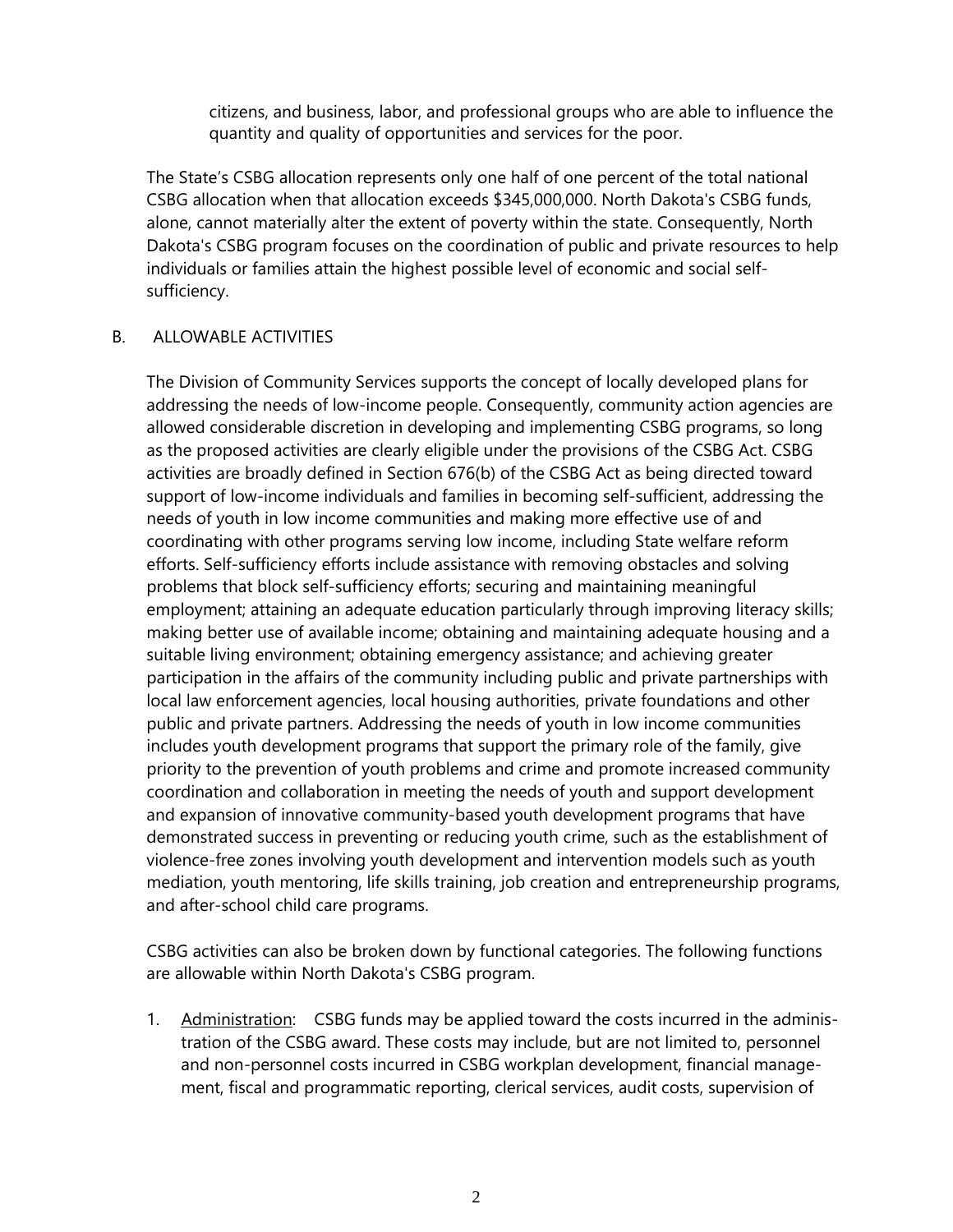program administrators and board operations, when supported by appropriate source documentation.

- 2. Program Planning, Development, and Coordination: CSBG funds may be used in combination with other Federal, State, private or local funds to implement the various low-income assistance programs administered by the CSBG subgrantees. Such expenditures must be supported by appropriate source documentation to assure that the costs are allocated properly among the funding sources. CSBG funds may be applied toward program planning and development costs in support of low income assistance projects, whether funded with public or private resources.
- 3. Emergency Assistance: CSBG funds may be applied toward the cost of organizing and/or operating emergency assistance services or facilities, such as food pantries or food banks, temporary housing and abuse shelters, energy emergency loan or grant funds and general emergency loan and grant funds.
- 4. Client Services: CSBG funds may be used to provide outreach, referral, direct counseling or advocacy services on behalf of low-income clients relating to the activities outlined in the first paragraph of Section B. Allowable Activities in this guide.
- 5. Self-Reliance and Other Self-Sufficiency Services: CSBG funds are to be used to assist low income persons in becoming self-sufficient. DCS continues to support the Self Reliance Program and the program's case management approach, and we encourage agencies to maintain as least a 1.5 FTE for Self-Reliance Case Management. However, since a number of the CAAs provide additional self-sufficiency services, staff time for all self-sufficiency programs can be considered in meeting the State's requirement of a minimum of 1.5 FTE level within the CSBG budget for staff supporting self-sufficiency efforts. In addition to personnel costs, other allowable costs are training expenses for the SRCM's or other self-sufficiency program staff, office space, materials, travel and supplies.

Per Section 678F of the CSBG Act, the following uses are not allowable for CSBG funds:

- o CSBG funds may not be used for the purchase or improvement of land, or the purchase, construction or permanent improvement (other than low-cost residential weatherization or other energy-related home repairs) of any building or other facility.
- o Leasing of space, buildings, and/or other assets not associated with a CSBG purpose or allowable activity; and
- o Political activity such as:
	- o Any partisan or nonpartisan activity or any political activity associated with a candidate or contending faction or group, in an election for public or party office,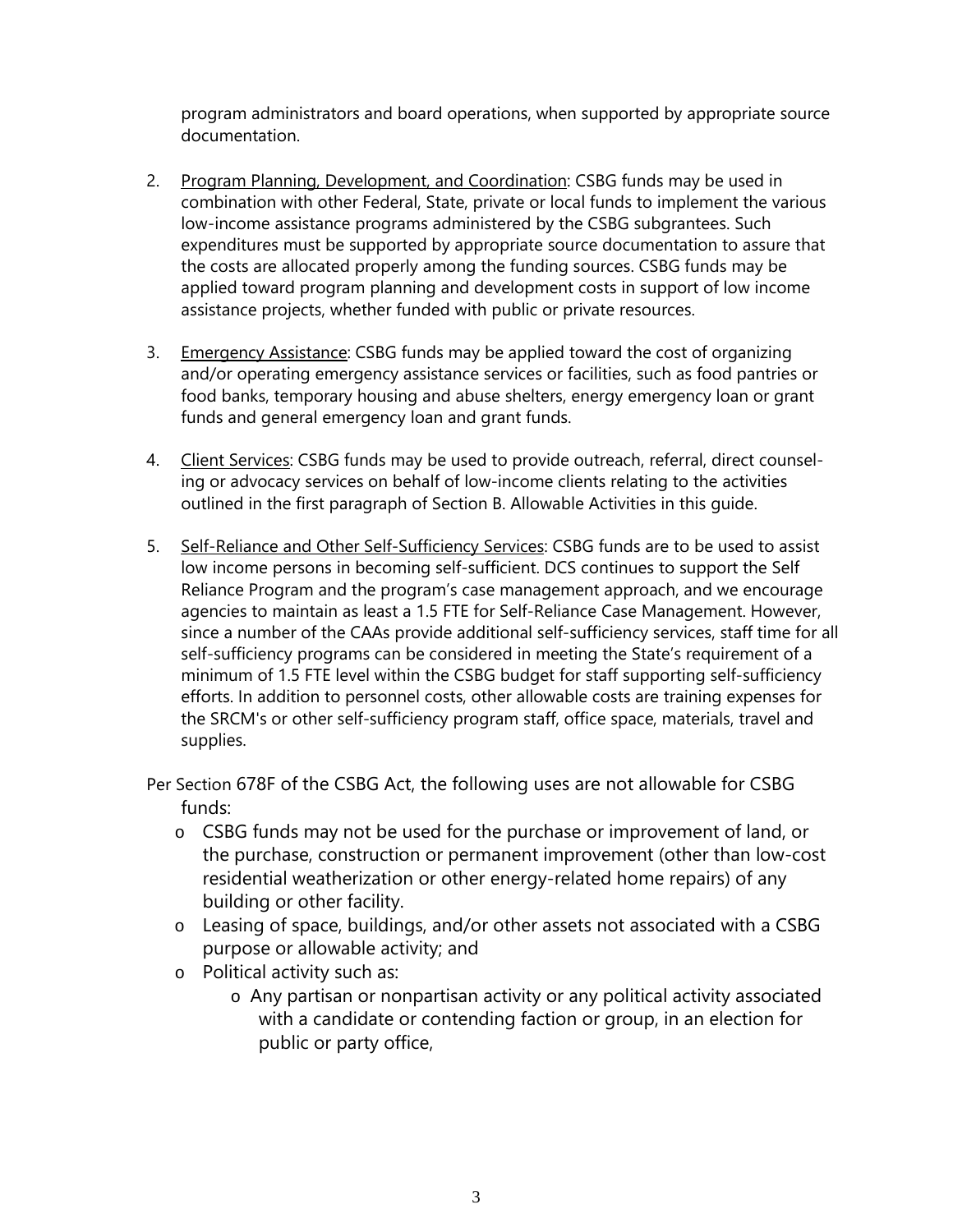- o Any activities to provide voters and prospective voters with transportation to the poll or provide similar assistance in connection with an election, or
- o Any voter registration activity.

#### C. ELIGIBILITY

Client eligibility for direct CSBG services is based upon income level. The State of North Dakota, as permitted by Section 673(2) of the CSBG Act, has always established the eligible income level for CSBG services at 125% of the official poverty line as defined by the Secretary of the Department of Health and Human Services based on information provided by the Office of Management and Budget.

The current CSBG income quidelines (U.S. Department of Health and Human Services, Federal Register, January 26, 2021) are as follows for poverty and 125% of poverty:

|                   |                  | <b>CSBG INCOME GUIDELINES</b> |
|-------------------|------------------|-------------------------------|
| PERSONS IN        | <b>POVERTY</b>   | (125% of poverty)             |
| <b>HOUSEHOLD</b>  | <b>GUIDELINE</b> |                               |
|                   | \$12,880         | \$16,100                      |
| 2                 | \$17,420         | \$21,775                      |
| 3                 | \$21,960         | \$27,450                      |
| 4                 | \$26,500         | \$33,125                      |
| 5                 | \$31,040         | \$38,800                      |
| 6                 | \$35,580         | \$44,475                      |
| 7                 | \$40,120         | \$50,150                      |
| 8                 | \$44,660         | \$55,825                      |
| For each          | \$4,540          | \$5,675                       |
| additional person |                  |                               |
| add:              |                  |                               |

Normally, these income guidelines are revised each year and at the time, the updated information to CSBG eligibility limits is provided to each CAA by DCS and published on the ND CSBG website. CAAs should use the June 2021 Revised Eligibility for Services document developed by DCS in determining a client's eligibility for CSBG services.

#### D. ELIGIBLE ENTITIES & DISTRIBUTION OF FUNDS

Section 675C(a)(1) of the CSBG Act, as amended, requires the State to award not less than 90% of the CSBG funds allocated to the State, through grants to eligible entities. Eligible entities are defined in Section 673(1)(A) of the Act through a reference to the previous reauthorization amendment (1994) which defines eligible as organizations designated as community action agencies or community action programs under the provisions of Section 210 of the Economic Opportunity Act of 1964 or is designated under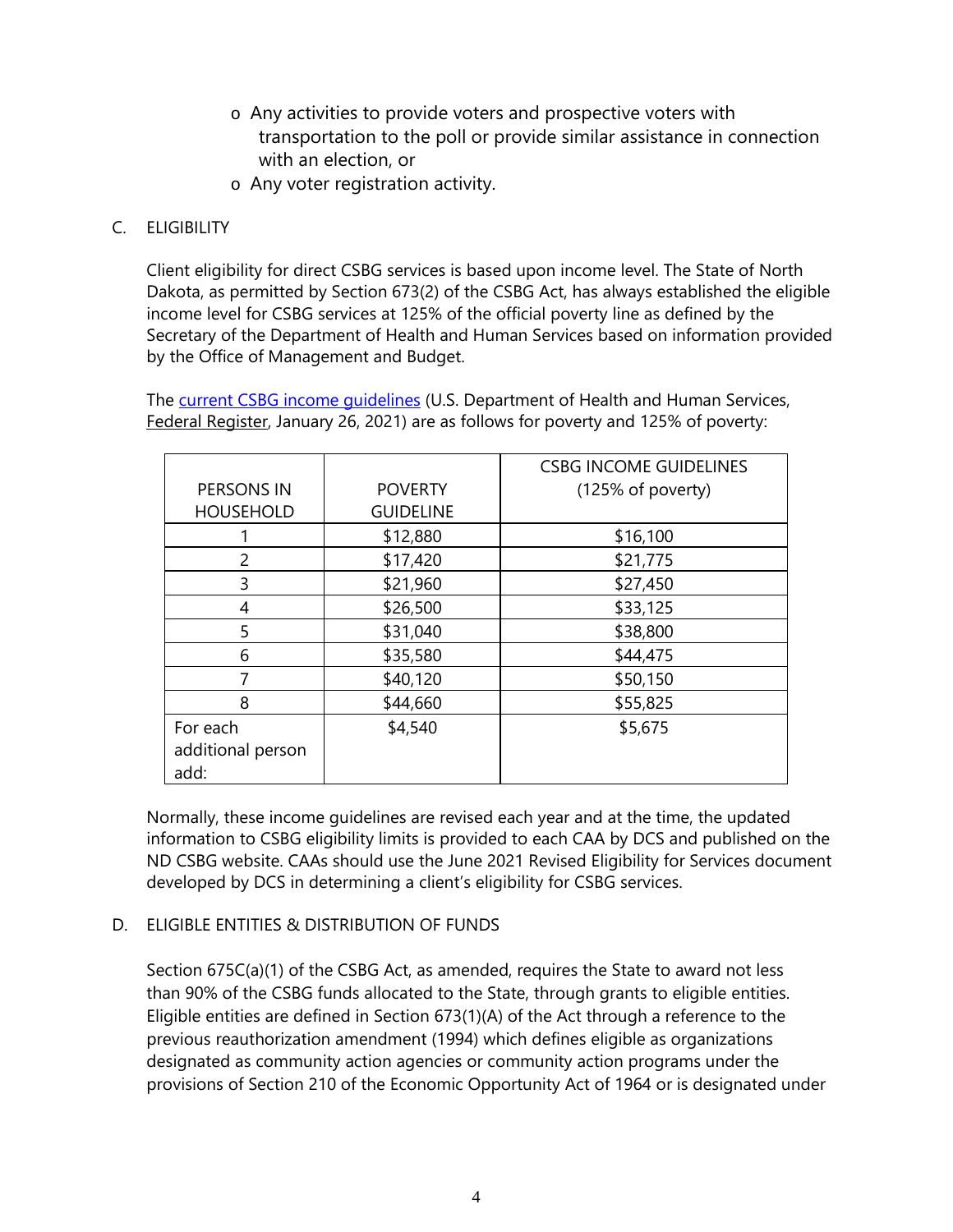the requirements of Section 676A if a served area ceases to be served and has the required tripartite board. Consequently, participation in North Dakota's CSBG program is restricted to seven (7) community action agencies that have received CSBG funds since the inception of the program. The eligible organizations are:

| Region II  | Community Action Partnership - Minot Region<br>2020 8 <sup>th</sup> Avenue SE<br>Minot, ND 58701-5035                 |
|------------|-----------------------------------------------------------------------------------------------------------------------|
|            | Serving the counties of Bottineau, Burke, McHenry, Mountrail,<br>Pierce, Renville and Ward                            |
| Region III | Dakota Prairie Community Action Agency<br>223 4 <sup>th</sup> Street NE<br>Devils Lake, ND 58301-2409                 |
|            | Serving the counties of Benson, Cavalier, Eddy, Ramsey, Rolette<br>and Towner                                         |
| Region IV  | Red River Valley Community Action<br>1013 North 5 <sup>th</sup> Street<br>Grand Forks, ND 58203                       |
|            | Serving the counties of Grand Forks, Nelson, Pembina and Walsh                                                        |
| Region V   | Southeastern ND Community Action Agency<br>3233 South University<br>Fargo, ND 58104-6221                              |
|            | Serving the counties of Cass, Ransom, Richland, Sargent, Steele<br>and Traill                                         |
| Region VI  | <b>Community Action Region VI</b><br>1311 12 <sup>th</sup> Avenue NE<br><b>PO Box 507</b><br>Jamestown, ND 58402-0507 |
|            | Serving the counties of Barnes, Dickey, Foster, Griggs, LaMoure,<br>Logan, McIntosh, Stutsman and Wells               |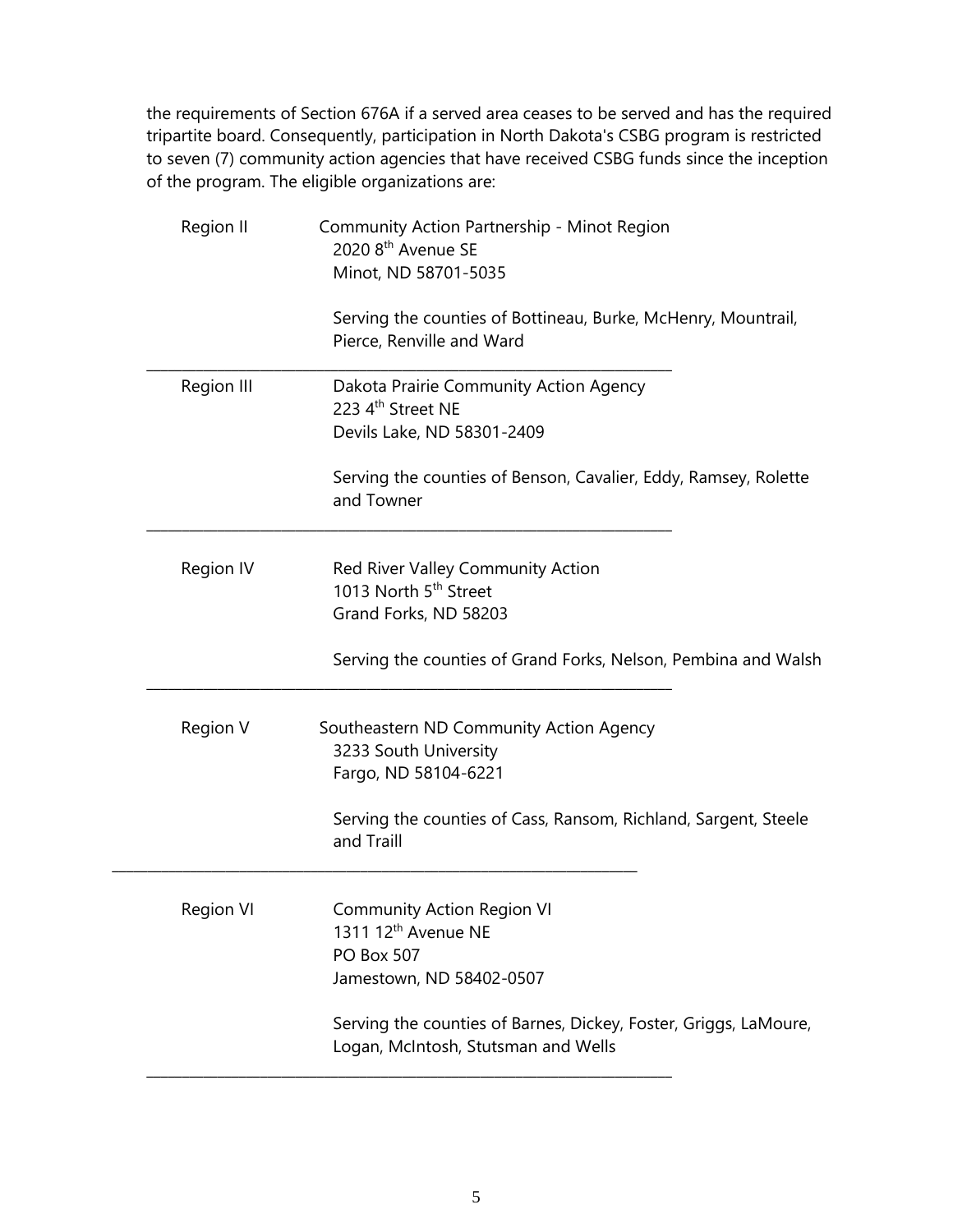| Region VII |                  | <b>Community Action Program Region VII</b><br>2105 Lee Avenue<br>Bismarck, ND 58504                                                                                            |  |
|------------|------------------|--------------------------------------------------------------------------------------------------------------------------------------------------------------------------------|--|
|            |                  | Serving the counties of Burleigh, Emmons, Grant, Kidder, McLean,<br>Mercer, Morton, Oliver, Sheridan and Sioux                                                                 |  |
|            | Regions VIII & 1 | <b>Community Action Partnership</b><br>202 East Villard<br>Dickinson, ND 58601                                                                                                 |  |
|            |                  | Region I Branch Office:<br>120 Washington Avenue<br>Williston, ND 58801                                                                                                        |  |
|            |                  | Serving the Region VIII counties of Adams, Billings, Bowman, Dunn,<br>Golden Valley, Hettinger, Slope and Stark; and the Region I<br>counties of Divide, McKenzie and Williams |  |

The CSBG distribution formula contained in the CSBG State Plan for FY2022 and FY2023 is based on the FY2021 CSBG State allocation and the CSBG funding formula that was developed in 2012. The formula incorporates Census Data from 2010. The State elected in this funding formula to utilize only 5% of the State allocation, or \$55,000, whichever is greater, for State Administration costs, and 5% of the allocation for State Discretionary projects. The remaining 90% of the allocation will be passed through to the Community Action Agencies. The CSBG State Plan for FY2022 and FY2023 assumes that the State will receive enough funds to pass through \$3,033,666.90 each year of the plan. The funding formula will be reviewed by DCS following the decennial census.

The funding formula that was developed in 2012 provides a total base allocation minimum of \$140,000 per region, or 38.78% of the pass-through funds, whichever is greater, divided equally for the eight regions. The balance of the pass-through would be distributed to the Community Action Agencies in direct proportion to their respective shares of North Dakota's low-income population as reported in the 2010 Census. This formula will be utilized for the FY2022 & FY2023 CSBG pass-through awards to the Community Action Agencies. The 2022 proportional share of that pass-through that each agency received will continue to be the percentage used each year in determining the amount of the passthrough funds each Community Action Agency will receive, as required in Section 676(b)(8) of the CSBG Act.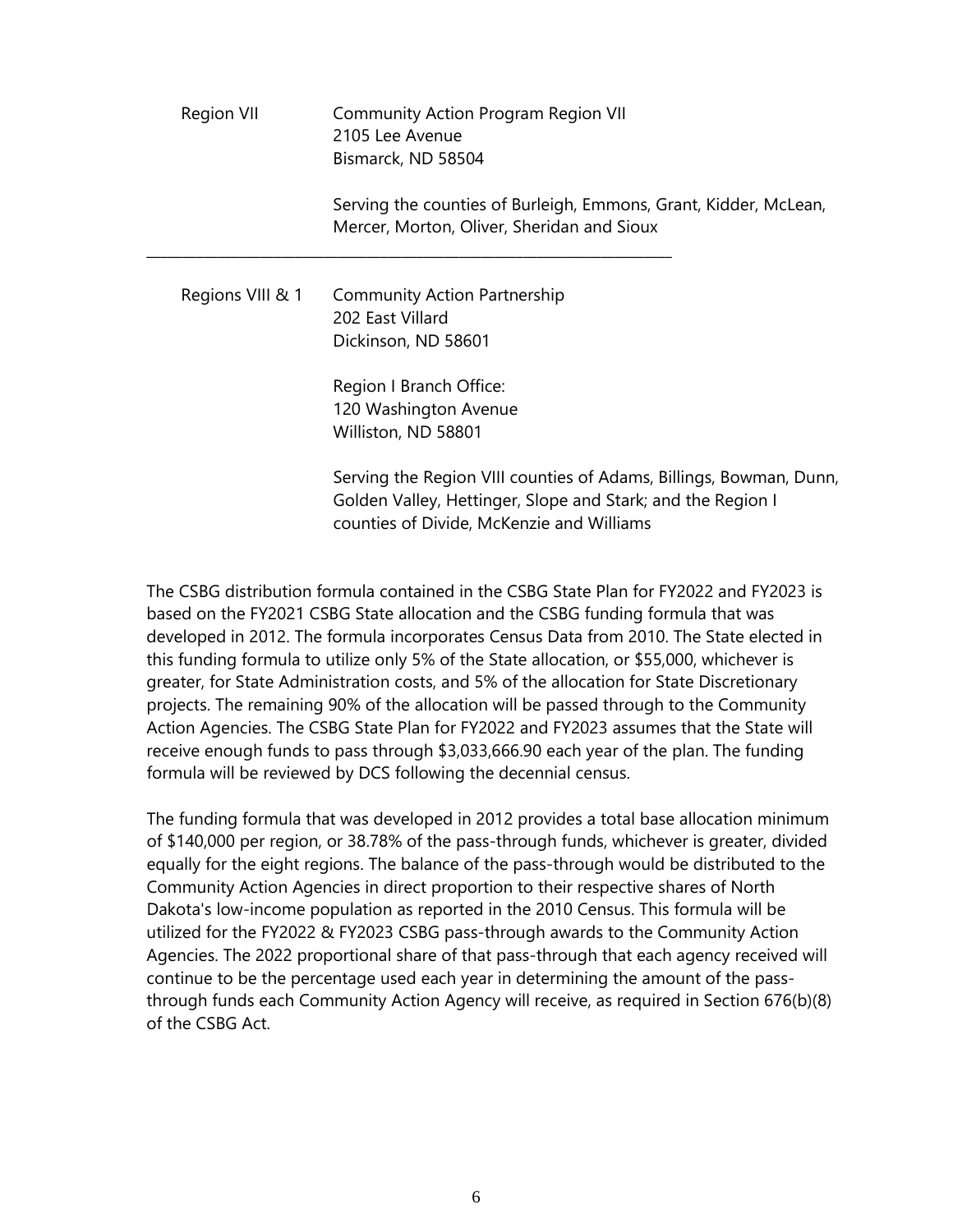Table 1 on page 5 illustrates the distribution of CSBG funds to the Community Action Agencies for FY 2022 and 2023 based on the FY2021 funding level since the FY2022 and 2023 appropriations have not yet been finalized.

**Agencies should use the tentative distribution guidelines provided in Table 1, plus any projected FY2021 carryover for the FY2022 grant year and FY2022 carryover for the FY2023 grant year, in developing the agency's FY2022 and FY2023 CSBG application if the 2023 appropriation has not been finalized by the deadline established for submission of final application packets.** 

| <b>TABLE 1</b><br><b>CSBG FUNDING FORMULA DISTRIBUTION FOR FY2022 AND FY2023</b><br><b>BASED ON FY2021 FUNDING LEVEL</b> |                                              |                           |  |
|--------------------------------------------------------------------------------------------------------------------------|----------------------------------------------|---------------------------|--|
| <b>Region/CAA</b>                                                                                                        | <b>Percent of</b><br>Pass-<br><b>Through</b> | <b>Tentative</b><br>Award |  |
| Region II - Community Action Partnership - Minot Region                                                                  | 13.4130                                      | 417,869.11                |  |
| Region III - Dakota Prairie Community Action                                                                             | 10.5821                                      | 359,223.05                |  |
| Region IV - Red River Valley Community Action                                                                            | 15.0046                                      | 450,841.34                |  |
| Region V - Southeastern ND Community Action Agency                                                                       | 25.6729                                      | 671,850.14                |  |
| Region VI - Community Action Program                                                                                     | 7.7351                                       | 300,243.45                |  |
| Region VII - Community Action Program                                                                                    | 18.9221                                      | 531,997.85                |  |
| Regions I & VIII - Community Action Partnership                                                                          | 8.67                                         | 459,615.36                |  |
| <b>TOTAL PASS THROUGH</b><br>3,191,640.30                                                                                |                                              |                           |  |

Since FY 2003, the State has utilized a portion of State CSBG Administrative and Discretionary funds to alleviate some of the impacts on the Community Action Agencies for the decrease in CSBG funding, the shift in population within the state, and the decrease in funds the CAAs have also had from other funding sources. The State is committed to try to continue this supplemental funding outside of the funding formula. The supplemental funding will be contingent upon adequate administrative and discretionary funding at the State level. The Community Action Agencies that have carryover from the previous grant year that is 20% or less of the CSBG grant they received that year will be eligible to participate. Any remaining State CSBG Administrative and Discretionary funds available at the end of in April of the calendar year will be dispersed to the eligible entities based on the poverty percentages of their funding formula, which may be adjusted proportionately when any agencies are ineligible to receive the supplemental funding due to carryover that exceeds 20% from the previous year. These funds will usually be included in the amendments that contain the CSBG regular quarter 2 funds.

#### E. APPLICATION INSTRUCTIONS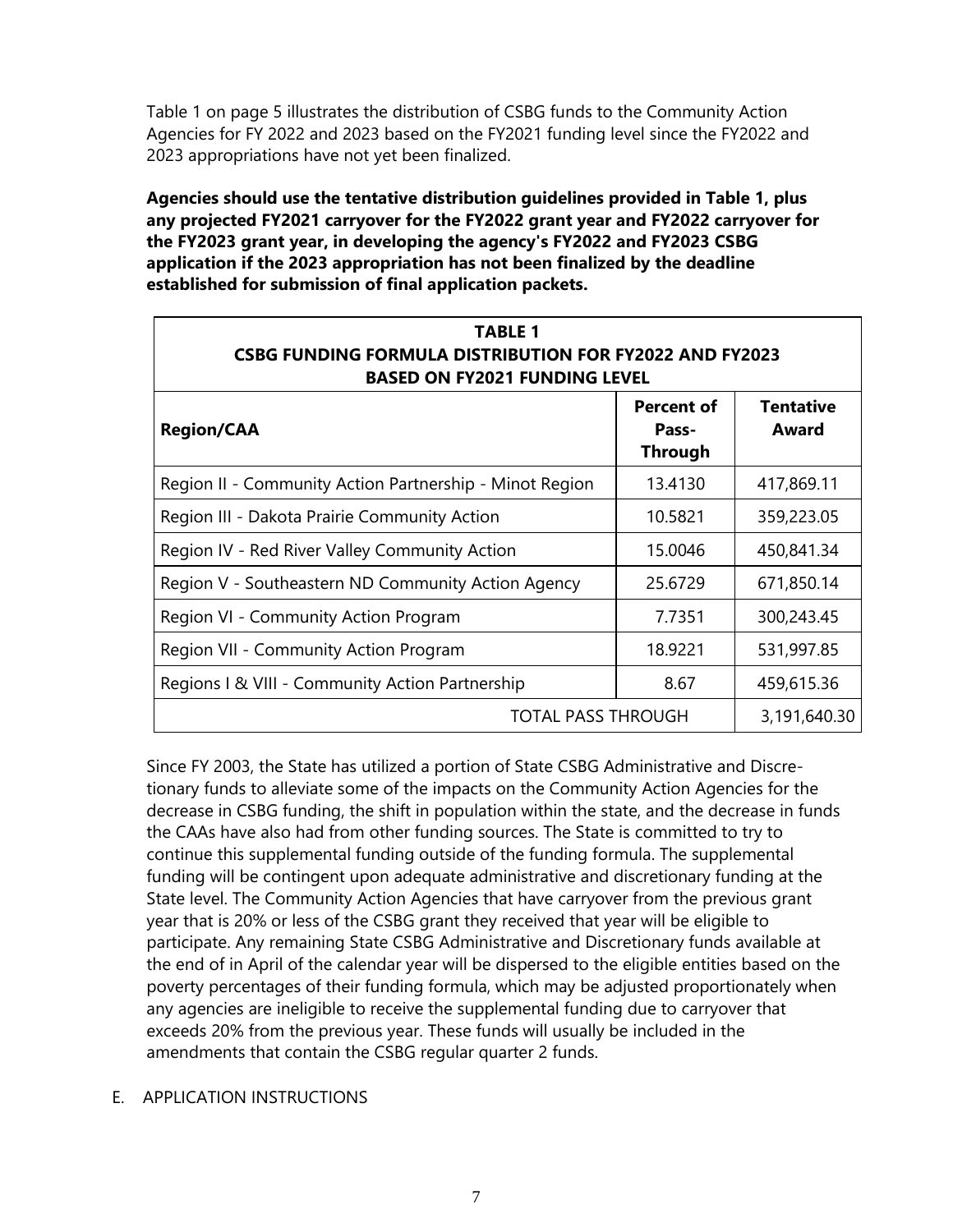To receive CSBG funds, each CAA must submit to the ND Department of Commerce, Division of Community Services, a two-year community action plan. The plan is to be submitted in odd-numbered years for the following two years (i.e. in 2021 for the FY2022 and FY2023 grant years). In the even-numbered years, the CAA must submit a budget and any portions of the community action plan that have changed significantly, such as outcomes/national indicators, work plan summary, etc., from the two-year plan that was submitted. Correspondence will be sent to CAA Directors each year outlining what needs to be submitted for the application for the coming year.

The plan consists of a pre-application packet and the final application packet. DCS will notify the CAAs as to the date that the pre-application and final application packet must be submitted. The following elements must be included in the final application that is submitted in December:

- 1. Applicant Information Sheet
- 2. Community Needs Assessment
- 3. CSBG Compliance Issues
- 4. Activity Descriptions
- 5. Work Plan Summary
- 6. Budget Section
- 7. Certification of Compliance
- 8. Update of Linkages/Private Sector Participation

The pre-application packet is usually due in June and includes the following:

- 1. An overview of planned services/programs and activities the agency intends to provide in the next two grant years. Agencies must provide information on new services that will be provided, any expansion of existing services, and current services that will be continued and/or discontinued in the upcoming two grant years.
- 2. An update of linkages/private sector participation.

The following information outlines the specifics regarding the required application items:

1. **Applicant Information Sheet** - The Applicant Information Sheet (SFN 52907) is the cover sheet for the grant application. It is to be completed by the agency and submitted to DCS with the agency's community action plan, a grant revision, a request for amendment or a request for a CSBG waiver. The form can be found on-line at [https://www.communityservices.nd.gov/uploads/24/CSBGApplicantInformationSheetPD](https://www.communityservices.nd.gov/uploads/24/CSBGApplicantInformationSheetPDFSFN52907.pdf) [FSFN52907.pdf.](https://www.communityservices.nd.gov/uploads/24/CSBGApplicantInformationSheetPDFSFN52907.pdf)

#### **1. Community Needs Assessment**

Section 676(b)(11) of the 1998 CSBG reauthorization requires that each eligible entity submit, as part of the agency's community action plan, a community needs assessment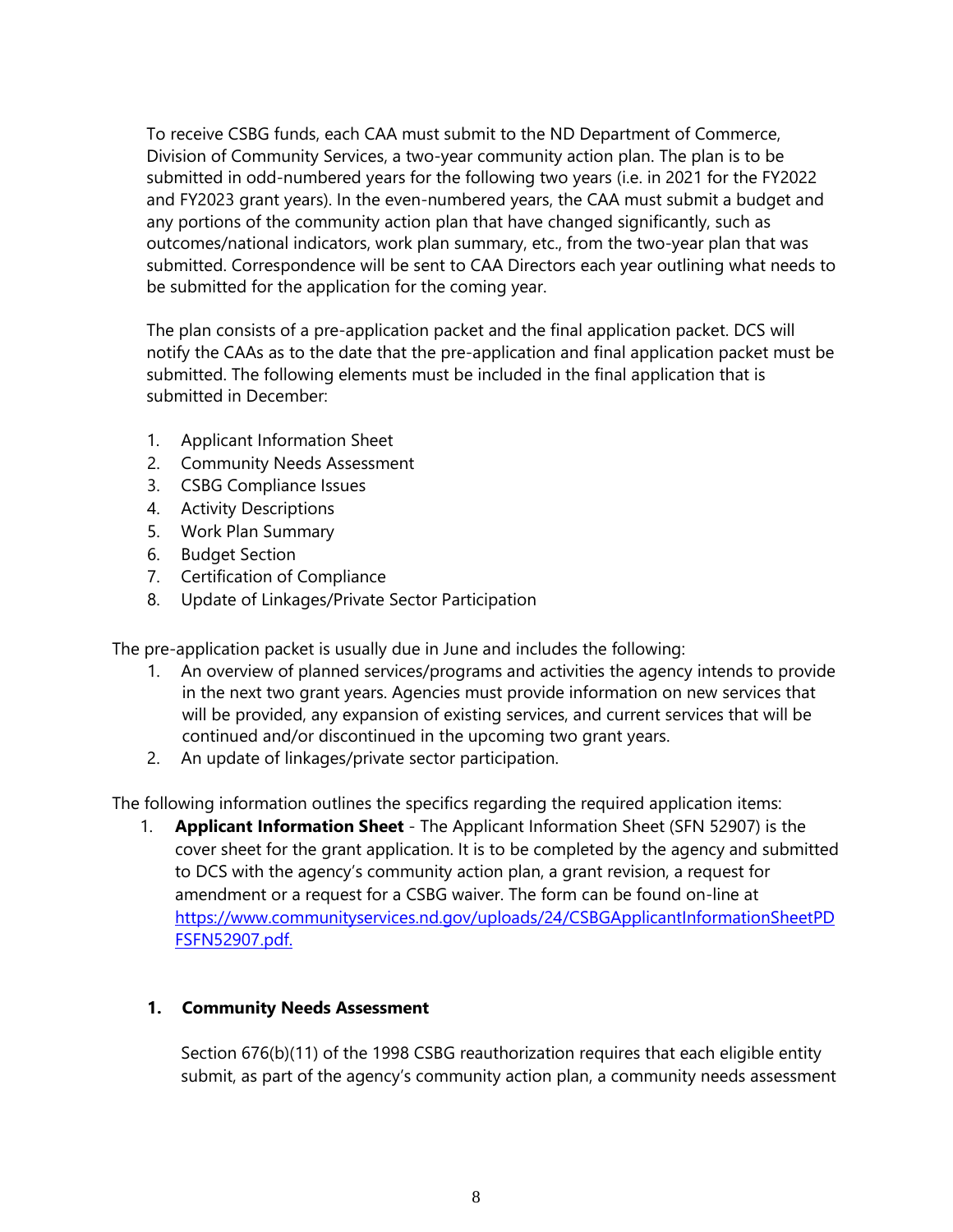for the community served. The needs assessment may be coordinated with community needs assessments conducted for other programs.

Copies of needs assessment data from the most recent NDCAP needs assessment plus information gleaned from other needs assessments or other data used in the formulation of the plan should be included in the FY2022-FY2023 plan submitted to DCS.

The workplan should address how needs assessment data has been used by the agency in developing the agency community action plan and determining the services that will be provided. ROMA principles should be incorporated in the workplan based on the data from the Community Needs Assessment.

2. CSBG Compliance Issues

Each agency must address Compliance Issues that are required by Section 676(b) of the 1998 CSBG Reauthorization. The agency should use the format that is outlined below. A copy of the document may also be found here:

#### **CSBG COMPLIANCE ISSUES FY2022 AND FY2023**

Agency:

The following information is to address how the eligible entity will meet specific requirements of the CSBG Act. Additional pages, as needed, may be attached to provide the requested descriptive information:

#### **Section 676(b)(3) of the 1998 CSBG Reauthorization:**

- A description of the service delivery system that the agency will use for services provided or coordinated through the CSBG funding received by the agency, which is targeted to low income individuals and families in the agency's service area.
- A description of how linkages will be developed to fill identified gaps in services through the provision of information, referrals, case management and follow-up consultations.
- A description of how the CSBG funds will be coordinated with other public and private resources.
- A description of how the agency will use the CSBG funds to support innovative community and neighborhood-based initiatives related to the purposes of the CSBG Act, which may include fatherhood initiatives and other initiatives with the goal of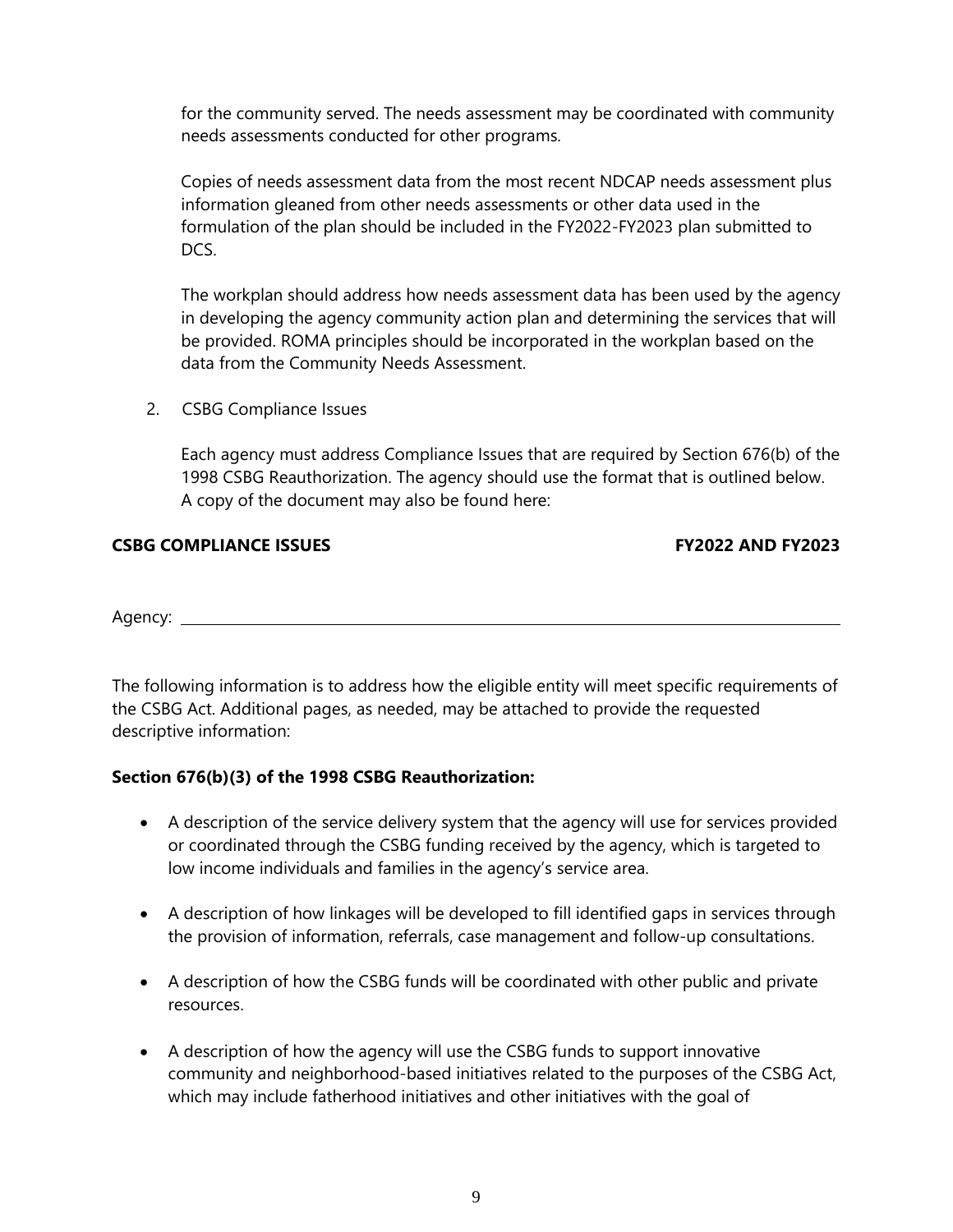strengthening families and encouraging effective parenting.

#### **CSBG COMPLIANCE ISSUES FY2022 AND FY2023**

Section 676(b)(4) of the 1998 CSBG Reauthorization:

o A description of how the agency will provide, on an emergency basis, for the provision of such supplies and services, nutritious foods, and related services, as may be necessary to counteract conditions of starvation and malnutrition among low-income individuals.

#### **Section 676(b)(5) of the 1998 CSBG Reauthorization:**

o A description of how the agency will coordinate the provision of employment and training activities, as defined in section 101 of such Act, in the State and in communities with entities providing activities through statewide and local workforce investment systems under the Workforce Investment Act of 1998.

If an agency has a Memorandum of Understanding (MOU) that has been signed between the agency and any other partners for the purpose of coordinating activities under the Workforce Investment Act of 1998, please attach a copy of the MOU to the agency workplan that you submit to the Division of Community Services.

#### **Section 676(b)(10) of the 1998 CSBG Reauthorization:**

o A description of the procedures the agency has in place for ensuring that a low-income individual, community organization, or religious organization, or representative of low-income individuals that considers its organization, or low-income individuals, to be inadequately represented on the agency board can petition for adequate representation on the board. A copy of the policy, procedures, or bylaws of the agency that addresses this issue should be sent to the Division of Community Services with the FY2014 and FY2015 community action plan.

#### **Non-Personnel Cost Budget Narrative Instructions**

The following instructions are to be used in completing the non-personnel costs form (Form 2). The budget narrative is to serve as support for the items and dollar amounts being requested. Complete the narrative and Form 2 using the categories below. Indicate the OMB Circular A-122 reference for each expenditure item. The references have been provided for the first five categories. These references should be included in narrative submitted. The OMB Circular A-122 references used below are from the Revised A-122 dated June 1, 1998. If using a more recent copy of A-122, please indicate this in the budget narrative. Please provide as much information as possible for the requested items in the narrative.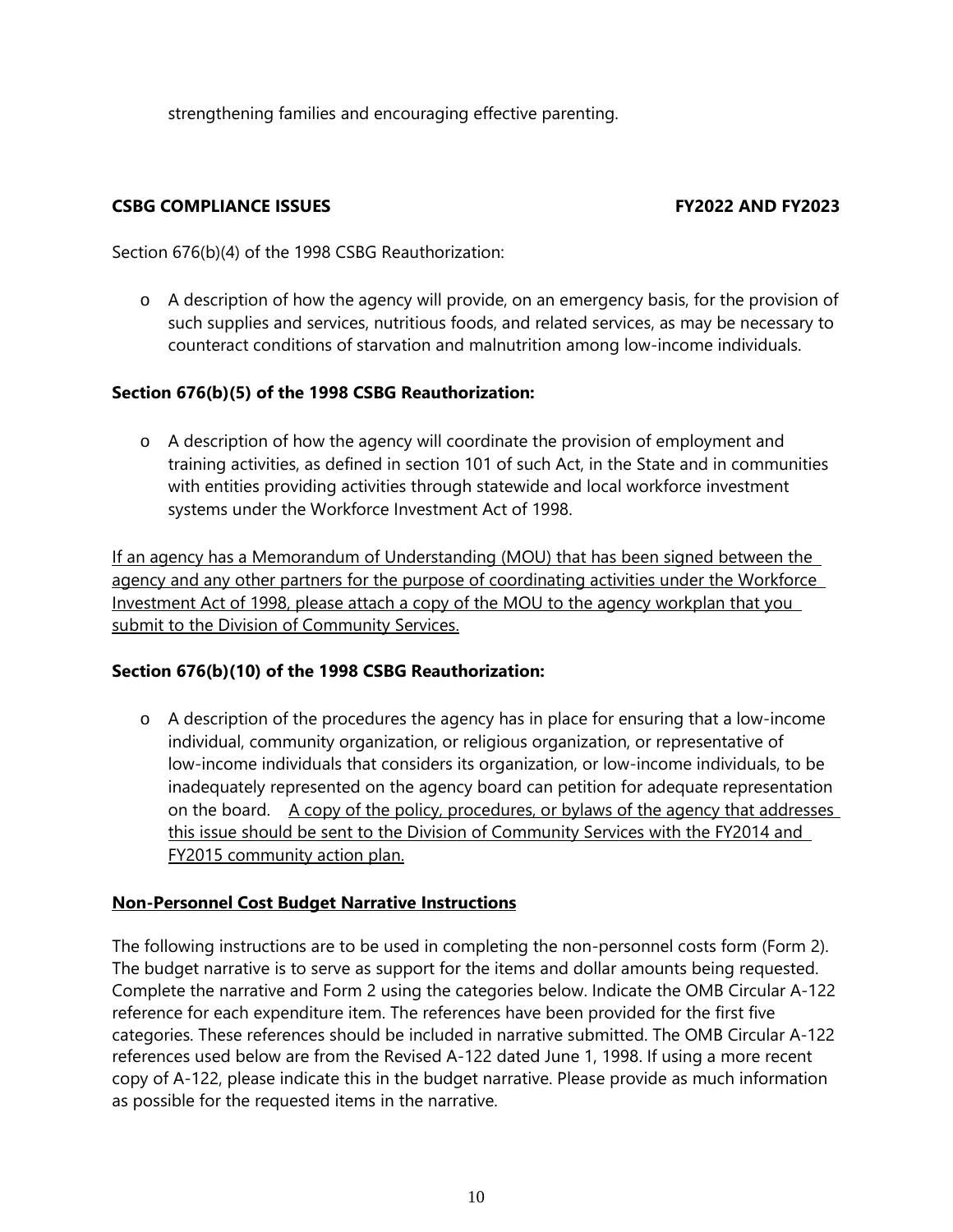#### 3. ACTIVITY DESCRIPTIONS

An activity description should be prepared for each major CSBG work element. Each activity should be described as an independent project within the CSBG program. The activities, and services provided and/or coordinated, should relate to Section 676(b)(1) which outlines how CSBG funds should be used:

- a. To support activities that are designed to assist low-income families and individuals, including families and individuals receiving assistance under part A of title IV of the Social Security Act (42 U.S.C. 601 et seq.), homeless families and individuals, migrant or seasonal farmworkers, and elderly low-income individuals and families to enable the families and individuals S
	- (i) to remove obstacles and solve problems that block the achievement of self-sufficiency (including self-sufficiency for families and individuals who are attempting to transition off a State program carried out under part A of title IV of the Social Security Act);
	- (ii) to secure and retain meaningful employment;
	- (iii) to attain an adequate education, with particular attention toward improving literacy skills of the low-income families in the communities involved, which may include carrying out family literacy initiatives;
	- (iv) to make better use of available income;
	- (v) to obtain and maintain adequate housing and a suitable living environment;
	- (vi) to obtain emergency assistance through loans, grants, or other means to meet immediate and urgent family and individual needs; and
	- (vii) to achieve greater participation in the affairs of the communities involved, including the development of public and private grassroots partnerships with local law enforcement agencies, local housing authorities, private foundations, and other public and private partners to
		- (a) document best practices based on successful grassroots intervention in urban areas, to develop methodologies for widespread replication; and
		- (b) strengthen and improve relationships with local law enforcement agencies, which may include participation in activities such as neighborhood or community policing efforts;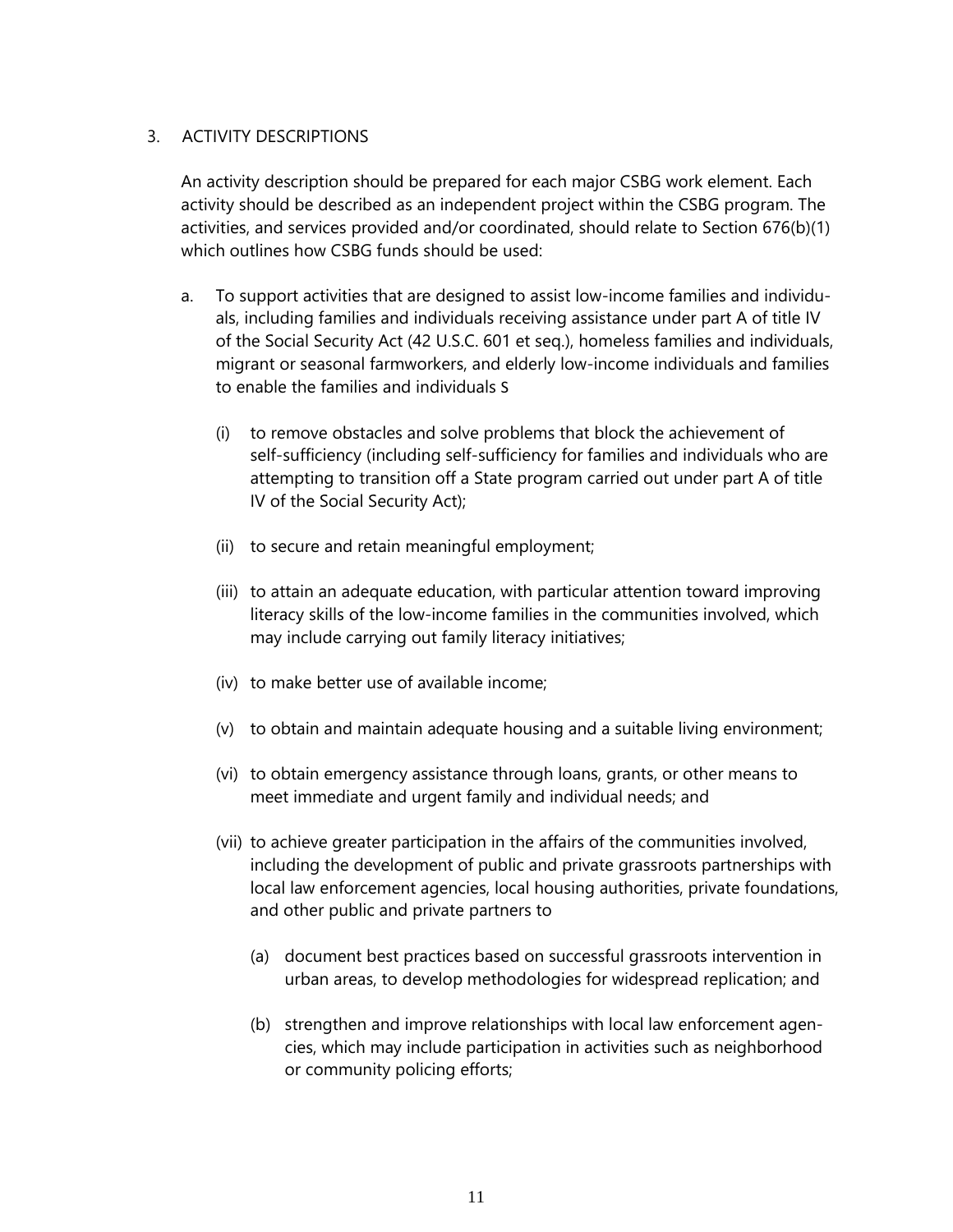- b. To address the needs of youth in low-income communities through youth development programs that support the primary role of the family, give priority to the prevention of youth problems and crime, and promote increased community coordination and collaboration in meeting the needs of youth, and support development and expansion of innovative community-based youth development programs that have demonstrated success in preventing or reducing youth crime, such as
	- (i) programs for the establishment of violence-free zones that would involve youth development and intervention models (such as models involving youth mediation, youth mentoring, life skills training, job creation, and entrepreneurship programs); and
	- (ii) after-school child care programs; and
- c. To make more effective use of, and to coordinate with, other programs related to the purposes of this subtitle (including State welfare reform efforts).

The activity description should include four (4) separate parts:

- A statement explaining the need for the activity;
- A description of the approach or strategy to be used and the services that will be provided or coordinated by the agency within this activity;
- An explanation of the resources required (CSBG and Non-CSBG funds) to carry out the activity;
- The expected results that will be used to monitor success in promoting self-sufficiency, family stability and community revitalization.

Please follow the format provided below for each element of the activity descriptions.

a. Statement of Need

Explain how the need for the activity was defined and describe the significance of the problem, whether local, regional or statewide. Discuss the need for CSBG funding of the activity and why other resources within the region are inadequate or do not address the need as defined. Provide any available documentation to substantiate the need including needs assessment data, input from clients, other providers, community response etc. If CSBG funding for this activity was utilized in the FY2022-FY2023 workplan, reference that and address why additional or ongoing funding is still needed for the activity. Address accomplishments in meeting the need due to previous CSBG funding of the activity.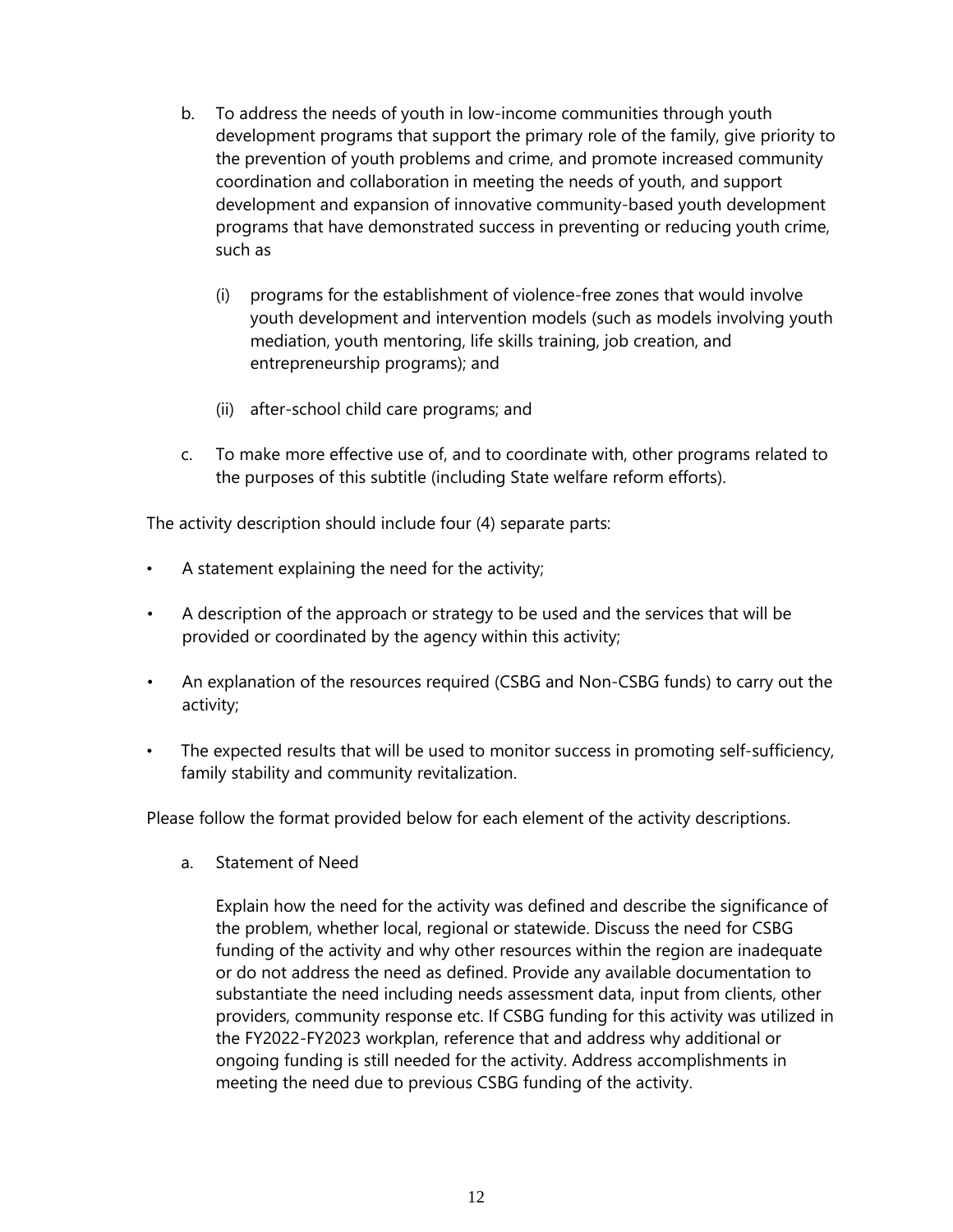#### b. Approach/Strategy

Describe the proposed strategy to address the need or to achieve the objectives of the activity. Then describe the methods and steps that will be used to implement the strategy, including the specific services that will be offered by the agency within this activity.

#### c. Resources Required

Describe the staff, the amount of CSBG funds and the amounts and sources of other funds that will be utilized to carry out each activity. If applicable, provide a time table indicating the major milestones for the activity. Please indicate if the activity will end within the time frame of the grant application or if the agency plans to continue the activity into future years.

d. Expected Results/Outcome Measurements/National Performance Indicators

It will be necessary for the agency to define and report on performance results as well as outcomes/National Indicators:

The CAA should address the anticipated results and benefits under each activity that will be used to monitor success in promoting self-sufficiency, family stability and community revitalization. The description should indicate the impact of the proposed activity on the identified need, including the likely impact that the activity will have on the individual client/household or, if applicable, on the extent of the problem in the community or service area. For example, "Will the project reduce or greatly eliminate a specific problem in a community?" It will be necessary for the agency to define and report on performance results as well as outcomes/National Indicators.

The performance results for direct service activities should provide an unduplicated count of the number of households served each fiscal year.

Unduplicated means that an individual or household is counted only once during the reporting period (the grant year) for the service, regardless of the number of times the individual or household receives that service. For reporting purposes, a household may refer to a group of people sharing a single housing unit or a person living alone. Other measures may be included to provide a more detailed record of performance. For example, reporting on the frequency of contacts per client for each activity might be useful in program management.

In meeting the required Assurance contained in Section 676(b) (12) of the CSBG reauthorization, the law states that State and community action compliance is required with the Results Oriented Management and Accountability (ROMA)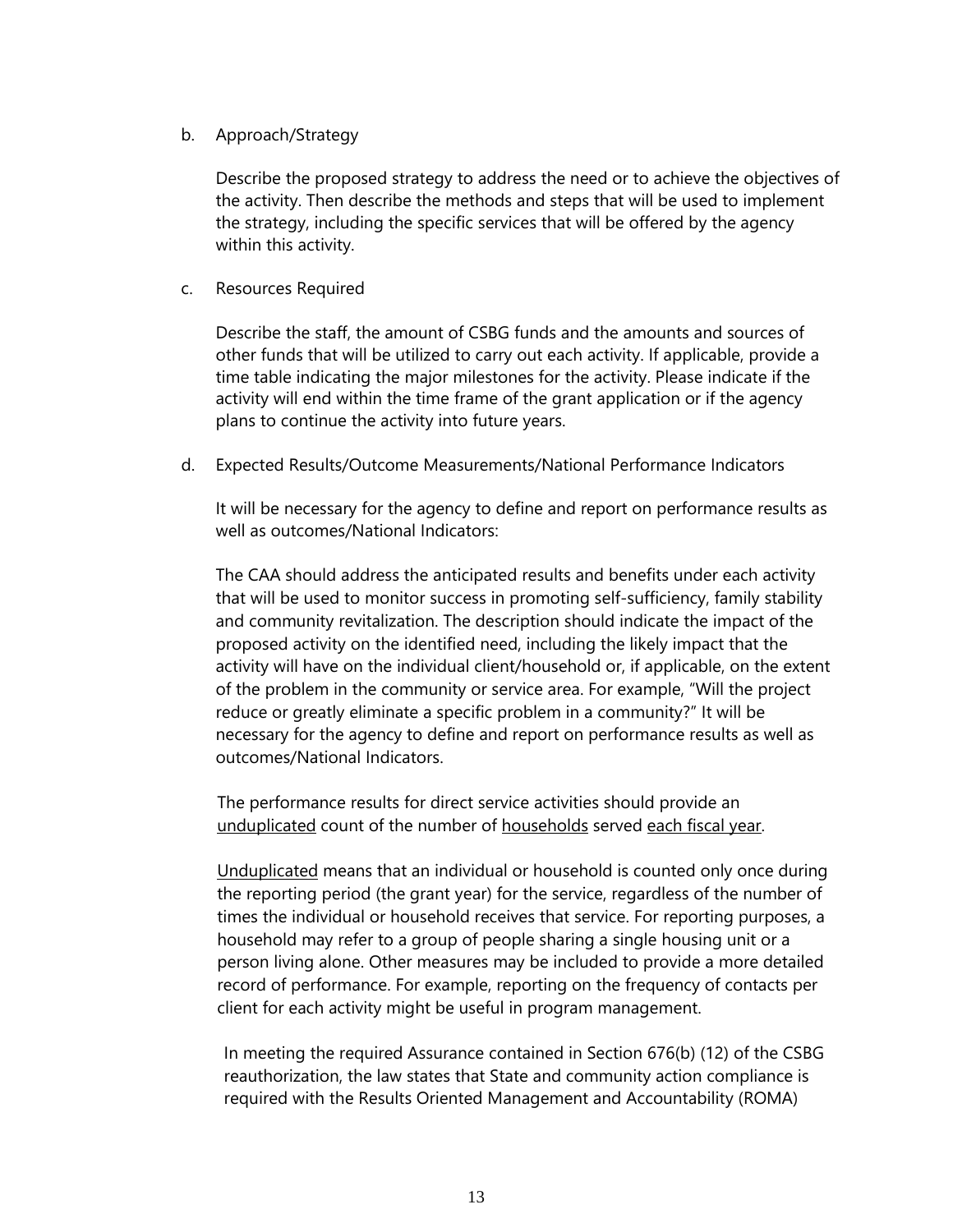System, or another performance system approved by the Secretary of Health and Human Services. North Dakota began requiring CAA participation in ROMA in 1997 when the Office of Community Services (OCS) initially began requiring State and CAA participation in ROMA. Beginning in 2005, OCS has required reporting on the National Indicators which document CAA efforts in the areas of selfsufficiency, family stability, and community revitalization. The State Plan and Annual CSBG Report are required to report on the outcome/National Indicator information that will be collected and the results of the data.

Each agency is required to review the enclosed 2018 National Indicators that they are currently tracking, and revise the document, if necessary, to reflect what will be tracked for the 2022 and 2023 grant years. The updated document is to be submitted as part of the community action plan for the FY2022 and FY2023 grant years. If any changes are made in the National Indicators at the Federal level, DCS will provide that information to you as soon as it is received. Agencies are also encouraged to develop additional appropriate outcomes which would provide a better picture of their service area and what is being accomplished through the efforts of and partnerships with the CAA. Those additional outcomes should also be submitted to DCS with the workplan.

5. The Work Plan Summary is intended as a quick reference to each CSBG service within the agency's CSBG program, and as the format for each agency quarterly and final progress reports.

The Work Plan Summary form should be filled out as follows:

- a. **CSBG IS Code**: Use the assigned code number from the Glossary of CSBG Service Categories (See page). If this is a new service that will be tracked, contact the CSBG Program Manager at DCS for the code that should be used.
- b. **Activity**: Assign a one or two-word title to the activity.
- c. **Projected CSBG Cost:** Indicate the amount of CSBG to be applied to the activity. The figure used in c. should correspond with the CSBG cost indicated in subsection c. of the Activity Description.
- d. **Other Funds:** Indicate the amount and source of funds from other federal, state or non-federal sources that will be used in conjunction with CSBG to perform the activity.
- e. **Annual Objective/Performance Measurement**: Indicate the number of unduplicated households that are expected to be served by/through the activity under the column heading "Planned". All direct service activities must have a performance objective expressed in terms of households to be served.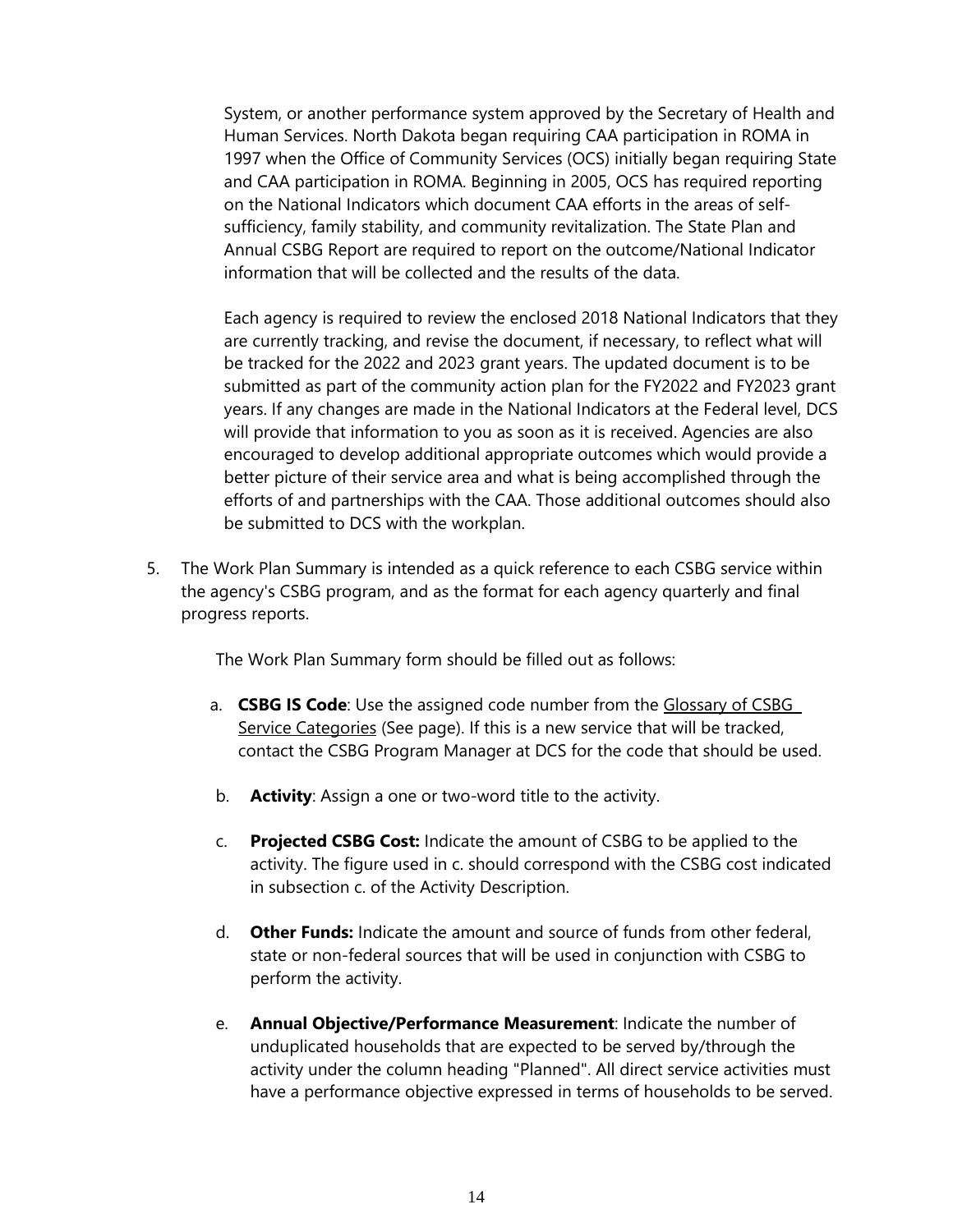Additional performance measure(s) may be used to track the progress of CSBG activity. Other appropriate measures may be assigned to document progress in non-service activities, or as a source of additional program management information for your agency. The final quarterly report submitted should provide an unduplicated count of households for the year for each service on which you are reporting.

- g. **Lead Staff Assignment:** Identify, by name, one staff member primarily responsible for implementing each activity.
- 6. **Budget Section -** A two-year community action plan is to be submitted in odd numbered years for the next two years. Four documents, the Budget Summary form, the Non-Personnel Costs Support form, the Salary Support form, and the Non-Personnel Costs Budget Narrative must be completed and submitted as part of the CSBG application package for the first year of the two-year grant cycle. Before the end of the first year of the grant cycle, the agency must submit another projected budget for the second year of the grant cycle. DCS will notify the CAAs as to the dates for submitting the materials and the materials that need to be submitted.

The initial agency budget for each year should be based on the figures provided by DCS plus the agency's projected carryover from the current grant. If actual allocation figures are not available from OCS at the time the CAAs are developing the budget, the initial budget should be based on the previous year's allocation. Once the carryover figures are final and the allocation figures for the new year are provided by DCS, the agency must submit revised budget materials and any other requested supplementary grant materials to DCS.

- a. The Budget Summary form summarizes the planned line items for CSBG.
- b. Salary Support and Non-Personnel Cost Support forms are to be completed based on how funds are allocated to the budget.
- c. Each CSBG application should include a Budget Narrative which addresses the non-personnel costs that will be allocated to the CSBG budget. Instructions for the Budget Narrative are located in Appendix E.
- 7. Certification of Compliance Each agency is to review the Community Services Block Grant Certification form which is located in Appendix C. The form is to be signed by the Board Chairperson.
- 8. Update of Linkages/Private Sector Participation As part of the pre-application packet, each agency would have already submitted a list reflecting Linkages/Private Sector Participation.
- F. SUBMISSION REQUIREMENTS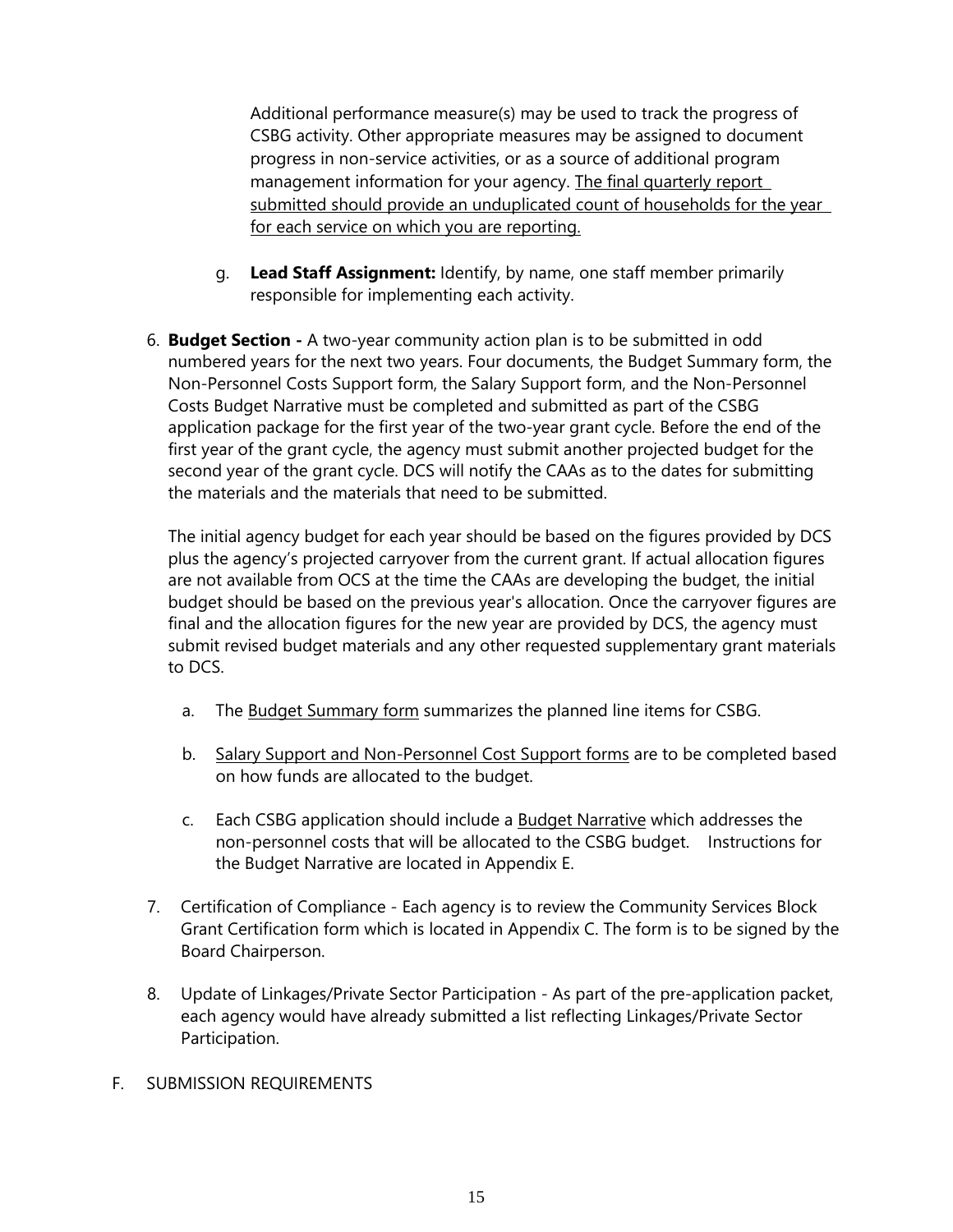#### 1. **Pre-application Packet**

The FY2022 and FY2023 pre-application materials are to be submitted to the Division of Community Services by June 30, 2021.

#### 2. **Final Application Packet**

If the agency will be mailing the application, the final application packet should be submitted to the Division of Community Services. If the agency would prefer, the final application packet can be sent via email to DCS. However, the original signature of the Board President or Chairperson is required on both the Applicant Information Sheet and the Certification of Compliance. If an agency elects to email the application packet, those items requiring original signatures, plus addendum information you do not have on your computer, should be mailed to DCS when the email version of the plan is submitted.

If the FY2022 allocation for the State has not been established at the time the final application is due, the agency should base the budget and plan on the figures in Table I plus anticipated FY2021 carryover that the agency expects to have available for use in the FY2022 grant year. When the State CSBG Office is advised as to the actual CSBG allocation level for FY2022, we will provide that information to the CAAs.

After all of the CAAs have submitted their final FY2021 Fiscal reports to DCS and those figures have been verified, DCS will determine which of the CAAs will be eligible to receive any available Supplemental funds for their FY2022 CSBG budget. That same process will be followed for determining the amount of any available Bonus/Supplemental funds that will be awarded for the FY2023 CSBG budget.

Mailed application packets, and/or materials that can't be emailed for application packets submitted electronically, should be mailed to:

> Rikki Roehrich, Program Administrator ND Department of Commerce Division of Community Services 1600 East Century Avenue, Suite 6 PO Box 2057 Bismarck, ND 58502-2057

Application packets submitted via email should be sent to rroehrich@nd.gov.

The deadline for the FY2022-FY2023 Final Application Packet is December 3, 2021.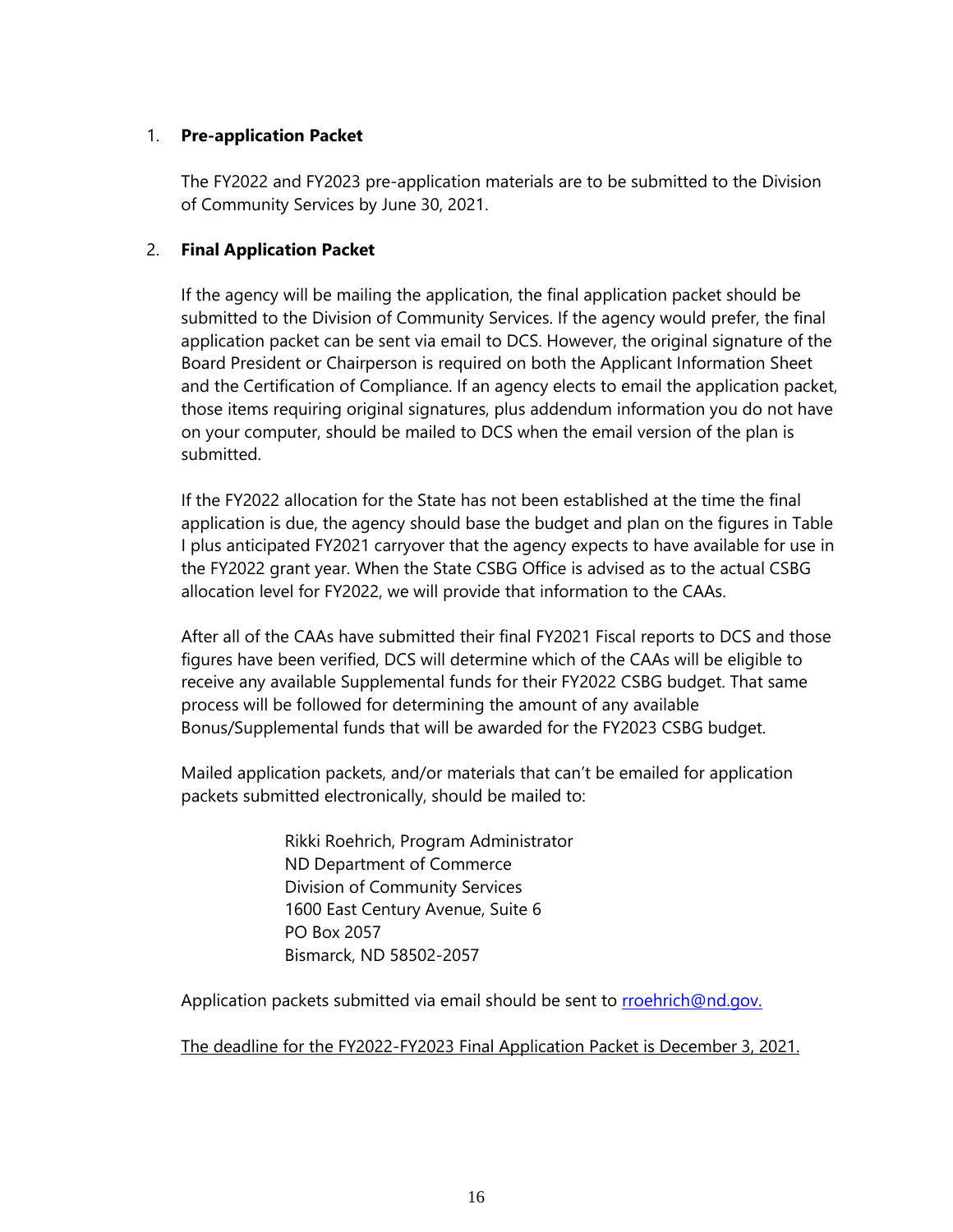This office reserves the authority to require revisions of CSBG Community Action Plans submitted by community action agencies as necessary to assure compliance with the CSBG Act, the Office of Community Services or North Dakota's CSBG Goals and Objectives.

#### G. REPORTING REQUIREMENTS

1. Final Reports for each grant year (FY2022 and FY2023)

The final report, submitted to the Division of Community Services must include:

- a. The Workplan Summary which shows the unduplicated count of households for each CSBG performance measure for the full reporting year.
- b. CSBG Eligible Entities Annual Client Characteristics Report.
- c. A narrative summary of the accomplishments of the CSBG program during each grant year, including examples of the types of assistance provided, a discussion of problems encountered, actions taken and recommendations for improvement of the CSBG program; (this is in addition to the Section D narrative information requested as part of the final CSBG/IS report for the grant year)
- d. Outcome data for reporting on the National Performance Indicators as well as any additional agency outcomes that were tracked during each grant year.
- e. A final accounting of the grant funds spent for the year which includes a breakdown of funds spent by the agency on administrative costs versus funds spent by the agency on the direct delivery of local services during the grant year.
- f. Any additional data or information that OCS requires for the State's Annual reports for FY2022 and FY2023. DCS will keep the agency informed of additional information, revised forms and procedures, and any other changes that are required by federal law, OCS or NASCSP regarding reporting requirements.
- 2. Quarterly Progress Reports
	- a. DCS will pull quarterly progress reports from the CAP60 State Kiosk after each quarter to identify progress on meeting the goal outlined in the work plan summary.
	- 3. Reporting Dates

The Final Annual Reports should be sent to Rikki Roehrich, Program Administrator, ND Department of Commerce, Division of Community Services. The final report for the year is determined by OCS and due dates to the state will be conveyed to the eligible entities.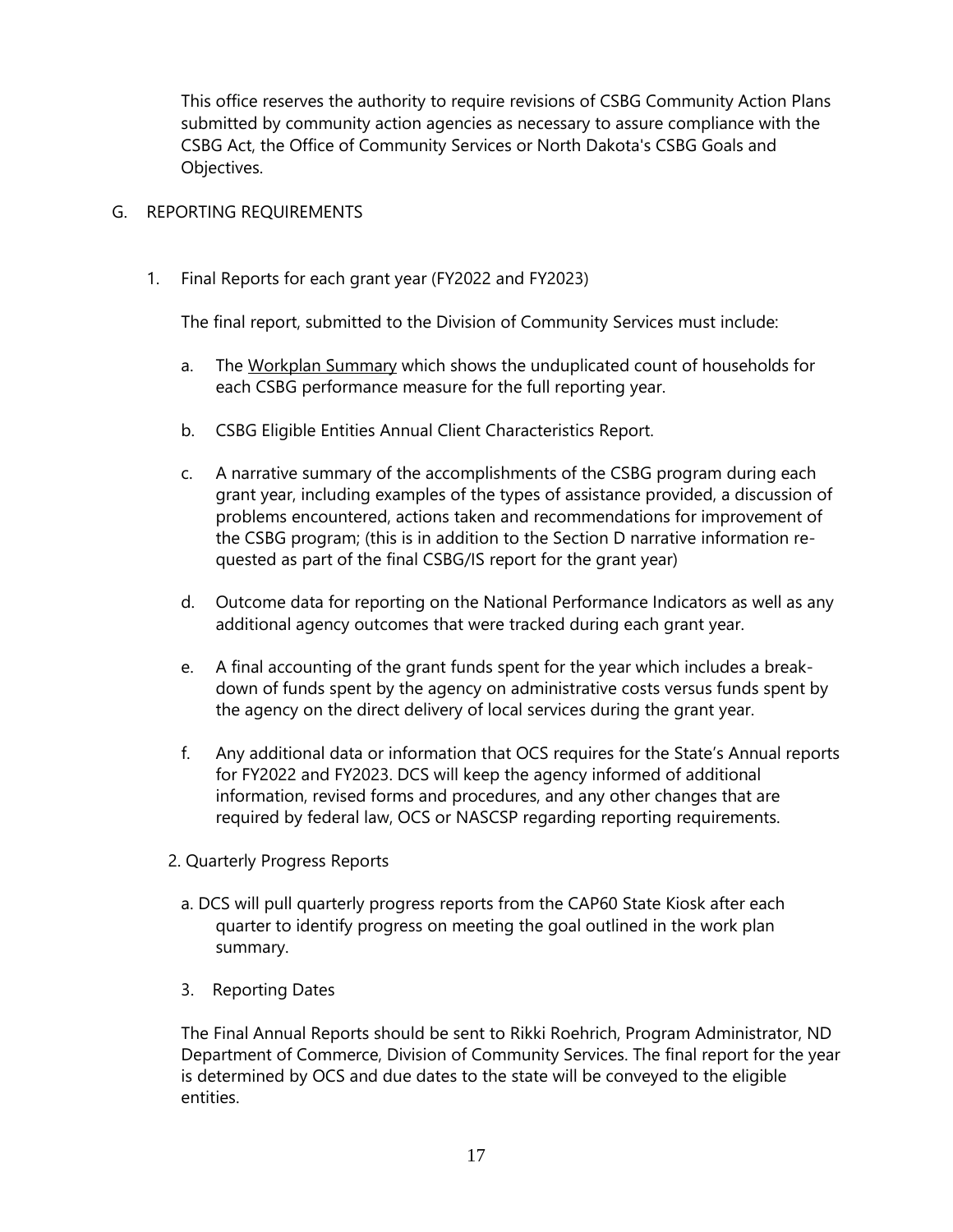#### 4. Financial Reporting

Quarterly financial reports on CSBG expenditures must be submitted to the Division of Community Services by the 15th working day of the month following the reporting period. Agencies considered to be "high risk" may be required to submit reports more frequently than quarterly. DCS will notify the "high risk" agency of any additional reporting requirements. An agency may be considered "high risk" if the agency: has a history of poor performance; is not financially stable; has a management system that does not meet the standards prescribed in the OMB circulars; and has not conformed to the terms and conditions of a previous award or is not otherwise responsible. The final report must contain an accounting of the grant funds spent for the year, including a breakdown of funds spent by the agency on administrative costs versus funds spent by the agency on the direct delivery of local services during the grant year. The final fiscal report for the year is due by February  $28<sup>th</sup>$  of 2022 (for the 2021 grant) and 2023 (for the 2022 grant). Financial status reports should be submitted on the DCS approved Financial Status Report form and sent to the Account Budget Specialist, Division of Community Services.

#### 5. Board Vacancies

Agencies will notify DCS of board vacancy status in writing on a quarterly basis and will actively work to fill the position within 90 days. If the position cannot be filled within 90 days, the CAA will submit to DCS a detailed explanation and action plan for filling the vacancy.

#### H. TERMINATION

The ND CSBG grant year is January 1, through December 31 of each year. Therefore, the FY2022 CSBG Award will have a termination date of December 31, 2022. The FY2023 CSBG Award will have a termination date of December 31, 2023.

Unobligated funds at the end of each grant year will be considered carryover at the end of the grant year. Unobligated funds that exceed 20 percent of the amount of CSBG funds distributed to the agency for that year may be subject to recapture and redistribution as provided in the CSBG Act, unless the CSBG appropriations language or the requirements of the Office of Community Services prevents states from taking this action.

If the recapture and redistribution of funds by the state is allowable, DCS will work with those agencies on an individual basis if they have unobligated funds that exceed the 20 percent. Unobligated funds remaining at the end of the grant that amount to less than 20 percent of the amount distributed to the agency for the grant year will be carried over to the agency's next CSBG program year, with spending authority to utilize those funds provided for the next grant year by DCS, in alignment with federal law which provides a two-year time window to expend CSBG funds. Unobligated funds remaining at the end of the grant that exceed the 20 percent but are not allowed to be recaptured or redistributed by the state because of Congressional and/or OCS requirements, will also remain with the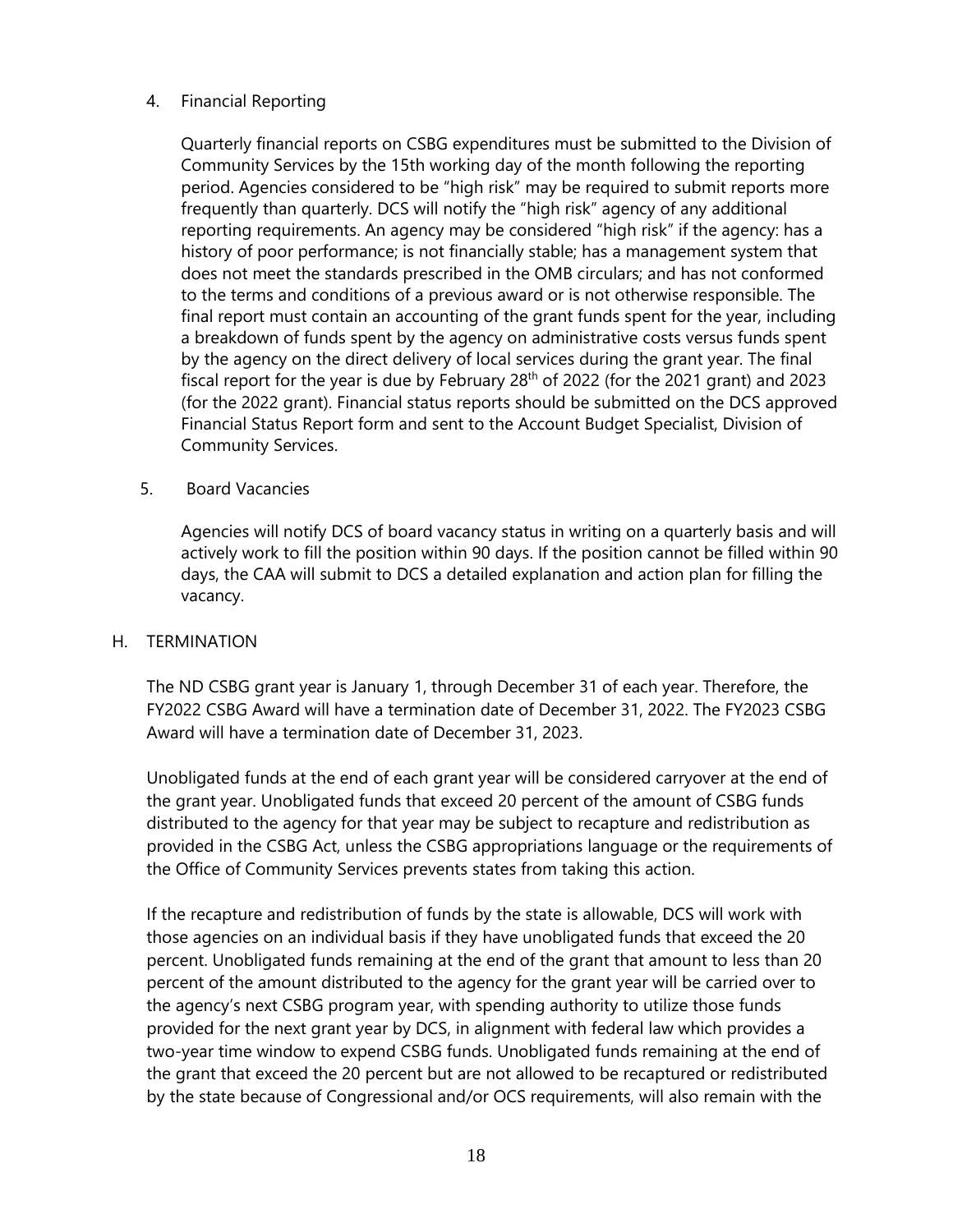agency, with spending authority to utilize those funds provided for in the next grant year by DCS.

### I. STATE POLICIES AND PROCEDURES

- 1. Statutory Information
	- o Code of Federal Regulations, Title 45, Part 96
	- o Community Services Block Grant Reauthorization Act of 1998, Public Law 105-285
	- o Community Services Block Grant Assurances Reauthorization Act of 1998, Public Law 105-285
	- o Office of Management and Budget Circular A-110, entitled Grants and Agreements with Institutions of Higher Education, Hospitals, and Other Non-Profit **Organizations**
	- o Office of Management and Budget Circular A-122, entitled Cost Principles for Non-Profit Organizations
	- o The ND Department of Commerce, Division of Community Services (DCS), is the designated State Lead Agency administering several block grants, including CSBG. The North Dakota State Statutory Authority for the DCS to administer CSBG is contained in Chapter 54-44.5 of the North Dakota Century Code. The citation to the State statute that provides authority to spend CSBG funds is contained in a House or Senate Bill of the North Dakota Legislative Assembly when the Legislature meets every other year in odd numbered years.
	- o The Governor of North Dakota designates the Director of the Division of Community Services of the ND Department of Commerce as the individual who signs off on any assurances or other required documents required by the US Department of Health and Human Services for CSBG.
- 2. State CSBG Application/State Plan
	- o The State CSBG Office will complete an Application for CSBG funding through the US Department of Health and Human Services, Office of Community Services (OCS), Washington, DC. Applications must be submitted by September 1 of the year preceding the year for which funds are requested (i.e. by September 1, 2021 for funds requested for FY2022).
	- o Applications can be made for one- or two-year grant cycles.
	- o Applicants should follow the OCS instructional memorandum for the application and the CSBG State Model Plan instructions provided by NASCSP [\(https://nascsp.org/csbg/csbg-resources/csbg-state-plan/\)](https://nascsp.org/csbg/csbg-resources/csbg-state-plan/).
	- o The application will include the OCS required Assurances, and other documents that must be signed by the Governor or his designee.
	- o When the draft application is completed, copies should be sent to the community action agencies (CAAs), ND Community Action Partnership (NDCAP), and any other appropriate partner agencies, as well as posting the draft application/plan on the Division of Community Services (DCS) website, in order to solicit comments during a 60-day comment period.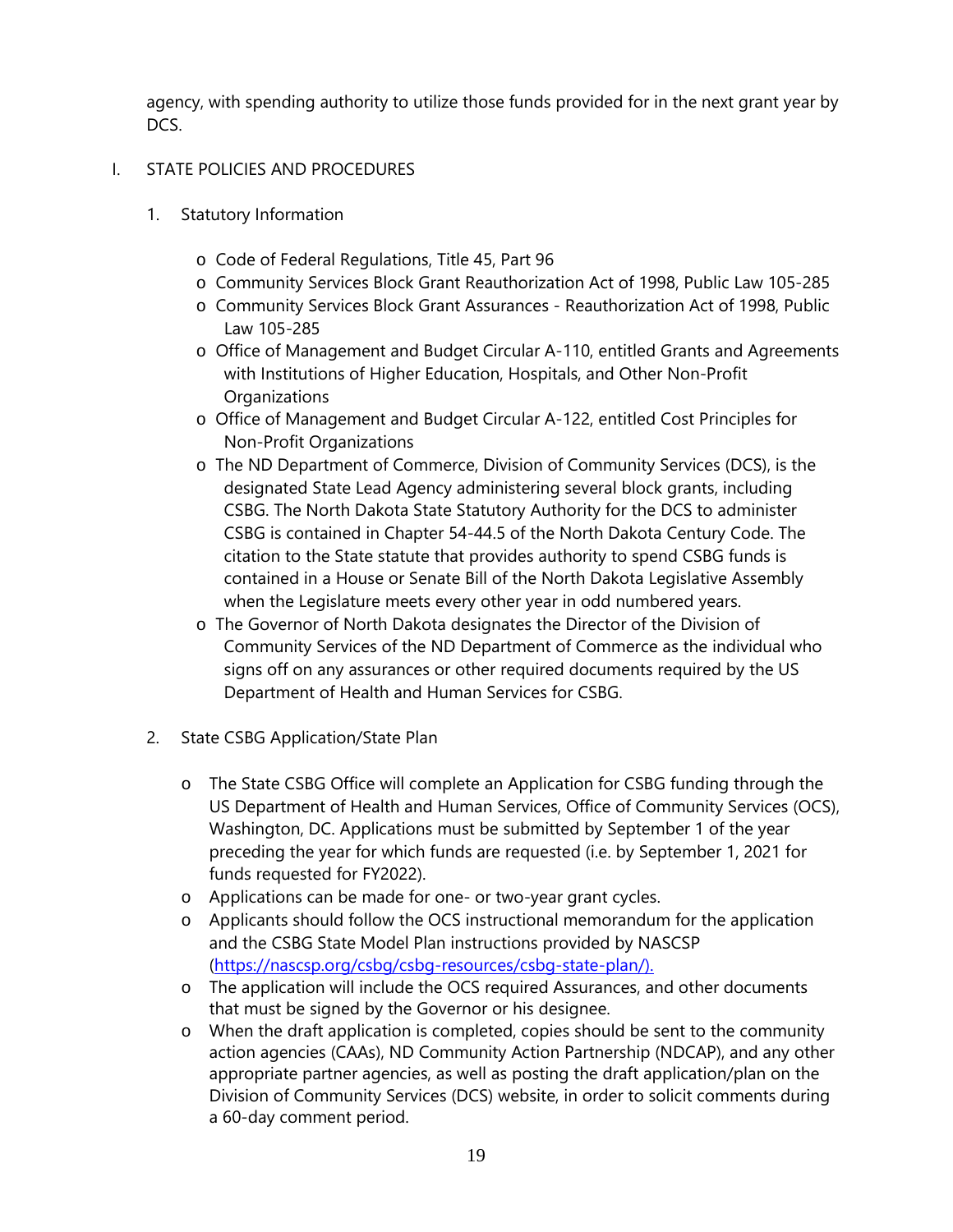- o A public hearing is scheduled in order to receive any comments on the draft application/plan.
- o After the public hearing, a final signed copy of the State Application/State Plan that includes any input provided through the public and legislative hearing processes, should be submitted to OCS, with copies sent to the CAAs, NDCAP, any other interested partners, and the final copy should also be posted on the DCS website.
- 3. Public Inspection of Plan
	- o Required Legislative Hearing For the Legislative Public Hearing on the Community Services Block Grant/State Plan, the Legislative Council publishes ads in the Bismarck Tribune, Bismarck, ND, and the Fargo Forum, Fargo, ND in advance of the event, to notify the public where and when the hearing will be held as part of the hearing on the budget and operations of the ND Department of Commerce. Interested individuals are informed that information as to the proposed use and distribution plan for the block grant and a summary of the plan is made available at the Legislative Council, State Capitol Building, 600 East Boulevard Avenue, Bismarck, ND 58505, prior to the hearing.
	- o Public Hearing The Department of Commerce Division of Community Services holds a public hearing on the draft CSBG State Application/ State Plan. Ads are published in all of the daily newspapers in the state prior to the hearing to inform the public of the opportunity for them to provide input on the draft plan prior to it being submitted to the Office of Community Services for final approval and acceptance.
- 4. Allocation of Funds
	- o The CSBG funds awarded to the State CSBG Office are distributed based on the federal CSBG law, and the state CSBG funding formula. Federal law requires that a minimum of 90% of the CSBG funds awarded to the state must be passed through to the local entities (CAAs), with 5% or \$55,000 (whichever is greater) made available for State Administration of the program, and up to 5% made available for discretionary purposes that are compatible with the purposes of the CSBG law.
	- o Funding to the CAAs must ensure that they receive an allocation from the passthrough funds that is proportional to the amount of pass-through funds they received the previous year unless the funding formula is changed because of a statewide distribution of funds due to
		- o the most recently available census or other appropriate data,
		- o the designation of a new eligible entity, or
		- o severe economic dislocation; or
		- o the failure of an eligible entity to comply with the terms of an agreement, or a State plan, or to meet defined requirements of the State plan; or
		- o the termination of an eligible entity for cause.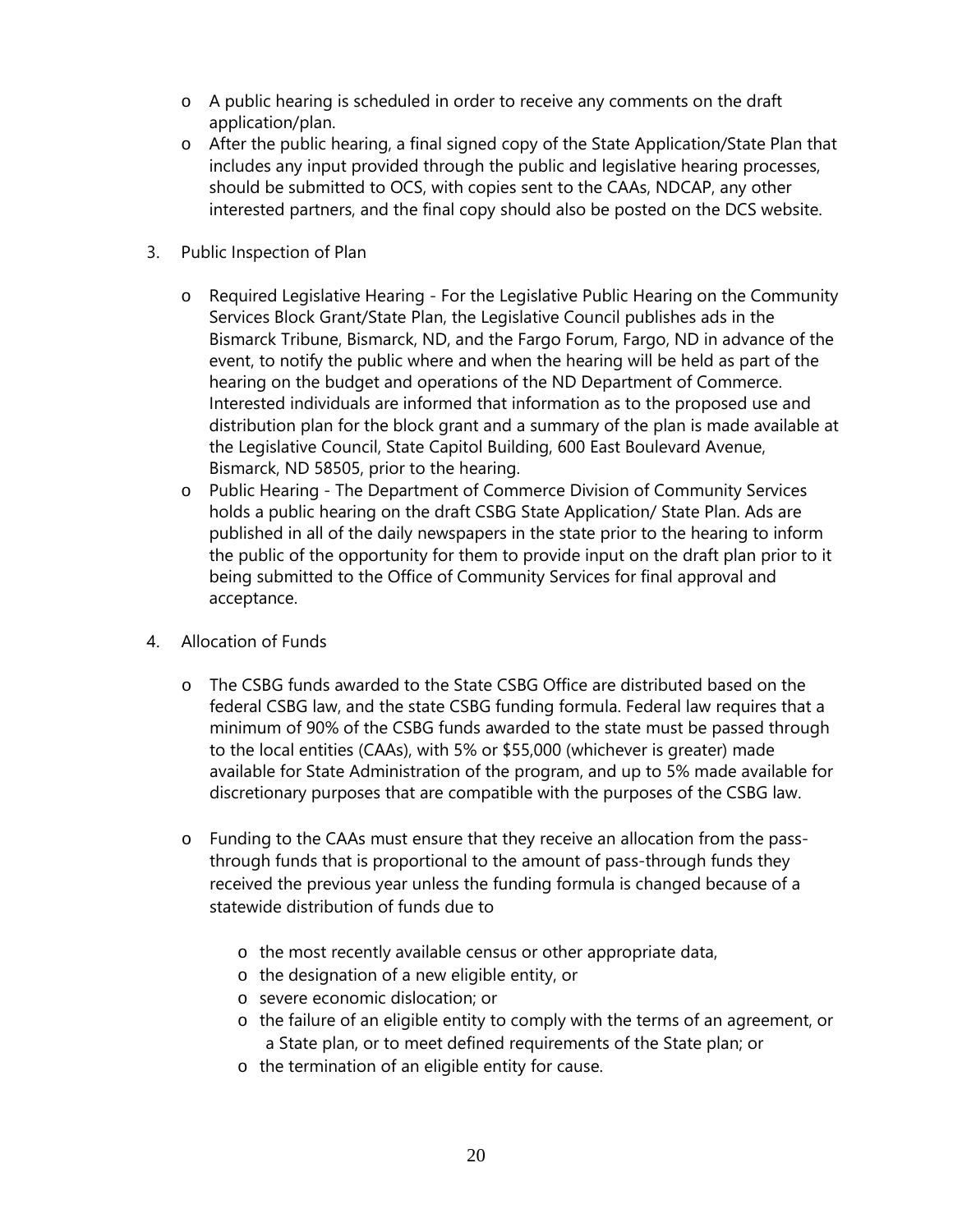- o The CSBG Act enables the State to revise the funding formula to determine the distribution of the CSBG pass-through to the CAAs if any of the factors above occur.
- o The ND CSBG funding formula was last revised in FY2012 through joint efforts by the State CSBG Office and the 7 CAAs making up NDCAP. The revised formula has been utilized since FY2013. Another revision may be considered once new Censes data becomes available.
- o The revised formula allows for 5% of the state allocation to be used for State Administrative funding and 5% for CSBG Discretionary funds.
- o The funding formula provides a base allocation of \$140,000 for each region of the state. The remaining funding is divided between the eight (8) regions of the state in direct proportion to their respective shares of the State's low-income population as reported in the 2010 census. However, as required in Sec. 676(b)(8) of the CSBG Act, the CAAs will be funded at the same proportional share of pass-through funding that they received in the previous year. The formula provided the initial funding levels for FY2013, and after that, the agencies are awarded the same proportional share of the funds the entities received in the previous year, as required in the CSBG law.
- o With the FY2012 funding formula, in an effort to supplement the CAAs due to the decrease in the base allocation and the effect of the population shift within the State as evident with the 2010 Census Data, the State elected to make available some CSBG Discretionary and CSBG State Administrative funds to the CAAs outside of the funding formula to lessen the impact on the CAAs.
	- o The supplemental funding will be contingent upon adequate administrative and discretionary funding and CAAs having carryover from the previous grant year that is 20% or less than the agency allocation in the previous year.
	- o Bonus/Supplemental funds will be awarded, contingent on funding availability, from State Administrative and/or State Discretionary funds. The State is committed to try to supplement the CAAs outside of the funding formula with a minimum of 20% of the State CSBG funds that are allocated to the State through the funding formula. The State will distribute the bonus/ supplemental funds in direct proportion to their percentage of low-income residents., adjusted to account for any agencies that are unable to receive bonus funding due to carryover that exceeds 20%.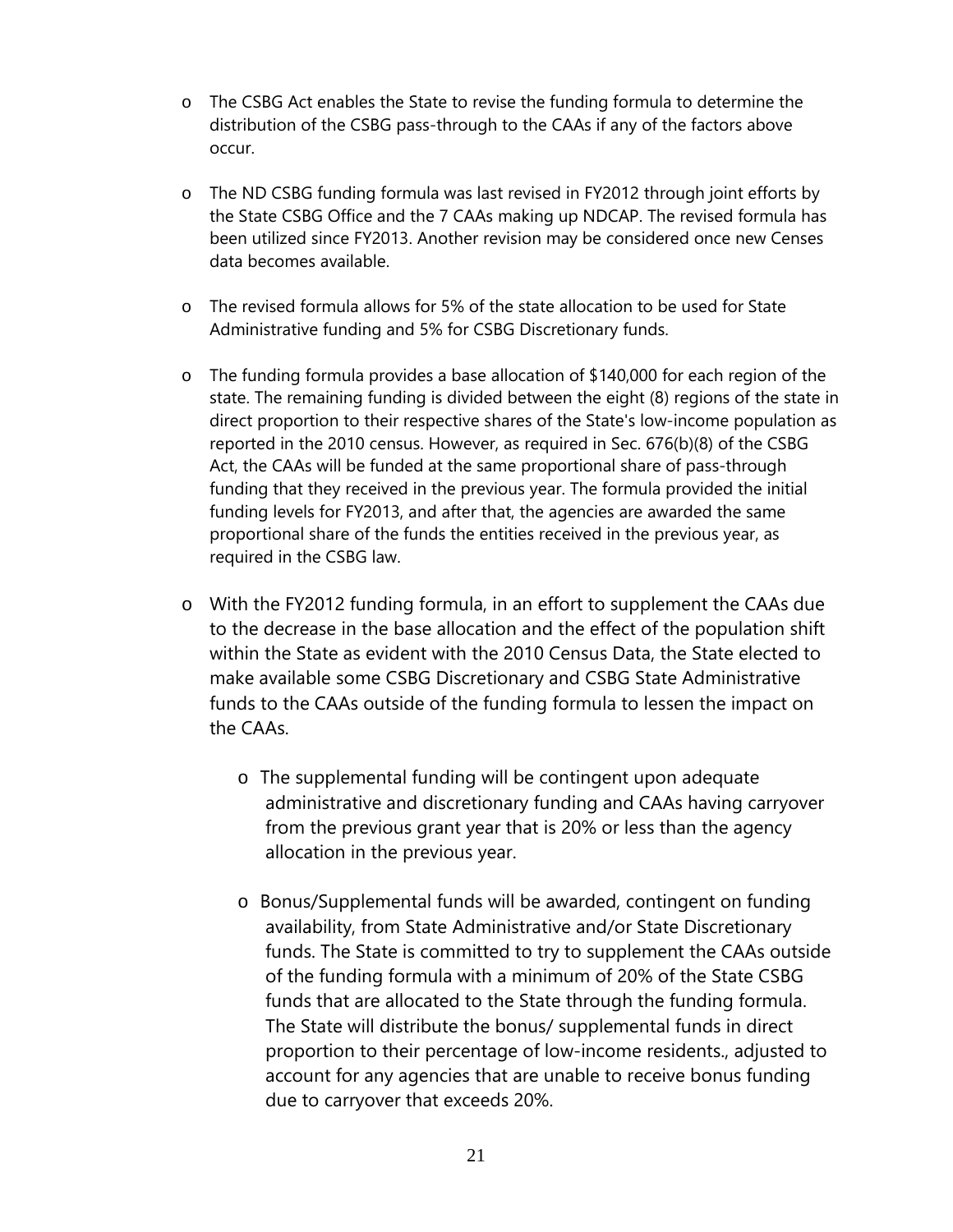- o The State will award the balance of the previous year's State Discretionary funds to eligible CAAs based on their regional/service area's population at or below 100% of poverty.
- o Available CSBG Discretionary funds will be used to support low-income initiatives, and training needs, including the registration costs for all CAA staff who complete the Family Development Specialist Certification Training, ROMA certification, recertification training, and other training opportunities related to the goals of CSBG.
- 5. Awarding of CSBG Funds
	- o Funds will be awarded to the CAAs in accordance with the proportional share of funding the CAA received in the previous grant year.
	- o Agencies will be notified of the funds they will receive as funds are awarded by OCS, and the fiscal unit of DCS will issue the award on SFN 4623, Financial Award, and have it signed by the appropriate DCS staff person after it has been signed by the CAA Board Chair and returned to DCS.
	- o Agency awards will include their proportional share of the CSBG allocation for the grant year, any CSBG State Administrative funds that are awarded as Bonus Supplemental Funds, any State Discretionary funds remaining from the previous grant year, and the CAA carryover funds from the previous grant year. Spending authority is provided by the issuance of the award/amendment, and the signing of the award/ amendment by the CAA Board Chair or designee and the appropriate staff from DCS.
- 6. Request for Amendment
	- o Should the CAA have the need to amend their agency budget or workplan during the grant year because of a change in the program, scope of service, need for a change in their budget that would result in greater than a 5% transfer between agency line items, change in performance measures, etc., the agency can submit a signed Request for Amendment (SFN 52191) form to DCS.
- 7. Recapture of CAA CSBG Funds
	- o Unobligated funds at the end of each grant year that exceed 20 percent of the amount of CSBG funds distributed to the agency for that year are subject to recapture and redistribution as provided in the CSBG Act, unless that is prevented by the Office of Community Services or Congress. DCS will work with those agencies on an individual basis if they have unobligated funds that exceed the 20 percent and their funds are recaptured or redistributed. Unobligated funds remaining at the end of the grant that amounts to less than 20 percent of the amount distributed to the agency for the grant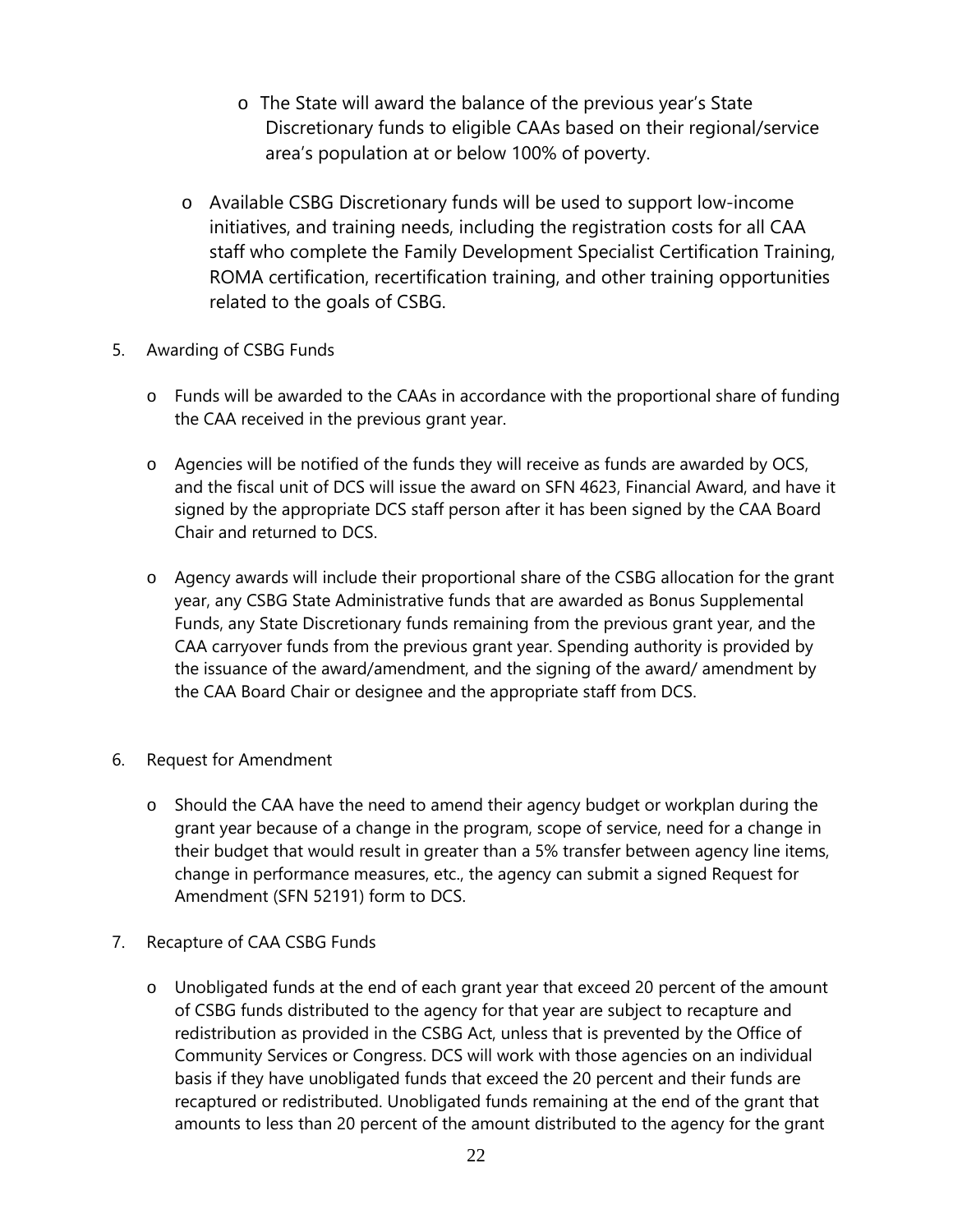year, or any carryover funds if recapture or redistribution of carryover funds is not allowed, will be carried over to the agency's next CSBG program year, with spending authority to utilize those funds provided for the next grant year by DCS.

- 8. CSBG Discretionary Funds
	- o 5% of the annual CSBG award to the State CSBG Office will be utilized for discretionary purposes or special purposes that fall within the purposes or guidelines of the CSBG Act for appropriate use of CSBG funding.
	- o Available CSBG Discretionary funds will be used to support low income initiatives and training needs including the registration costs for all CAA staff who complete the Family Development Specialist Certification Training, recertification training and other training offered through the National Resource Center, University of Iowa Social Work Department.
	- o Agencies may request CSBG Discretionary funding to help them with start-up costs or expansion of services for services/programs they have determined to be needed in their service area, but there is insufficient funding available in their regular CSBG allocation or insufficient finding available from other sources. The application should include an overview of how the CSBG Discretionary funds would be used; other funding that would be used with the CSBG Discretionary funds; an explanation of how the agency will continue the services/program after the CSBG Discretionary funds have been expended; a budget for the service/program; budget narrative; a completed CSBG Applicant Information Sheet (SFN 52907) signed by the CAA Board Chair, and information on any other partners the agency will work with in delivering the service/program. All applications will be reviewed, and the State CSBG Office will select applications to be funded based on available funding and the determined value of funding the service/program with limited CSBG Discretionary funds.
	- o NDCAP is eligible to apply for CSBG Discretionary funding to supplement other funding received to carry out the statewide Community Action effort to serve low-income individuals, families, and communities. The application should include an overview of how the CSBG Discretionary funds would be used; other funding that would be used with the CSBG Discretionary funds; budget; budget narrative; and information on any other partners the agency will work with in delivering the service/program.
- 9. Technical Assistance
	- o The State CSBG Office is available to provide technical assistance to the CAAs, staff, Boards, NDCAP, etc., in carrying out their CSBG grants. T&TA topics will be determined by feedback from the agencies. One-on-one training and technical assistance is available upon request.
- 10. Monitoring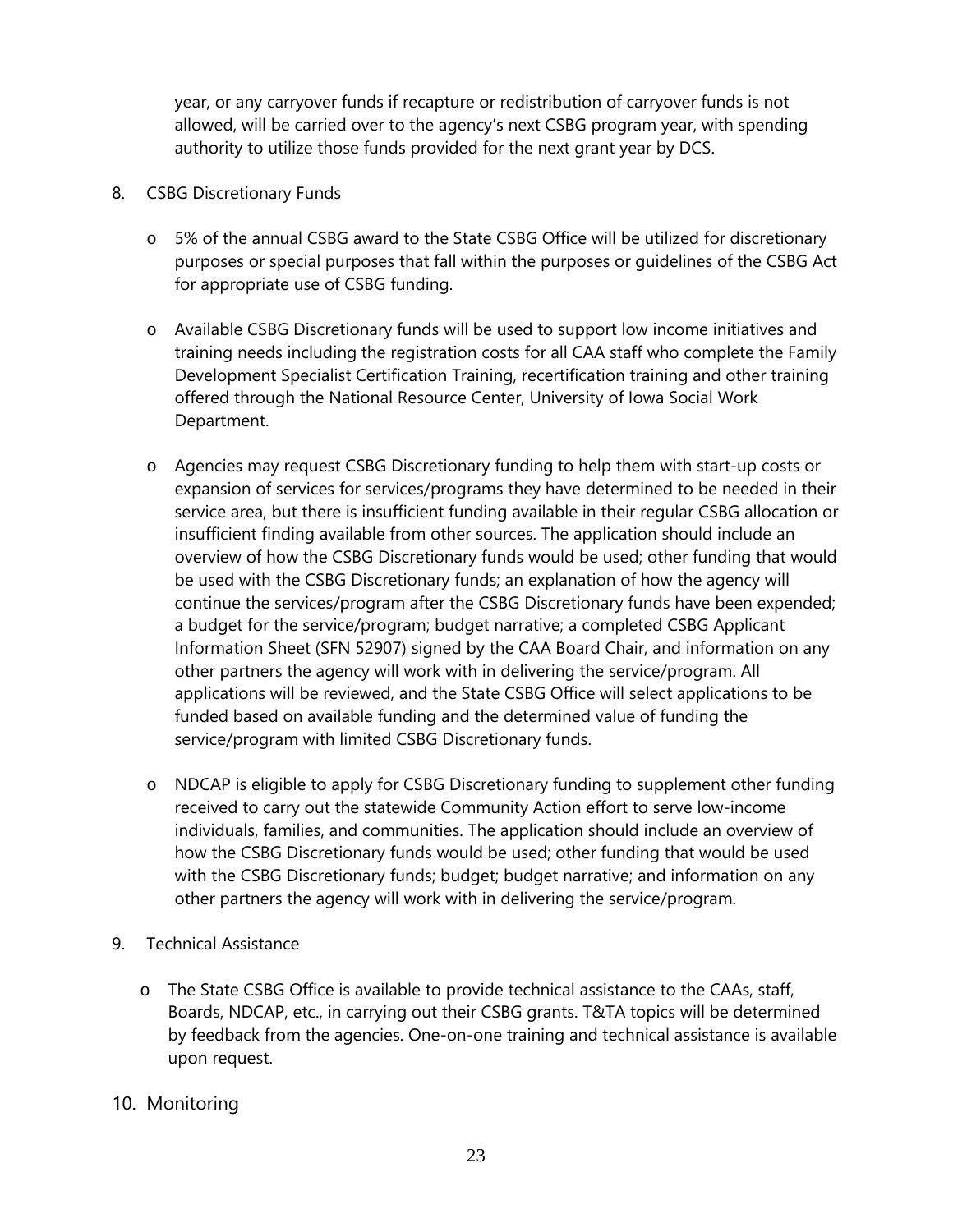o State monitoring of CAA CSBG programs, by law, must be completed at least once every three years by a full onsite review. In North Dakota, we have elected to monitor agencies every other year. Monitoring can occur more frequently if the state determines the agency to be at high-risk. At that time the CSBG program and fiscal monitoring will be completed on all CAAs and a cross section of files from agency programs, client files and fiscal records will be reviewed; findings, concerns and recommendations will be discussed with agency staff and administration; reports will be issued outlining any concerns and findings; and a follow-up visit will be scheduled as appropriate to provide additional technical assistance and training.

The outline of specific actions required by OCS for monitoring, corrective action, termination, and reduction of funding, will be followed (Sections 678 B and C). The terms of that section are:

The State will comply with the federal requirements outlined in the CSBG Act, Section 678B(a), regarding monitoring of eligible entities in order to determine if the eligible entities meet the performance goals, administrative standards, financial management requirements and other State and Federal requirements. In complying with that requirement:

The State will complete a full onsite review of each eligible entity at least once during each three-year period. The State is currently on a schedule of monitoring each CAA every other year unless they are considered a high-risk entity that the State would consider in need of more frequent monitoring. Agencies defined as high risk are notified of the designation and a schedule of monitoring that will be done until the agency is no longer considered to be at risk.

- o Should a current eligible entity cease to function, which would result in an unserved CSBG area in the State, the State would complete an onsite review of any newly designated eligible entity immediately after the completion of the first year in which they would receive funding through the CSBG act.
- o Follow-up reviews, including prompt return visits to eligible entities, and their programs, that fail to meet the goals, standards and requirements established by the State would be made by the staff of DCS, the lead State agency for the CSBG.
- o The State would complete other reviews as appropriate, including review of eligible entities with programs that have had other Federal, State or local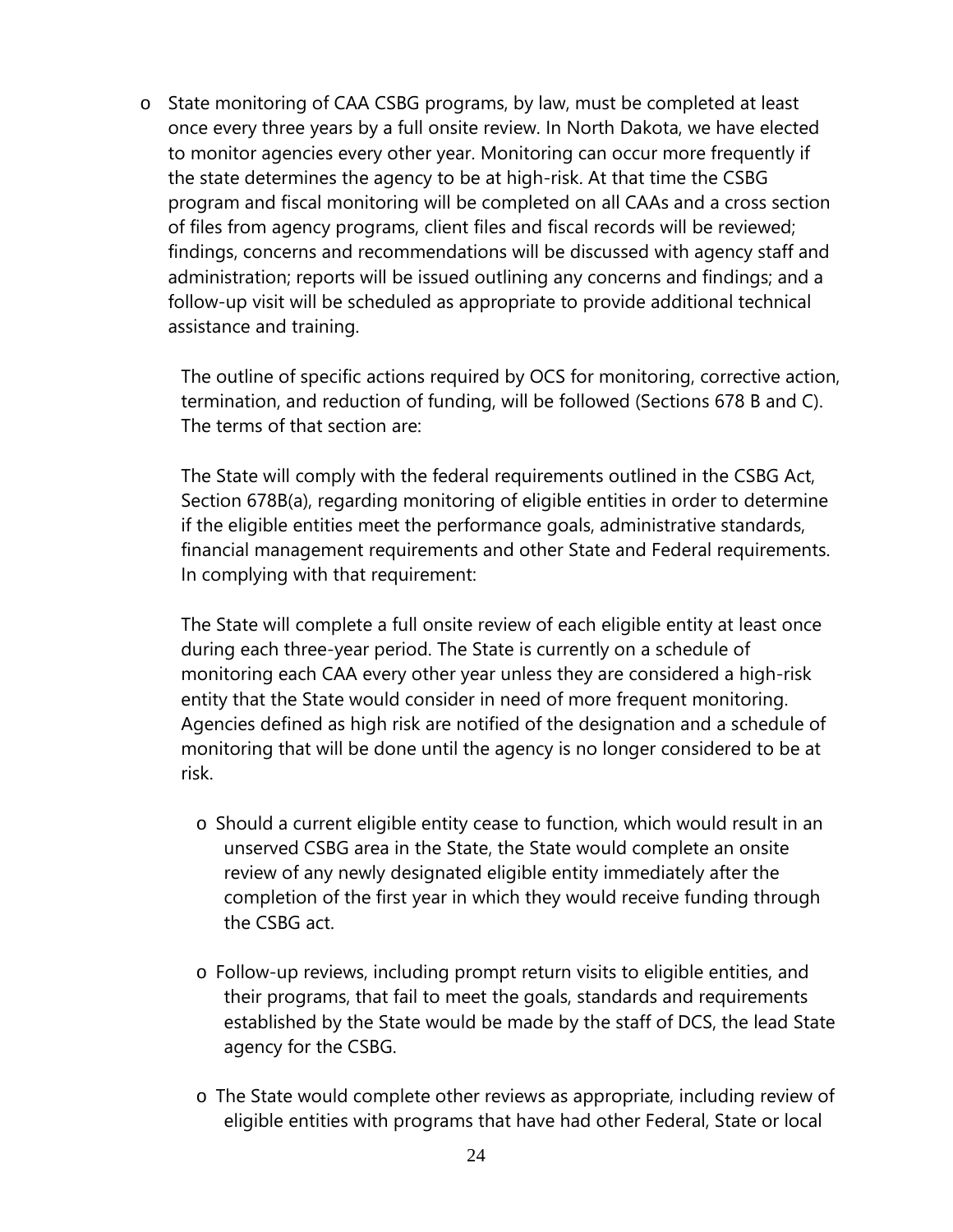grants, other than assistance provided under the CSBG, terminated for cause.

In addition to the monitoring by DCS, each CAA is subject to annual audits.

11. Corrective Action, Termination and Reduction of Funding [676(b)(8), 676(c) & 678C]

If the State would determine that an eligible entity does not comply with the terms of an agreement or the State CSBG plan, fails to provide services under the CSBG or to meet appropriate standards, goals, and other requirements, including performance objectives, as required or established by the Federal or State levels, the State will comply with the requirements outlined in Section 678C of the CSBG Act regarding procedures to follow to terminate or reduce the funding of the eligible entity:

- a) inform the entity of the deficiency to be corrected;
- b) require the entity to correct the deficiency;
- c) offer training and technical assistance, if appropriate, to help correct the deficiency.

If the State provides training and technical assistance to help correct the deficiency, a report shall be sent to the Secretary of Health and Human Services or his designee, describing the training and technical assistance that was provided.

- 12. Fiscal Controls, Audits, and Withholding:
	- o Assurance 678D(a)1 and 678D(a)(2): The DCS, as administering agency of the CSBG on behalf of the State of North Dakota, has established fiscal controls, procedures, audits, and inspections, as required under Sections 678D(a)(1) and 678D(a)(2) of the CSBG Act. The DCS is responsible for fiscal control, accountability, and proper disbursal of CSBG funds. The DCS requires all CSBG subgrantee accounting systems to meet the minimum requirements established by OMB Circular A-110. Each subgrantee is required to submit an annual audit of its operations to the DCS, prepared in accordance with the audit standards specified in OMB A-133.

In addition to annual audits, each CSBG subgrantee is subject to a quarterly review of its financial status reports, except an agency determined to be high risk will be subject to a monthly review of its financial status reports. DCS will comply with the requirements of Section 678B(a) of the CSBG Act regarding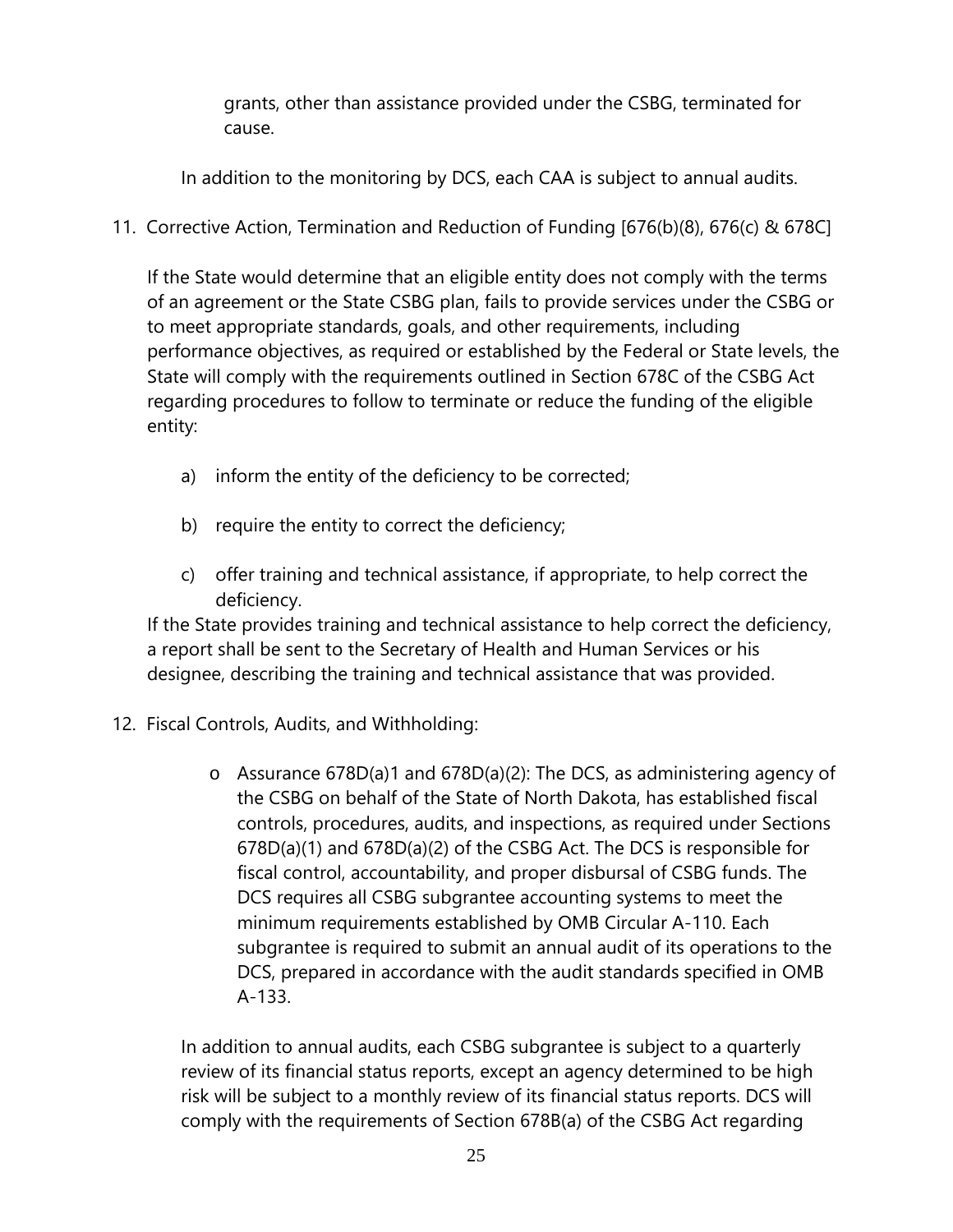monitoring requirements for eligible entities. The DCS is itself subject to a biennial A-133 audit as part of North Dakota's Office of Management and Budget. A copy of the audit is submitted to the Secretary, Department of Health and Human Services, to the State Legislature, and, at no charge, it will be made available to any eligible entity that was the subject of the audit.

The fiscal and program requirements, including State and Federal Assurances, are included in attachments to the contracts between the CAAs and the State for carrying out the CSBG program activities. The grant attachments are Part II - General Assistance Terms & Conditions, Part III - Programmatic Terms & Conditions for the Community Services Block Grant, and Appendix C, Community Services Block Grant Certification. In addition, the CSBG Application Guide provides additional information and requirements to the CAAs for meeting the CSBG program and financial requirements.

If the State determines that training and technical assistance are not appropriate, the State will submit a report to the Secretary explaining why it was determined that training and technical assistance were not appropriate.

Based on the seriousness of the deficiency and the situation that caused the deficiency, the State will allow the entity to develop and implement, within 60 days from the date in which the entity was informed of the deficiency, a quality improvement plan in order to correct the deficiency within a reasonable time period as determined by the State. Not later than 30 days after receiving the quality improvement plan from the entity, the State will review and either approve the proposed plan or notify the entity why the proposed plan cannot be approved.

If the plan cannot be approved, the State will provide the entity with a notice of the State's decision to terminate the designation of the entity, or reduce their funding under CSBG, unless the entity agrees to correct the deficiency. At that time the State will also provide the entity with the opportunity, within 10 days of receiving the written notice, to request a hearing on the record by the Director of DCS.

A determination to terminate the designation or reduce the funding of an eligible entity can be reviewed by the Secretary of the Department of Health and Human Services. The entity will be informed that they can request that the State notify the Secretary of the entity's request for a review of the State's decision to terminate or reduce the award, not later than 5 days prior to the effective date of termination. If a review by the Secretary has been requested, the State will not terminate the award until the review has been completed.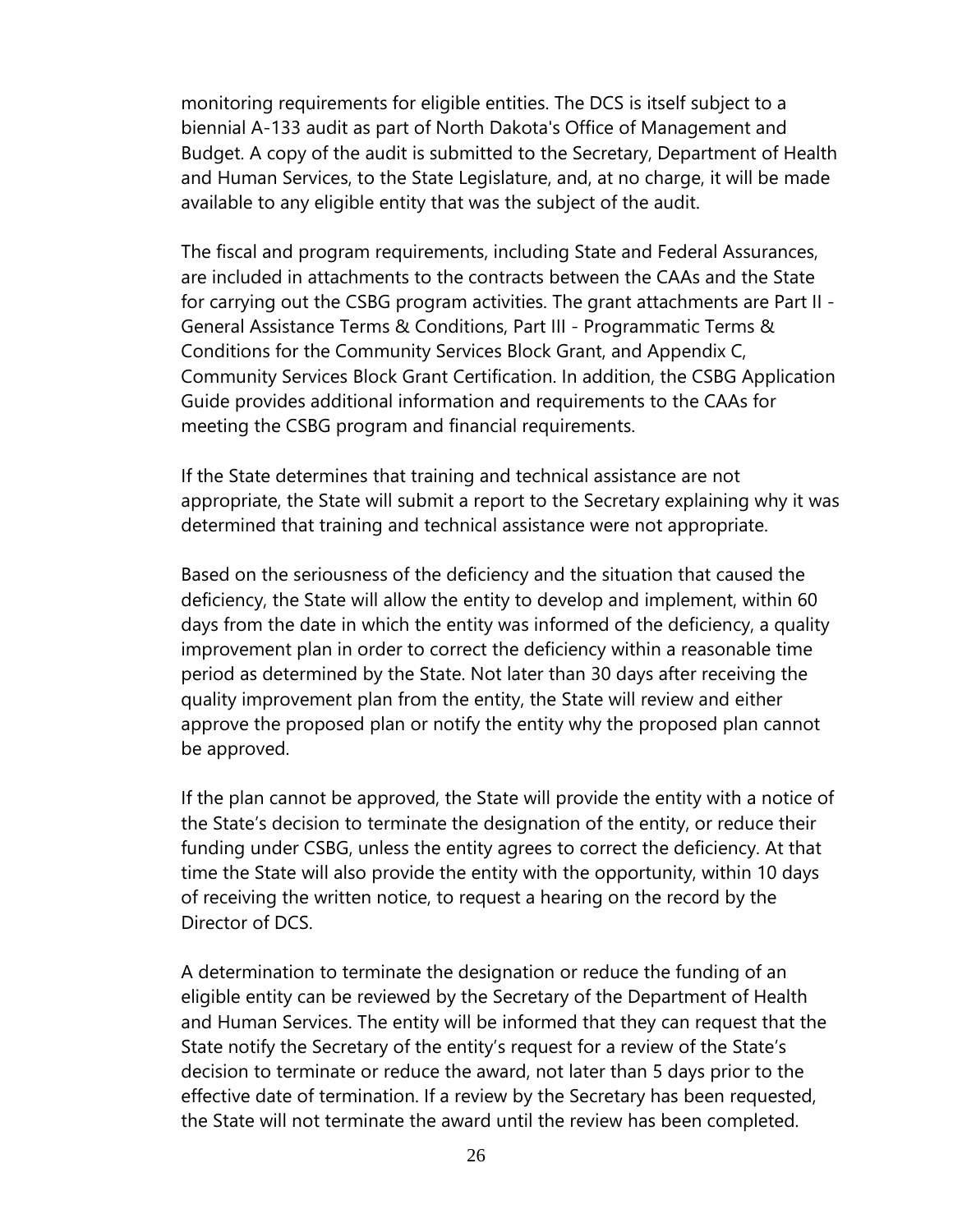The Secretary shall complete the review not later than 90 days after receiving the documentation from the State regarding the termination or reduction of funding. If the Secretary does not complete the review within the 90 days, the State's determination will become final at the end of the 90<sup>th</sup> day.

In the grant attachments to CSBG awards to eligible entities, reference is made to termination of funding. Those citations are in Part II, I and J- General Assistance Terms & Conditions and Part III, S - Programmatic Terms & Conditions for the Community Services Block Grant.

Assurance 676(b)(7): The State will permit and cooperate with Federal investigations undertaken in accordance with section 678D of the Act.

The State will make itself available to enable and cooperate with any Federal investigations that would be undertaken in accordance with Section 678 of the CSBG Act. The CSBG Certification attached to the grant agreement between the DCS and CSBG sub-grantees similarly requires their cooperation and participation in any such State or Federal investigation. The Certification form is signed by the Board Chair of each CAA board. A copy of that Certification form can be found in Appendix C of this State Plan.

Assurance 676(b)(8): Any eligible entity in the State that received funding in the previous fiscal year through a community services block grant made under the community services block grant program will not have its funding terminated, or reduced below the proportional share of funding the entity received in the previous fiscal year unless, after providing notice and an opportunity for a hearing on the record, the State determines that cause exists for such termination or such reduction, subject to review by the Secretary as provided in section 678C(b) of the Act.

The grant agreement between the DCS and its CSBG subgrantees stipulates that present or future funding will not be terminated unless, after prior notice and an opportunity for a hearing on the record, the State determines that cause exists for termination. The grant agreement acknowledges that termination will be subject to review by the Secretary of the Department of Health and Human Services. The reference to this is included in the grant attachments to CSBG awards to eligible entities, in Part II, I - General Assistance Terms & Conditions and Part III, S - Programmatic Terms & Conditions for the Community Services Block Grant. The same procedures would be followed for a reduction in CSBG funding below the proportional share of funding the eligible entity received in the previous fiscal year. The State initially utilizes its CSBG funding formula, when the formula is revised due to updated census data, to determine agency funding and the agency proportion of funding based on the federal award received by the State. In subsequent grant years, the state will use that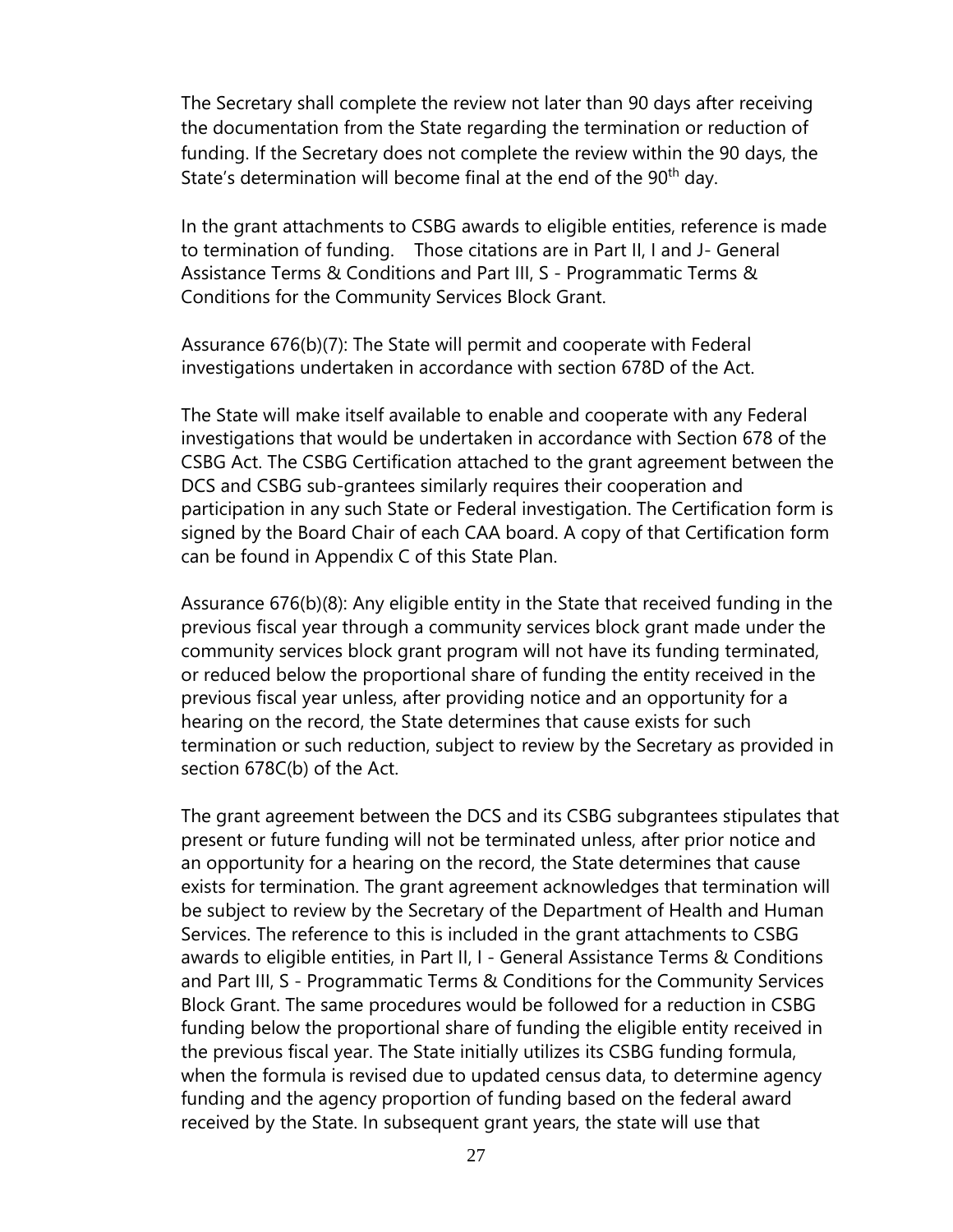proportional share as the basis for future funding to ensure that the agencies receive the same proportional share of the CSBG award as they received the previous year.

In making a determination of a termination, the cause may include the material failure of an eligible entity to comply with the terms of its agreement and community action plan to provide services under the CSBG Act. In making a determination of a funding reduction, the cause may include a statewide redistribution of funds under the CSBG Act to respond to the results of the most recently available census or other appropriate data; the establishment of a new eligible entity; severe economic dislocation; and the failure of the eligible entity to comply with the terms of its agreement to provide services under the CSBG Act.

Assurance 676(b)(10): The State will require each eligible entity in the State to establish procedures under which a low-income individual, community organization, or religious organization, or representative of low-income individuals that considers its organization, or low-income individuals, to be inadequately represented on the board (or other mechanism) of the eligible entity to petition for adequate representation.

To ensure compliance with the CSBG Act, the State requires that each CAA, provides a description of the procedures the agency has in place to ensure that a low-income individual, community organization, or religious organization, or representative of low-income individuals that consider its organization, or lowincome individuals, to be inadequately represented on the agency board, can petition for adequate representation on the Board. Each CAA has reviewed agency bylaws, revising them as necessary to ensure compliance with this provision. A copy of the bylaws section addressing this requirement is provided to DCS, during on-site monitoring. The CSBG Certification attached to the grant agreement between the DCS and CSBG subgrantees similarly addresses this compliance issue in that document. The Certification form is signed by the Board Chair of each CAA board. A copy of that Certification form can be found in Appendix C of this State Plan.

#### 13. Accountability and Reporting Requirements

Results Oriented Management and Accountability:

Assurance 676(b)(12): The State and all eligible entities in the State will participate in the Results Oriented Management and Accountability System, or another performance measure system for which the Secretary facilitated development pursuant to Section 678E(b) of the Act.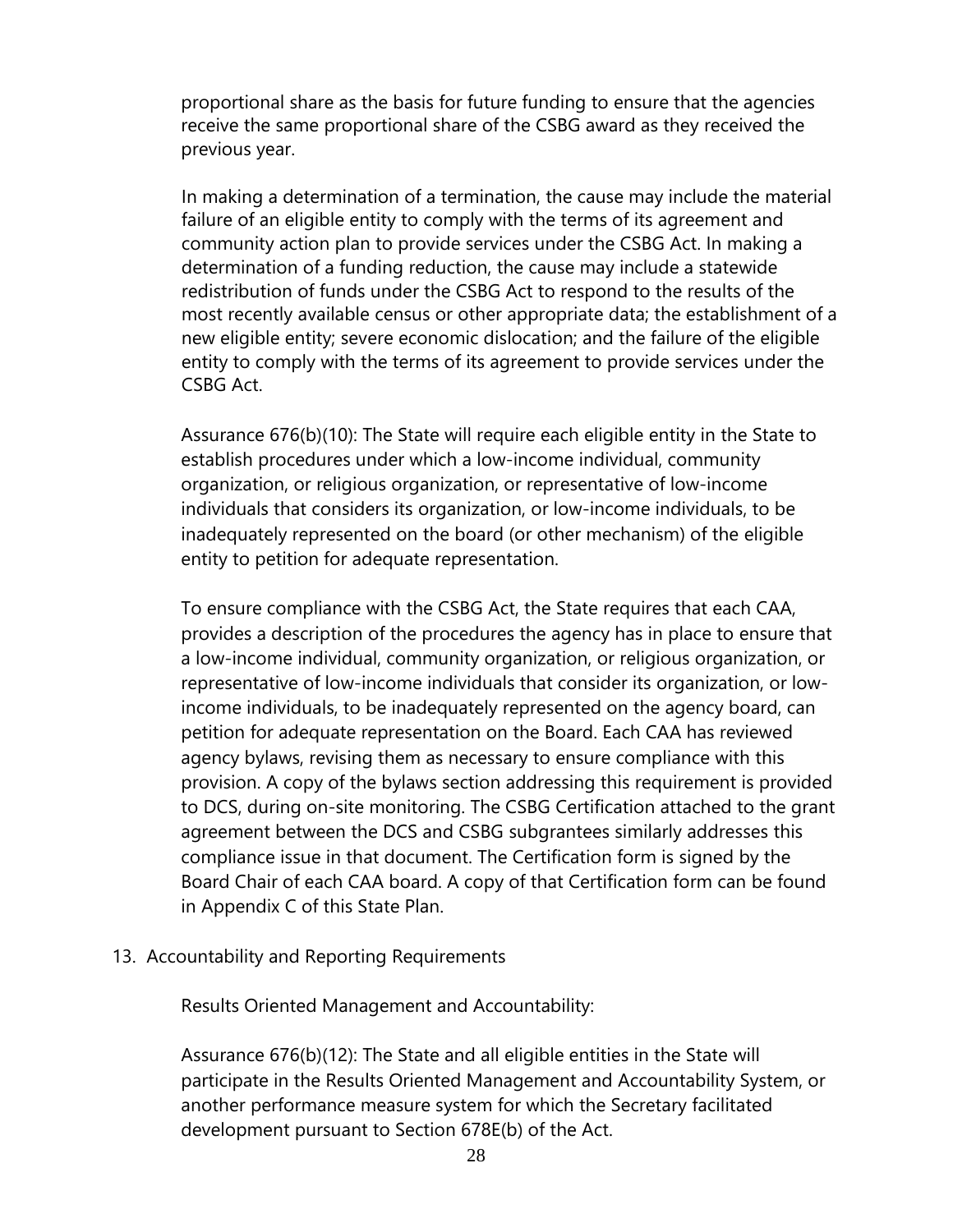The State and the CAAs continue to meet the requirement that the State and all eligible entities in the State participate in the Results Oriented Management and Accountability System. Each CAA, as part of their community action plan since FY1997, has developed outcomes under the Results Oriented Management and Accountability (ROMA) system. Annual reporting on the outcome measures has been provided by the CAAs to the State CSBG Office for tabulation and reporting purposes, and that information is included in the annual CSBG Annual Report that is completed by DCS. The CSBG Certification attached to the grant agreement between the DCS and each CSBG subgrantee, also references this Assurance which is required of each subgrantee. The Certification form is signed by the Chair of each CAA Board. A copy of that Certification form can be found in Appendix C of this State plan.

#### Range of Services & Performance Objectives

Each local CAA develops its own plan for the use of CSBG funds. As part of that plan, Annual Performance Objectives are established for various activities in an agency's workplan. Progress towards these annual performance goals is reported to DCS on a quarterly basis by the state's program manager pulling data from the CAP60 state kiosk.

#### Annual Report

North Dakota will submit the Annual CSBG Report for each grant year by March 31 (or another specified date) for the previous grant year, as specified by the Office of Community Services. The data and information required is reported by the State CSBG Office, which compiles the CAA data and information for the report. The CAAs will be notified of the items needed for the report, the date they are to submit the data, and any other information needed.

#### 14. Fiscal Procedures

#### Financial Management Systems

CAA's, as grantees of the state, operate a financial management system which meets or exceeds the minimum requirements set forth in A-102, A-110 Uniform Requirements for Grants & Agreements with Institutions of Higher Education, Hospitals, and other Nonprofit Organizations, A-122 Cost Principles for Nonprofit Organizations, A-133 Audits of Institutions of Higher Education and other Nonprofit Organizations, as applicable to the specific CAA. DCS reserves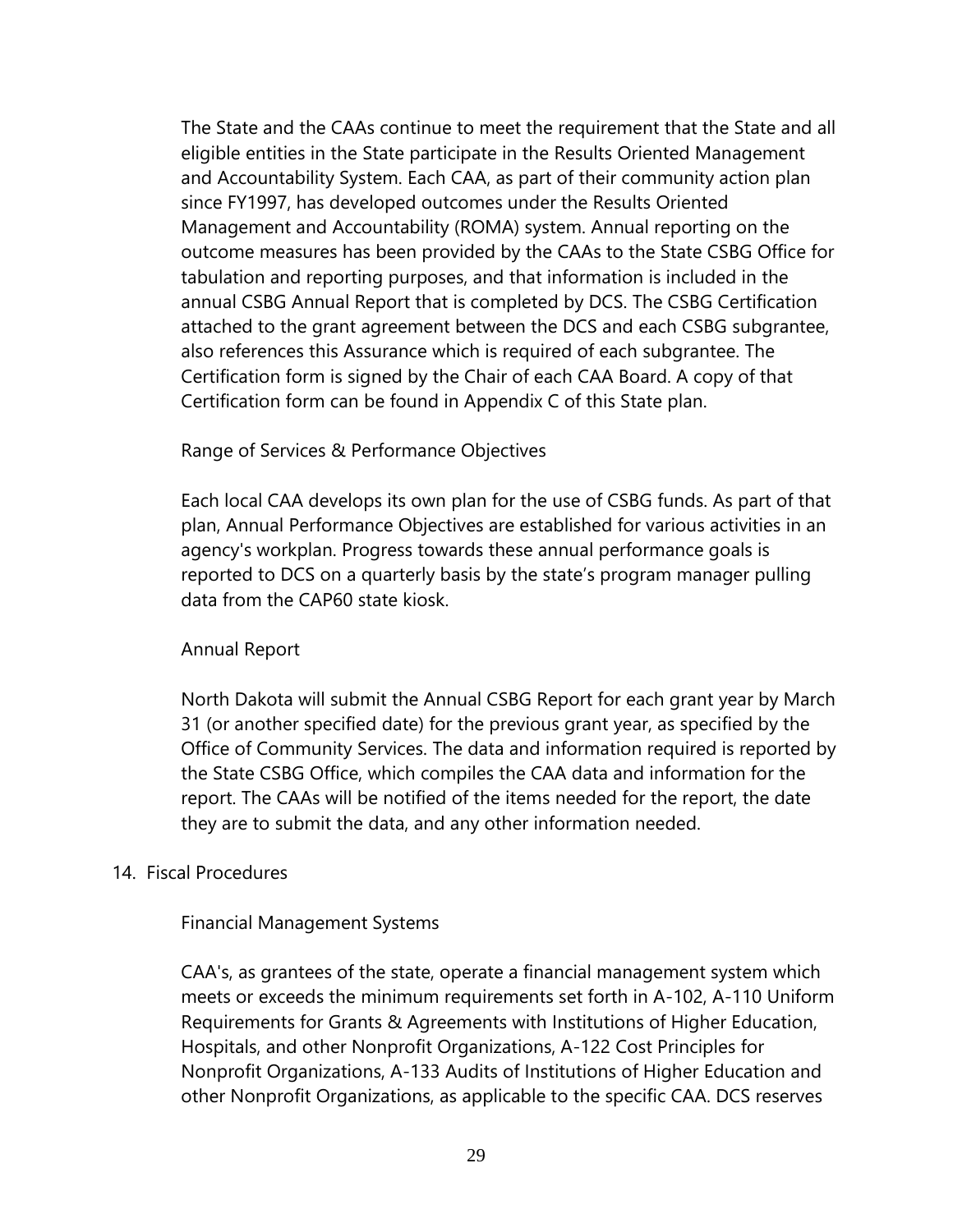the right to establish additional requirements, in line with federal and state regulations, when specific situations merit such requirements.

Each CAA should maintain and updated written fiscal procedures and make them available to DCS when requested. The CAA must have an annual audit that satisfies the requirements of Circular A-133. DCS will monitor the CAA's CSBG financial management systems at least every other year, unless more frequent reviews are necessary due to agency circumstances.

# Payroll

A fiscal review will be conducted that reviews CAA employee time sheets for allocation of time to various programs, appropriate signatures, number of hours, leave time, correct approved wages, and trace those items to the payroll ledger.

# Cash Receipts

A fiscal review will include reviewing bank statements for receipt of funds from DCS and other sources. All balances of greater than \$250,000 will be reviewed. The CAA Fiscal Officer will be interviewed regarding any additional coverage provided by a bank, and if so, that will also be reviewed. DCS will review deposit slips and the receipt ledger for internal control and allocation to the general ledger. The frequency of deposits (daily, every two or three days, etc.) will be reviewed.

# Disbursements

A fiscal review will include a review of checks and automatic disbursements for authorized signatures, supporting documentation, proper allocation and allowability to agency programs and trace those to the general ledger. The review will check to ensure that the expenditures are incurred within the budget period of the grant.

# Travel Vouchers

The reviewer will look at a random number of travel vouchers for staff, and trace expenditures to the general ledger. Budget information from the agency application/ workplan and the agency policies and procedures will be reviewed to ensure the travel is appropriate for the grant. The vouchers will be reviewed for signatures, approval and supporting documentation.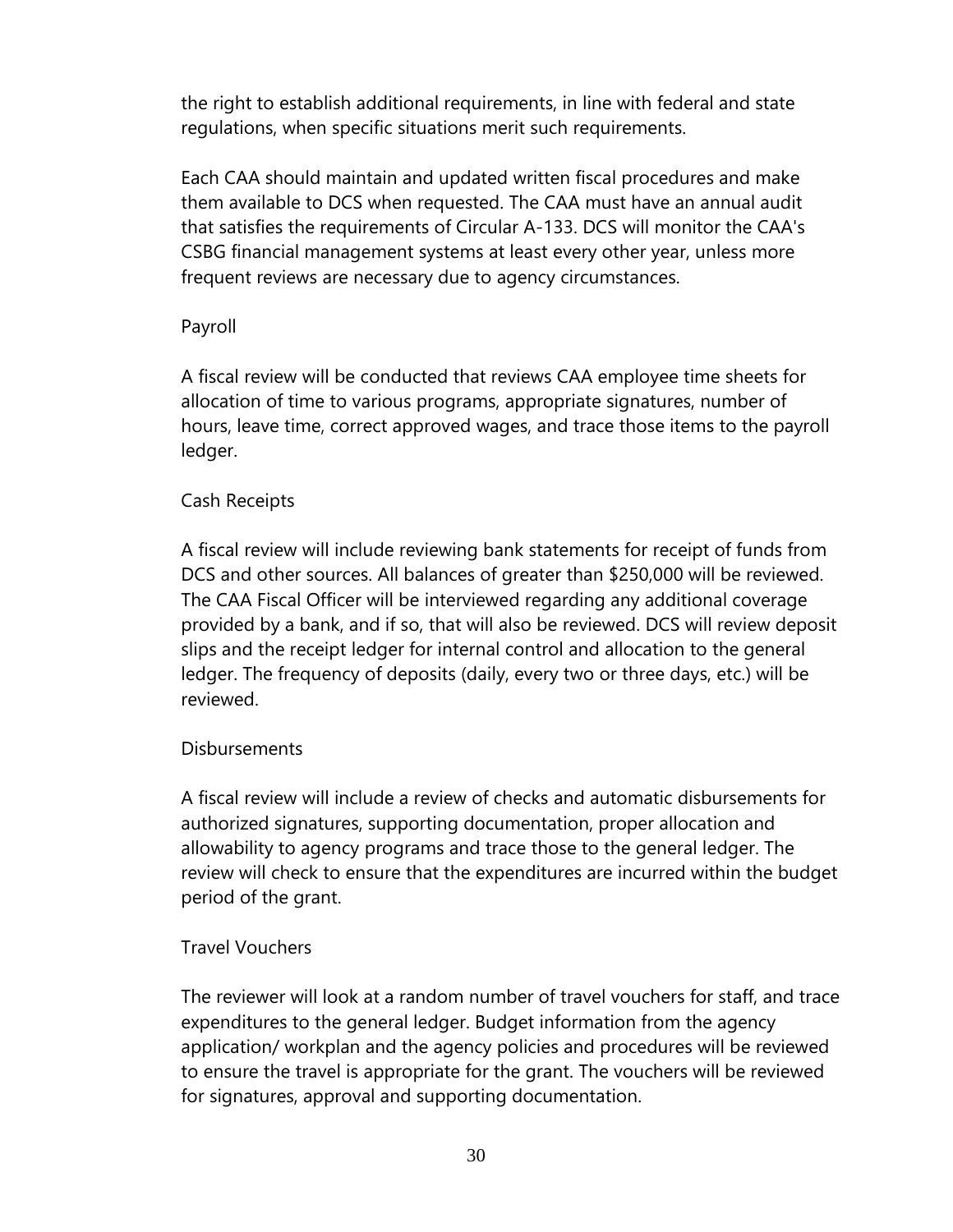#### Purchase Orders

Purchase orders for the grant to be charged will be reviewed for a listing of items to be purchased, supporting documentation, the signature of the program administrator or other authorized individual, and the cost of the items to be purchased. The purchase order will be traced to the disbursements ledger. Agency policies will be reviewed to ensure the policies have been followed. The reviewer will look to see if there is segregation between purchases and receipts.

## General Journal Entries

The fiscal review with look at entries that affect DCS programs, such as transfers between grants for expenditures and revenue. The supporting documentation will be reviewed for an explanation for any transfers and the grants to be affected by the entry. The journal entries will be traced to the general ledger.

#### Insurance Coverage

The agency insurance coverage for vehicles, buildings, contents and liability will be reviewed to determine if the agency is complying with insurance requirements.

#### Board Minutes

The worker will review agency Board of Director minutes for meetings held within the grant period.

#### Personnel Policies and Procedures

These will be reviewed for internal control procedures regarding cash receipts, disbursements by cash or check, purchase card, computer procedures for the accounting department and other office functions. The policies and procedures will be reviewed for compliance with A-110 written policies requirements.

#### Cash Requests

The worker will review requests for balance of cash on hand, compared to the general ledger for each grant, expenditures compared to the general ledger, receipts compared to the general ledger and receipts ledger.

Inventory of Office Property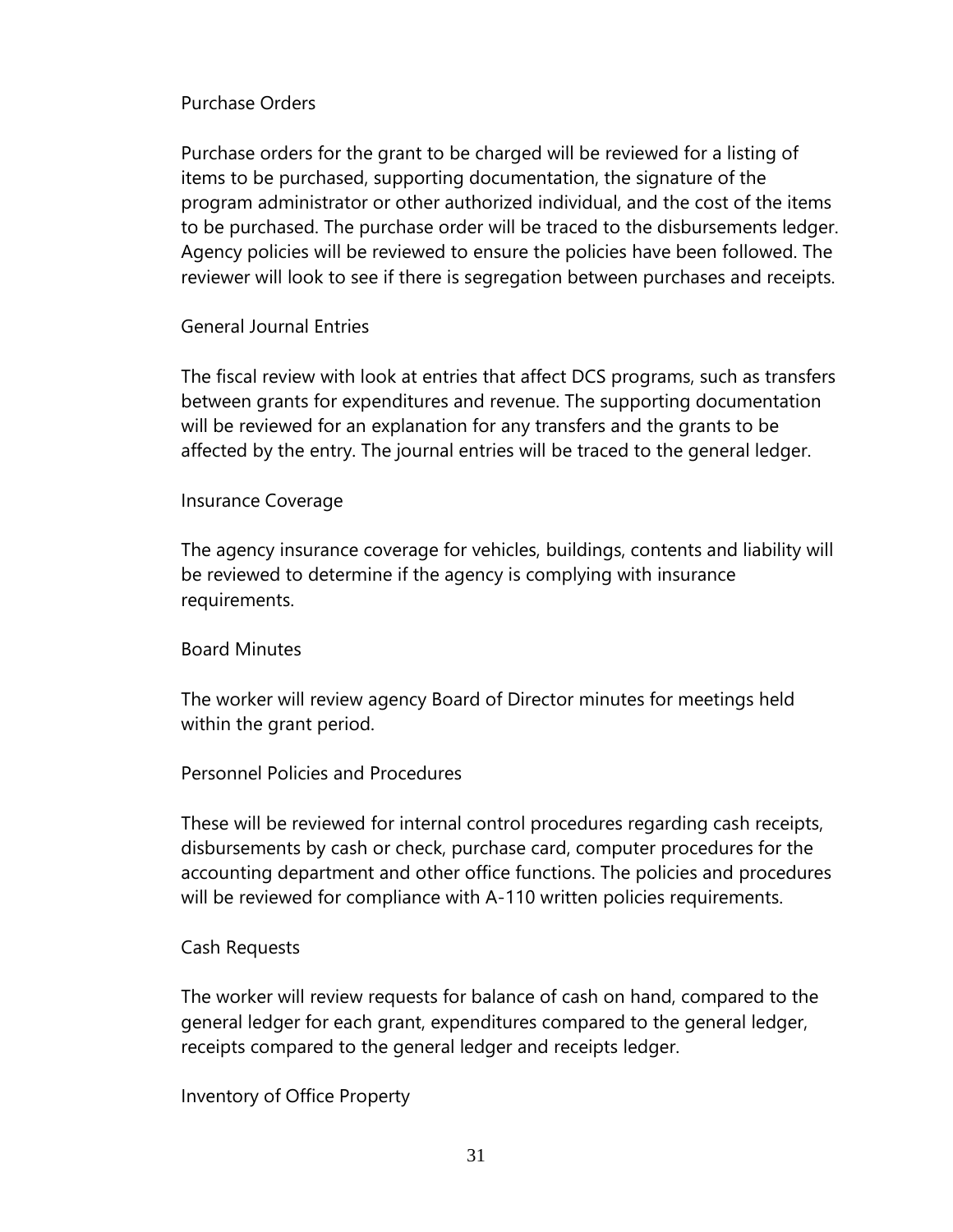The inventory will be reviewed for compliance with A-110 guidelines. Random items will be selected for actual physical inventory. Auditor's Report

The review will include a review of the agency audit reports for findings and questioned costs.

Monthly Reports

The CSBG fiscal program manager will review reports submitted to DCS for budgeted and expended amounts and these will be compared to the general ledger.

## Program Income

The agency process will be reviewed for recording and allowability for each program.

#### **Procurement**

The agency written procurement procedures will be reviewed. The fiscal program manager will review the procurement activity during the grant and if the agency policies and the requirements of Circular A-110 are being followed.

#### 15. Terms and Conditions

SFN 52381 Part II - General Assistance Terms and Conditions, and SFN 52413 Part III - Programmatic Terms and Conditions for the CSBG program, are attached to the agency CSBG grant awards. These Terms and Conditions provide specific guidelines to the agencies on programmatic and fiscal requirements. In addition, each agency funded by CSBG or CSBG ARRA must review, and have their Board Chair sign, the CSBG Certification each year when the grant award is forwarded to them. Copies of these documents can be found in the Appendices.

# Transfer of funds

It is allowable for an agency to transfer up to five percent of the total grant authorization between line items (salaries, supplies, etc.) without the written approval of DCS. Cumulative transfers during the grant year may not exceed five percent of the total grant award without written approval by DCS. The agency should complete a Request for Amendment (SFN 52191) located on the DCS web page: http://www.communityservices.nd.gov/formcenter/.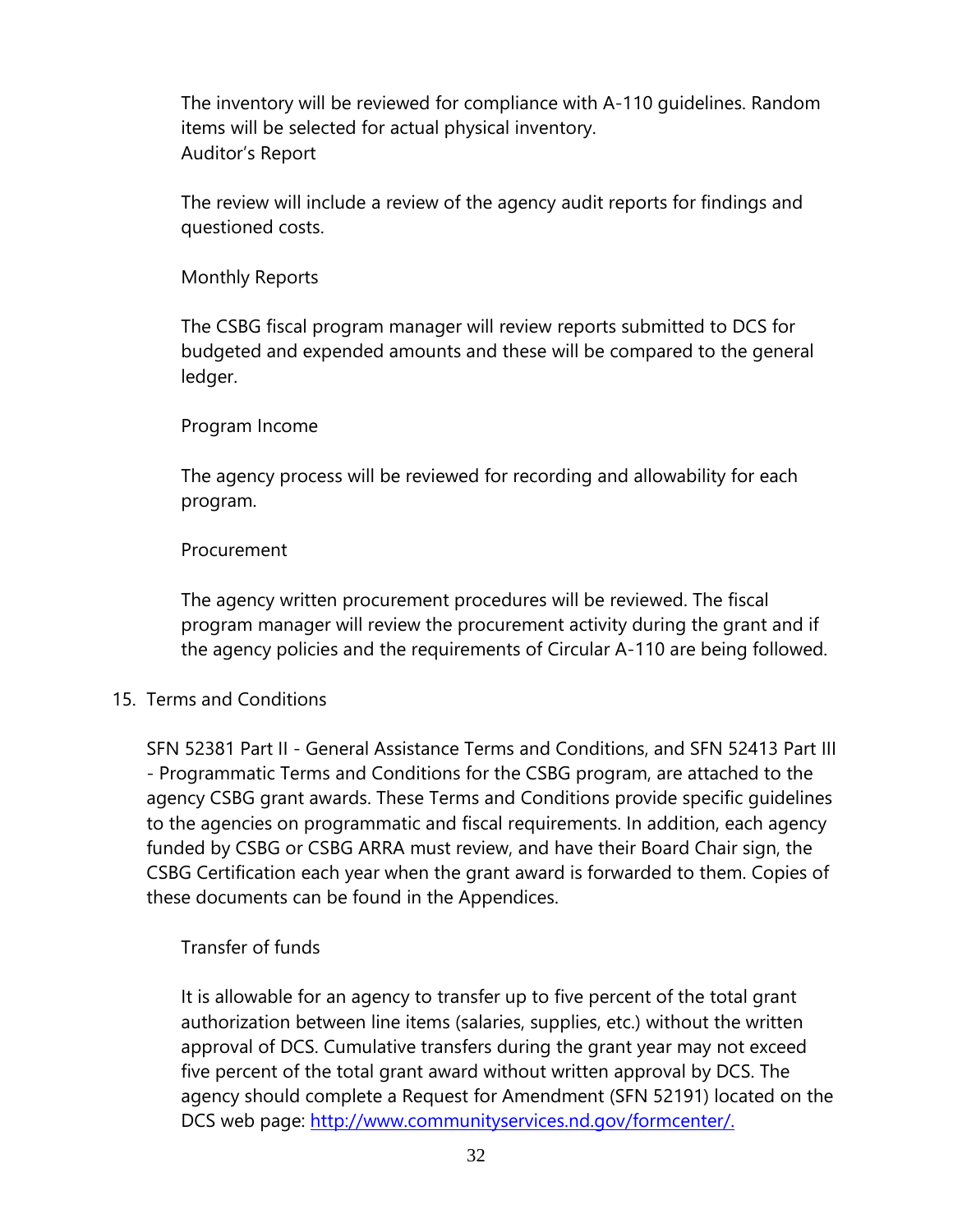## Travel

Out of state travel for any staff and Board members under the CSBG grant award must be approved by the agency's Board of Directors and DCS prior to the actual travel. If the travel was approved in the agency CSBG application/workplan which was approved by the Board, a separate written request does not have to be submitted to DCS or the Board. No out of state travel is allowable under the CSBG ARRA grant.

Davis-Bacon Act

The CAA must comply with the terms of the Davis-Bacon Act, as amended.

Limitation on the use of Grants for Construction

Section 678F(a) of the CSBG Act does not allow the use of CSBG funds, other than any amounts reserved by the Federal level under Section 674(b)(3), to be used for the purchase or improvement of land, the purchase, construction, or permanent improvement (other than low-cost residential weatherization or other energy-related home repairs) of any building or other facility without a waiver provided by the Secretary of Health and Human Services.

The procedure for the CAA to request a waiver under the terms of the CSBG would be to compile information to explain their request, financial/budget information, a listing of the funds needed from various sources to secure the purpose, legal description of the property, etc., and provide these materials to DCS for review. If DCS is agreeable to the agency request, the packet of information will be provided to the Office of Community Services for their review and action.

#### Purchase of Equipment

The CAA must request prior approval from DCS to utilize the CSBG grant to purchase equipment that cost \$5,000 or more. If the request is included in the agency application/workplan which has been approved by the agency Board of Directors, a separate written request does not have to be submitted.

Record Retention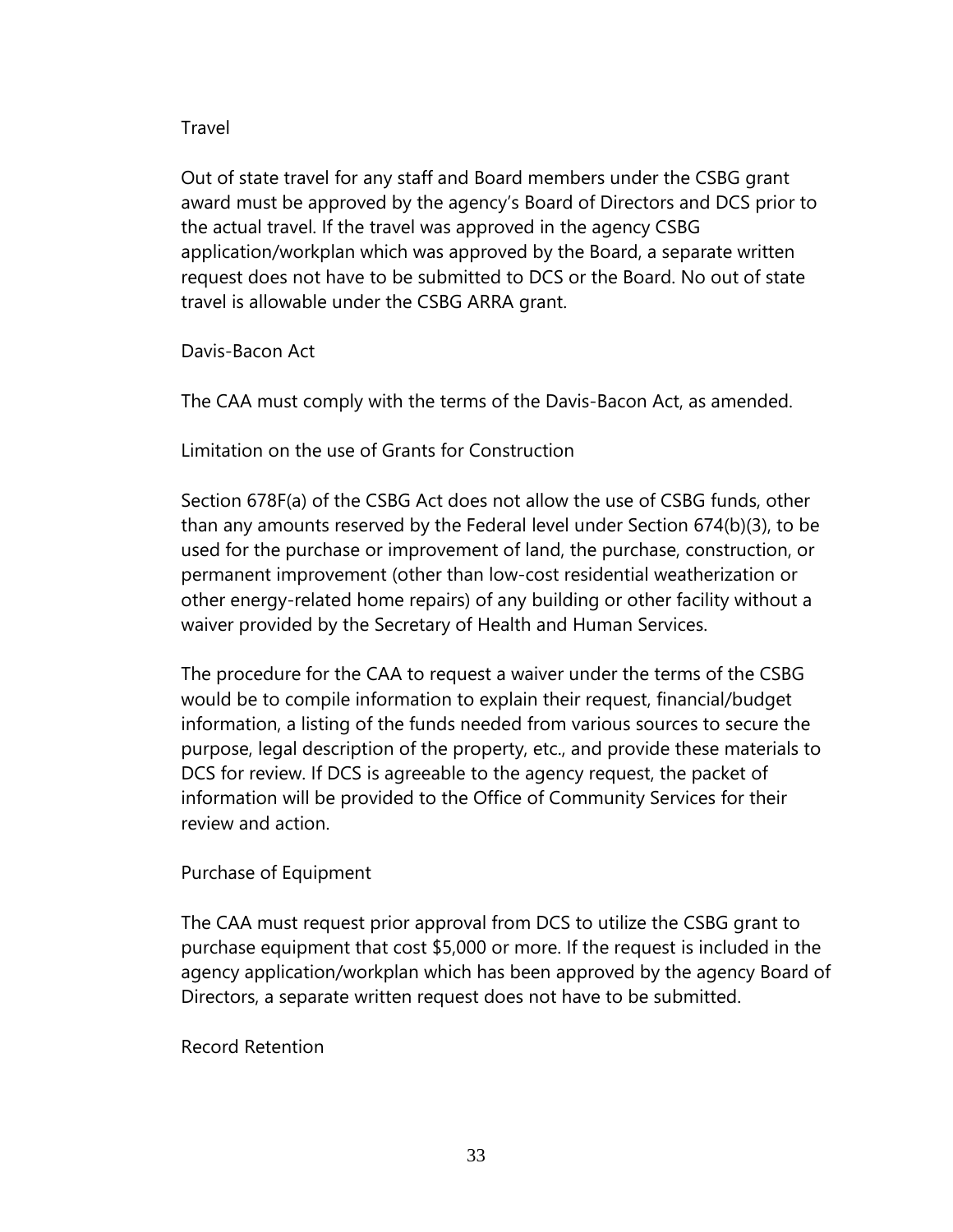All documents, papers, records and books that pertain to the CSBG awards must be retained for three years after the submission of the final Financial Status Report or until all audit findings have been resolved, whichever is later.

# Subcontracting

The agency will not assign, transfer or subcontract funds from the CSBG grant without prior written approval by DCS. The DCS will work with the agency to ensure that all subcontracting requirements are met.

# Nondiscrimination

The recipient of funds agrees that it will be subject to and will comply with Title VI of the Civil Rights Act of 1964, Executive Order 11246 as amended by the Executive Orders 11375 and 12086, the Age Discrimination Act of 1975, and Title VIII of the Civil Rights Act of 1968. Under these acts, no person shall on the grounds of race, color, religion, sex, national origin or age be excluded from participation in, be denied the benefits or be otherwise subject to discrimination under this program.

# Section 504

The Recipient agrees that it will be subject to and will comply with Section 504 of the Rehabilitation Act of 1973. Under this act no person shall solely by reason of disability be excluded from participation in, be denied the benefits of or be subjected to discrimination under this program.

# Code of Conduct/Conflict of Interest

Recipients shall maintain a written code or standards of conduct which shall govern the performance of their officers, employees or agents engaged in the Award and administration of contracts supported by federal funds. No employee, officer or agent of the Recipient shall participate in selection, or in the award or administration of a contract supported by federal funds if a conflict of interest, real or apparent, would be involved. Such a conflict would arise when:

- o The employee, officer or agent;
- o Any member of their immediate family;
- o Their partner; or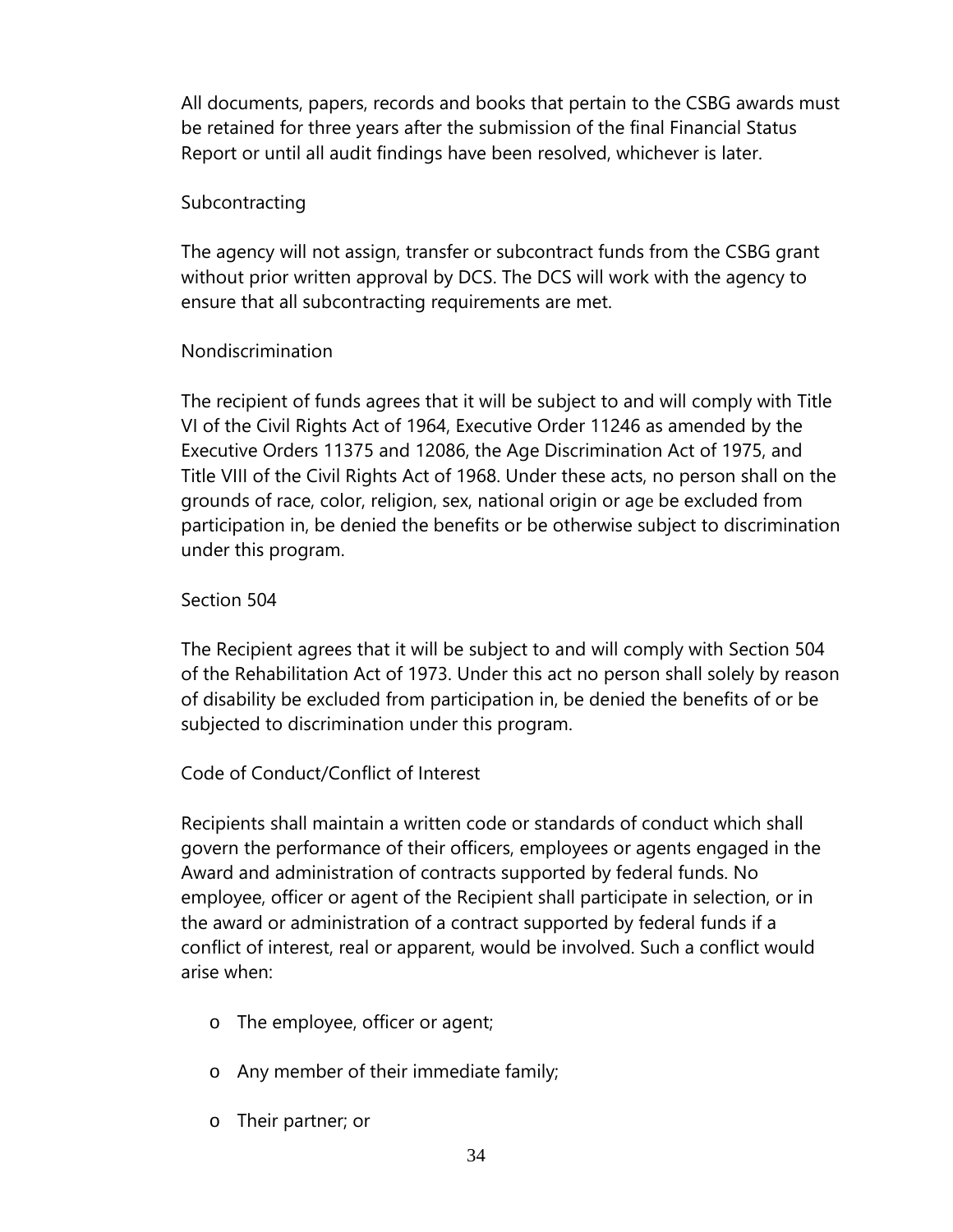o An organization which employs, or is about to employ, any of the above, has a financial or other interest in the firm selected for award.

The Recipient's officers, employees or agents shall neither solicit nor accept gratuities, favors or anything of monetary value from contractors, potential contractors, or parties to subagreements.

To the extent permitted by state or local law or regulations, such standards of conduct shall provide for penalties, sanctions, or other disciplinary actions for violations of such standards by the Recipient's officers, employees, or agents, or by contractors or their agents.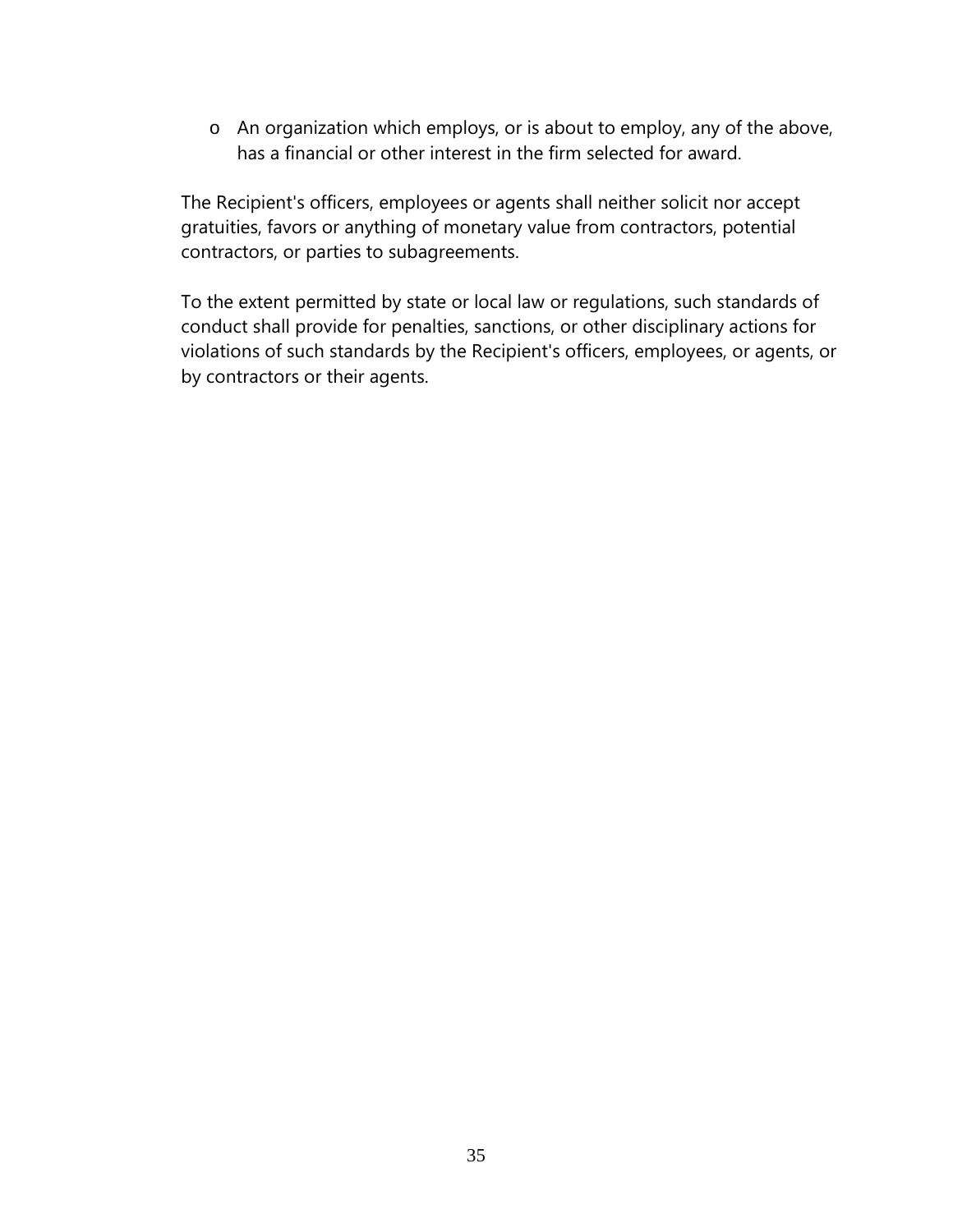### **APPENDIX A**

#### **COMMUNITY SERVICES BLOCK GRANT DEFINITIONS**

#### **Glossary of EMPLOYMENT Subcategories**

- 1.1 Information & Referral Information about employment and job training services, and referral to community programs.
- 1.2 Job Counseling (Job Club, EDP) Periodic counseling of un- or under-employed participants, including help with job hunting skills, formation of job clubs or identification of jobs. Can include information and referral activities.
- 1.3 Job Placement/Development Consists of comprehensive projects to get jobs for lowincome persons. Development means finding vacant positions for which employers agree to interview low-income job seekers. Placement includes setting up job interviews for participating job hunters. Can include job counseling, job banks and information and referral activities.
- 1.4 O.J.T. (community service, volunteer, student) On the Job Training activities to enhance the skills of working persons during their hours of employment.
- 1.4 Summer Youth Jobs/OJT Summer jobs for low-income young people, providing them income, work experience, and perhaps on-the-job training (OJT).
- 1.4 Head Start Staff/OJT Use of CSBG resources for OJT projects for Head Start staff, in support of that HHS program.
- 1.4 Weatherization Crew/OJT Use of CSBG resources for OJT projects for weatherization crews and staff, in support of DOE or other Weatherization Assistance Programs.
- 1.4 Other On-the-Job Training Other OJT projects of local CSBG operators, such as adult work experience, or career development for the staff of local CSBG operators.
- 1.5 Employment Generating Projects Businesses, services or projects supported or run by local CSBG operators to provide new job opportunities for low-income persons. Can also include part-time income-enhancing projects such as establishing produce markets to sell the excess from community gardens.
- 1.6 Skills Training (clients) Training in skills for which there are immediate or reoccurring job opportunities. Such as training in word processing, welding, job hunting and similar skills.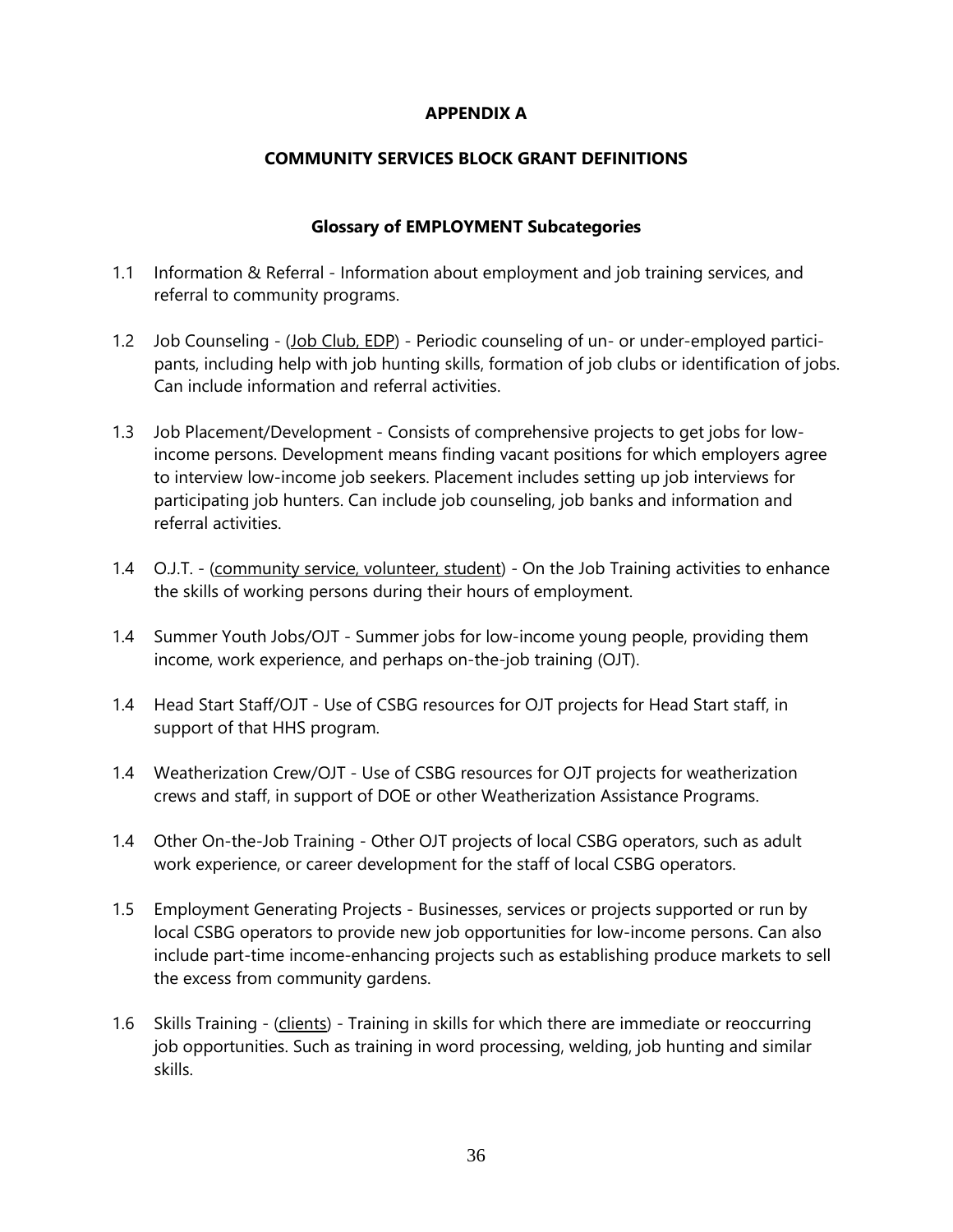- 1.7 Other Employment Projects (Foster Grandparent, Job Retention) Includes support of Experience Works program; and projects to assist in finding jobs for such groups as the elderly, ex-offenders and single mothers. Can include provision of transportation to employment project participants and support for JTPA projects.
- 1.8 JTPA or Interagency and Statewide Planning and Coordination Participation by CSBG operators in the local planning and coordination of the Job Training Partnership Act (JTPA). Participation by CSBG operators in local, regional or statewide planning and/or coordination of other community employment programs.
- 1.9 Community Organization and Brokerage/Advocacy (Employment Support) Projects to mobilize community resources to meet the employment and job training needs of lowincome persons, to increase community or employer awareness of identified employment and training needs of the poor and to arrange for partnerships and coordinated initiatives in employment projects.

## **Glossary of EDUCATION Subcategories**

- 2.1 Information and Referral Information about educational opportunities, and referral to community programs.
- 2.2 Counseling and Guidance (JACS, WICS) Providing advice and guidance to low-income youths and adults about their educational aspirations and opportunities, such as counseling to students at-risk, drop-outs, and to those seeking scholarships to college or technical school and adults seeking educational resources.
- 2.3 Public Education/Public Information (Booths, Public Speaking) Educational or informational activities conducted by local CSBG operators to inform the general public about the problems and solutions of poverty in their communities. For meetings or forums, See Item 2.8.
- 2.4 Head Start Support/Early Head Start Support Use of CSBG resources to supplement and improve the educational quality of the Head Start programs that are run by local CSBG operators. Parent Council support is itemized in 2.9.
- 2.5 Day Care and Child Development (Childcare) Child care and/or classes, frequently providing both child development instruction and support for working parents. Direct instruction in parenting skills.
- 2.6 Adult Basic Education (ABE), GED Instruction and/or Other Instruction Adult Basic Education instruction; classes preparatory to obtaining a high-school equivalency certificate (GED), literacy skills, basic math skills, and English language. Also, all other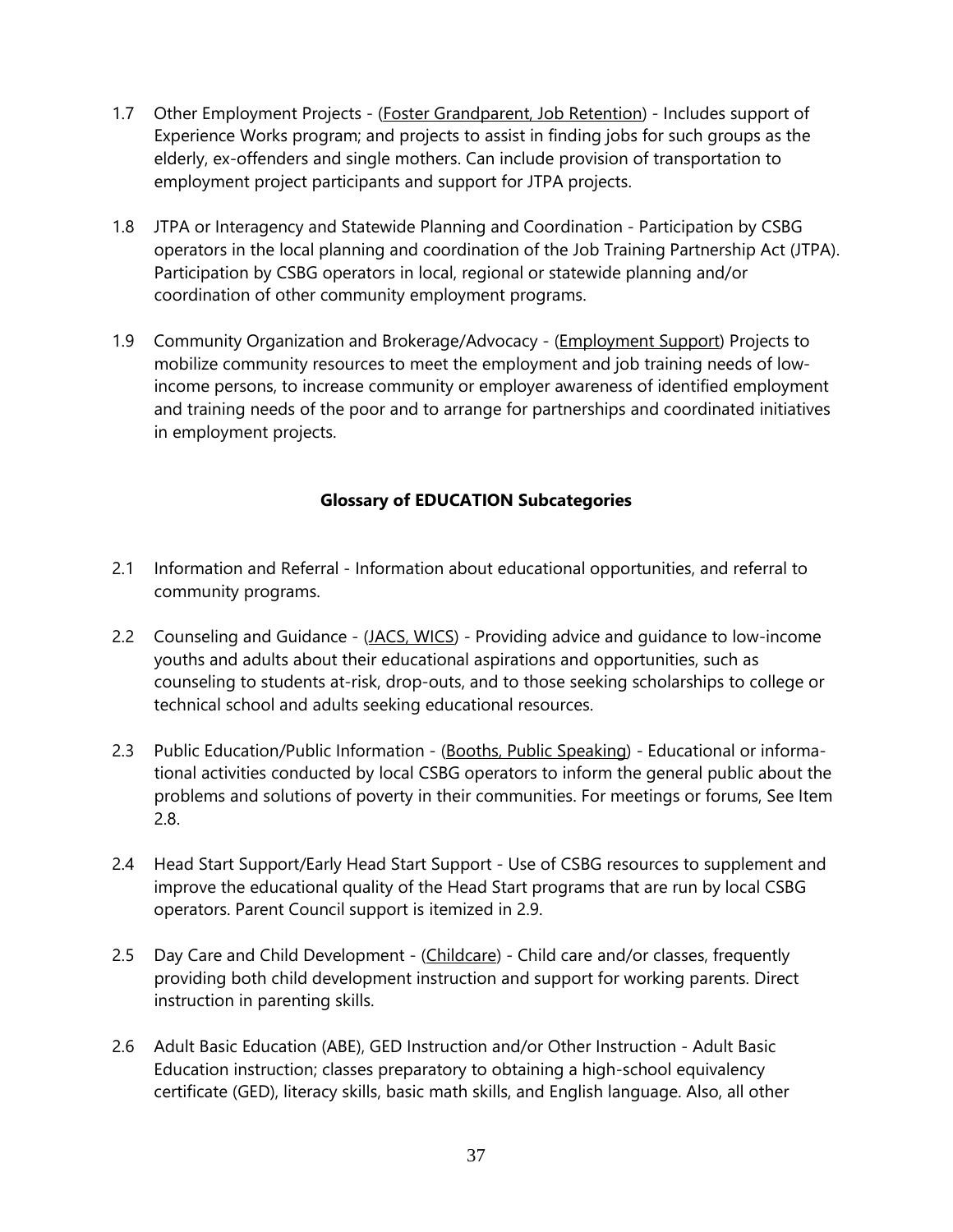instruction, workshops and tutoring. May also include classes in alternate education for high school drop-outs, craft workshops, etc.

- 2.7 Other Education Projects (Literacy, Youth Ed Scholarships) Includes provision of transportation to education project participants, scholarship programs for low-income students, in-school drop-out prevention, tutoring and counseling etc.
- 2.8 Interagency and Statewide Planning and Coordination Cooperation in meeting community education needs through interagency planning and/or coordination; statewide meetings or conferences to educate the general public or policy makers about the needs of lowincome groups. Also, coalition-building projects of State CSBG offices to bring together concerned organizations and agencies to study, gather information and recommend solutions to statewide needs of low-income groups.
- 2.9 Community Organization/and Brokerage/Advocacy (School Supplies, Computer grants) -Projects to mobilize community resources to meet the educational needs of low-income persons, to increase community or employer awareness of identified employment and training needs of the poor and to arrange for partnerships and coordinated initiatives in education projects.

## **Glossary of INCOME MANAGEMENT Subcategories**

- 3.1 Household Financial Counseling and Information and Referral Information and Referral about Income Management and Counseling or instructing low-income individuals and families about preparing and implementing household budgets, and/or about personal, credit and general consumer education issues.
- 3.2 Income Tax Counseling (VITA) Assisting low-income individuals and families to prepare their federal, state and/or local annual income tax reports and informing them about availability of the credits and benefits.
- 3.3 Alternative Energy Installations, Public Information (Energy Conservation), Residential Energy Conservation Workshops, Weatherization Support - (Energy Conservation, Weatherization, Wx Information and Referral, REEP, Furnace Program, Cooling Program, Health and Safety) - Workshops for low-income persons or the general public on do-ityourself home energy conservation measures, use of CSBG resources to supplement the DOE or other state and federal weatherization programs that are run by local CSBG operators, in order to attain greater residential energy savings for low-income families. Installation of solar window collectors, greenhouses, solar hot water heaters and other residential applications of low-cost alternative energy devices.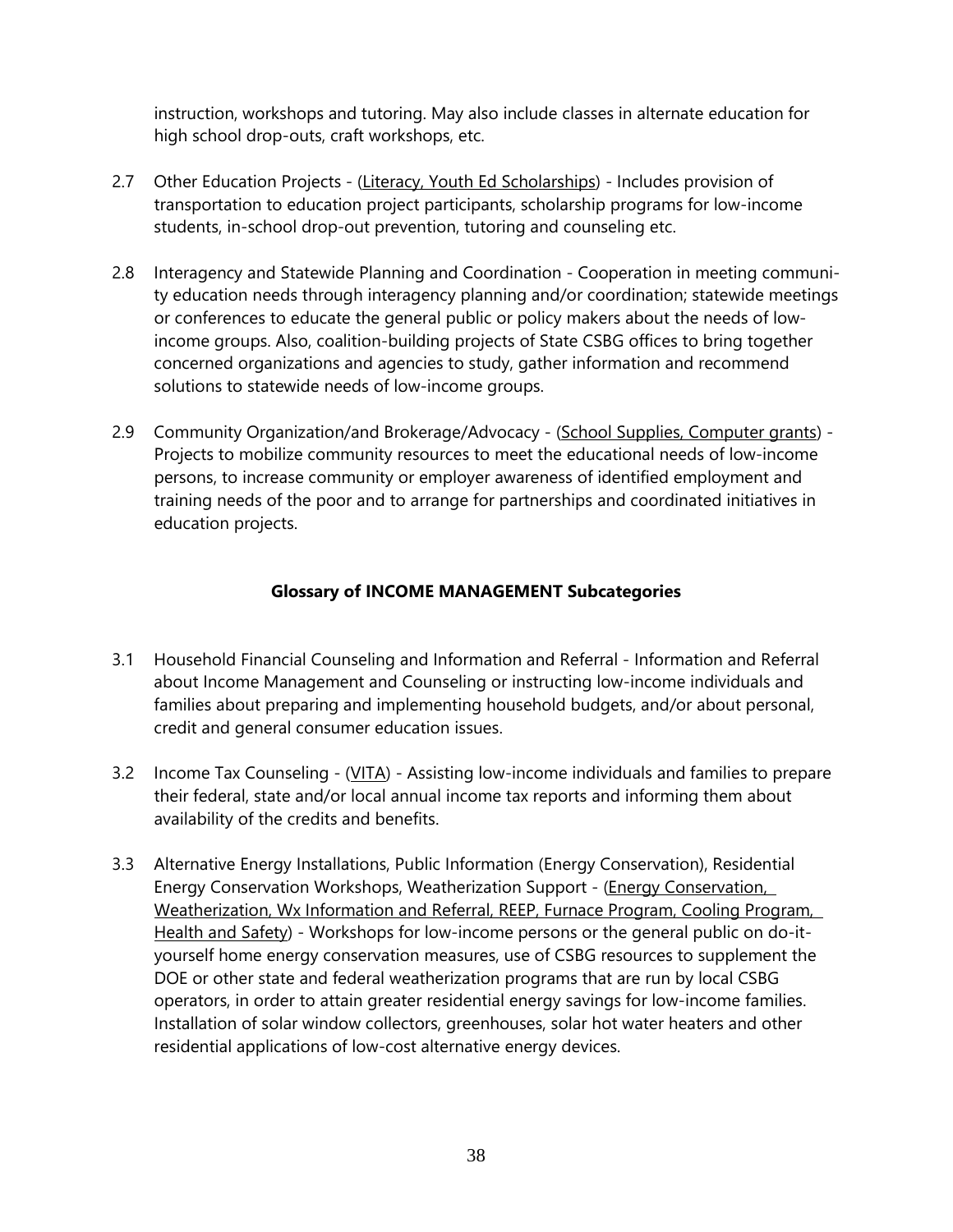- 3.4 Other Income Management Projects (Budgeting, Money Management, Representative Payee) - Other projects to assist low-income persons make better use of available income, such as organizing credit unions, food co-ops and car pools or van pools.
- 3.5 Interagency or Statewide Planning and Coordination Participation in interagency local or statewide planning and/or coordination to meet community needs in areas such as residential energy conservation, tax preparation, consumer education, etc.
- 3.6 Community Organization and Brokerage/Advocacy (clothes giveaway/vouchers, IDA) - Projects to mobilize community resources to identify or meet needs of lowincome persons to preserve income. Projects to increase local awareness of the identified needs of low-income populations to stretch their income and to arrange for partnership and coordinated initiatives in income management projects.
- 3.7 Better Use of CSBG Resources Initiatives which pioneer more effective CSBG uses. Grants or contracts to train or provide technical assistance to local CSBG operators, whether made to individual consultants, firms, state CAA associations or state training bureaus, would be entered in Sub Category 3.7. Data collection projects, except needs assessments, would also be entered here.

# **Glossary of HOUSING Subcategories**

- 4.1 Information and Referral Information about housing services, and referral to existing community programs.
- 4.2.1 Homeownership Counseling/Loan Assistance (Owner's Counseling: CSBG, HUD, HOME, HARP, Homebuyer Ed) - Counseling on homeownership for low-income persons, including assistance completing applications for HUD and Farmer's Home Administration home loan programs.
- 4.2.2 Other Housing Counseling and Landlord/Tenant Advocacy (Renter's Counseling: CSBG, HUD, NDHF) - Counseling in landlord/tenant relations, as well as assistance in applying for rent subsidies and with default/displacement and relocation situations, as well as fair housing concerns.
- 4.3 Home Repair/Rehabilitation (HOME: Rehab and HARP, Helping Hands) Provision of home repair and residential rehabilitation services to elderly and other lowincome households. Can include home maintenance workshops.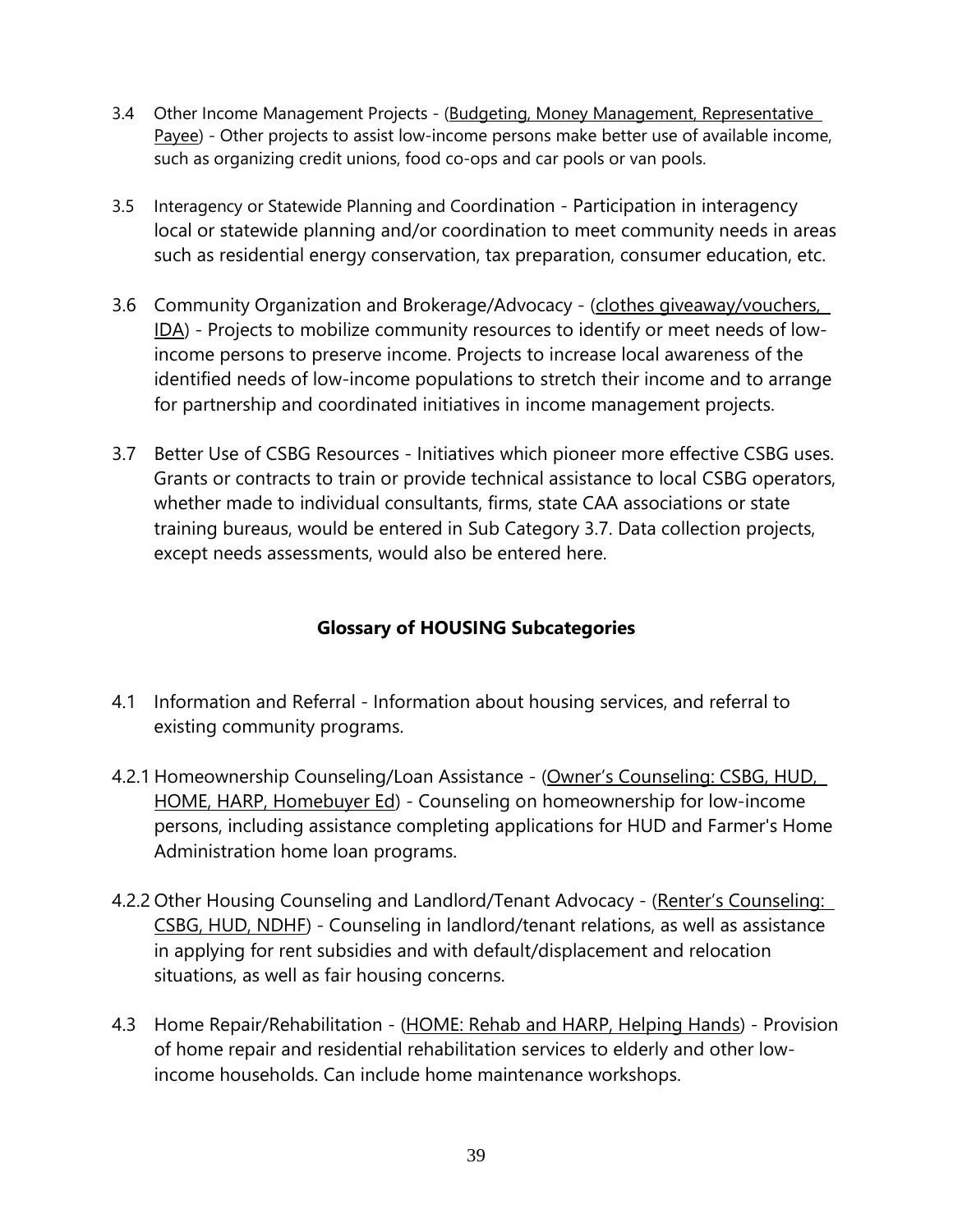- 4.4 Other Housing Programs (HOME: CHDO, Project Management, Supportive Housing) - Includes support for group homes; meeting safety and health code standards; home construction for low-income families; urban homesteading; provision of transportation to housing project participants; and initiatives to enforce the Community Reinvestment Act.
- 4.5 Interagency and Statewide Planning and Coordination Cooperation in meeting community housing needs through interagency or statewide planning and/or coordination. Can include participation in preparation of applications from local governments for Community Development Block Grant funds, rural water and waste water facilities and Section 8 Housing.
- 4.6 Community Organization and Brokerage/Advocacy Projects to mobilize the resources of communities to identify or meet the housing needs of their lowincome families.

# **Glossary of EMERGENCY SERVICES Subcategories**

To the extent possible, services to the homeless should not be included in Subcategories 5.1-5.6. *Utilize Subcategories 5.7 and 5.8 to report on services and agency support of the homeless.*

- 5.1 Information and Referral I & R about emergency and disaster relief services, and referrals to existing community programs.
- 5.2 Cash Assistance/Loans (FEMA, food, Security Deposit, ESGP-utility assistance, CUP, temporary shelter, rent/mortgage assistance, emergency transportation) - One-time payments or short-term loans to families or individuals to help meet emergency needs for shelter, food, clothing, fuel etc.
- 5.3 Emergency Energy Support (Energy Share) Use of CSBG resources to amplify or supplement the crisis assistance or fuel payments aspects of any home energy assistance programs that are run by local CSBG operators. Also, any CSBG resources used to make emergency energy payments, energy related repairs, energy related advocacy and/or crisis interventions, especially with energy suppliers.
- 5.4 Crisis Intervention & Crisis Case Management (not Self Reliance) Intervention in emergencies such as those resulting from child, spouse, alcohol or drug abuse, illness or unemployment. Includes temporary shelter for battered women and crisis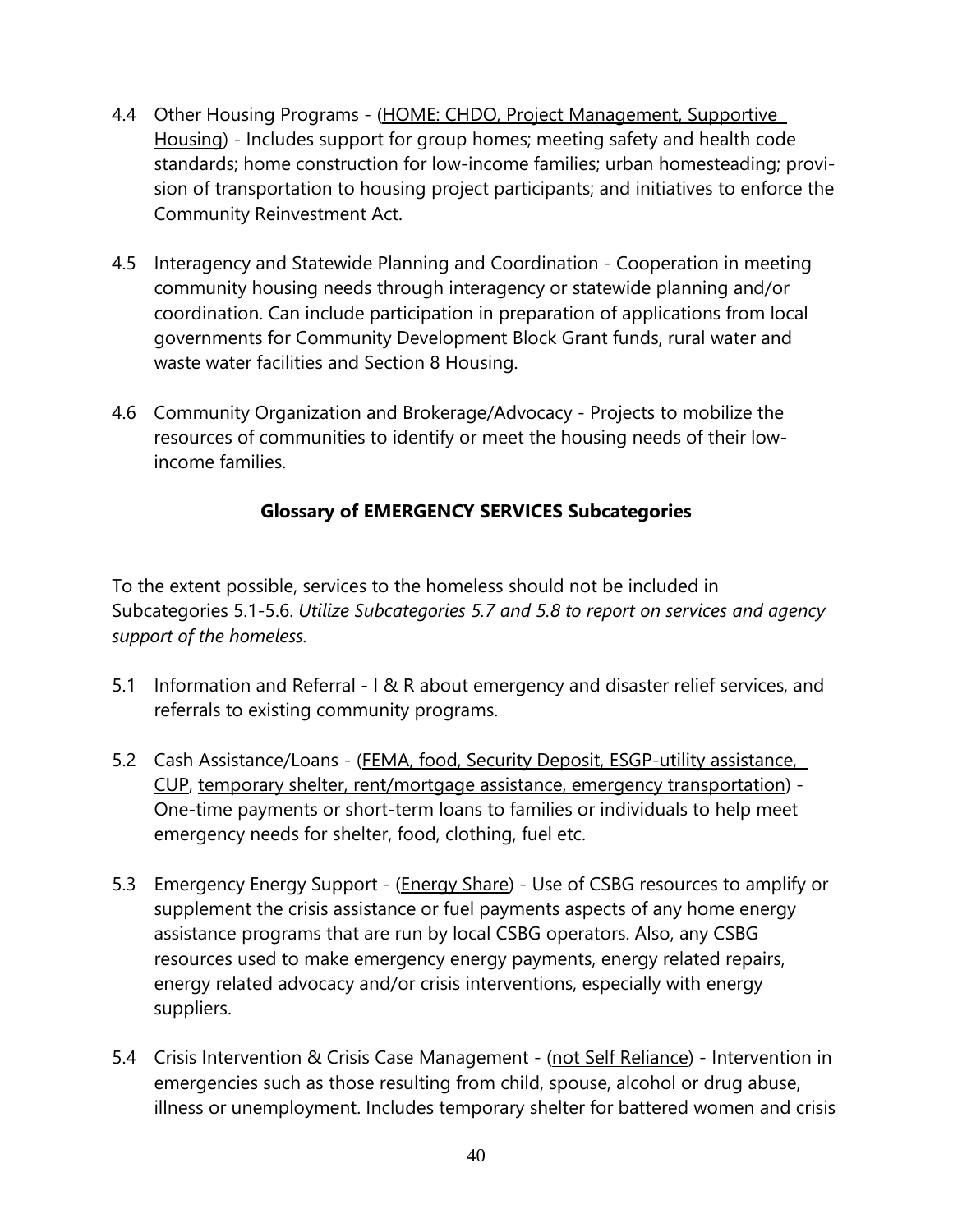hotlines. Can also include mediation or in cases where loss of benefits from programs such as AFDC or Food Stamps should cause family emergencies.

- 5.5 Donated Goods/Services/Cash (In-house Food Pantry, Non-food, Non-cash donated items) - Mobilizing, storing and distributing donations of money, food, clothing, furniture, wood and other fuels, and professional services to help families and individuals meet one-time emergencies or recover from disasters.
- 5.6 Other Emergency Services Can include other emergency services such as transportation to meet family emergencies, prescription medications and provision of legal aid.
- 5.7 Homeless Aid (homeless aid, temporary shelter) Temporary shelter and/or food programs for the homeless. Can include other help, such as clothing, food, or medical care. This item covers only expenditures of CSBG funds.
- 5.8 Homeless Assistance Funded by ESHP (Tri-State (HOPWA), Shelter Plus) Services provided to homeless persons or to other low-income persons at risk of becoming homeless which are funded by the grants made under the Emergency Services to the Homeless Program. Subcategories have been developed to better track the various services provided under the ESHP. Those subcategories are the following:
	- 5.8 a. Temporary Shelter
	- 5.8 b. Clothing, Furnishings
	- 5.8 c. Transitional Housing
	- 5.8 d. Counseling and Case Management
	- 5.8 e. Mortgage or Rent Payment
	- 5.8 f. Employment
	- 5.8 g. Health Services
	- 5.8 h. Other Services (Specify)
- 5.10 Interagency or Statewide Planning and Coordination Cooperation in meeting community emergency or disaster relief needs through interagency planning and/or coordination.
- 5.11 Community Organization, Brokerage/Advocacy Projects to mobilize the resources of communities to meet the emergency or disaster relief needs of their low-income groups. Projects to increase the awareness of the identified emergency or disaster relief needs of low-income groups.

# **Glossary of NUTRITION Subcategories**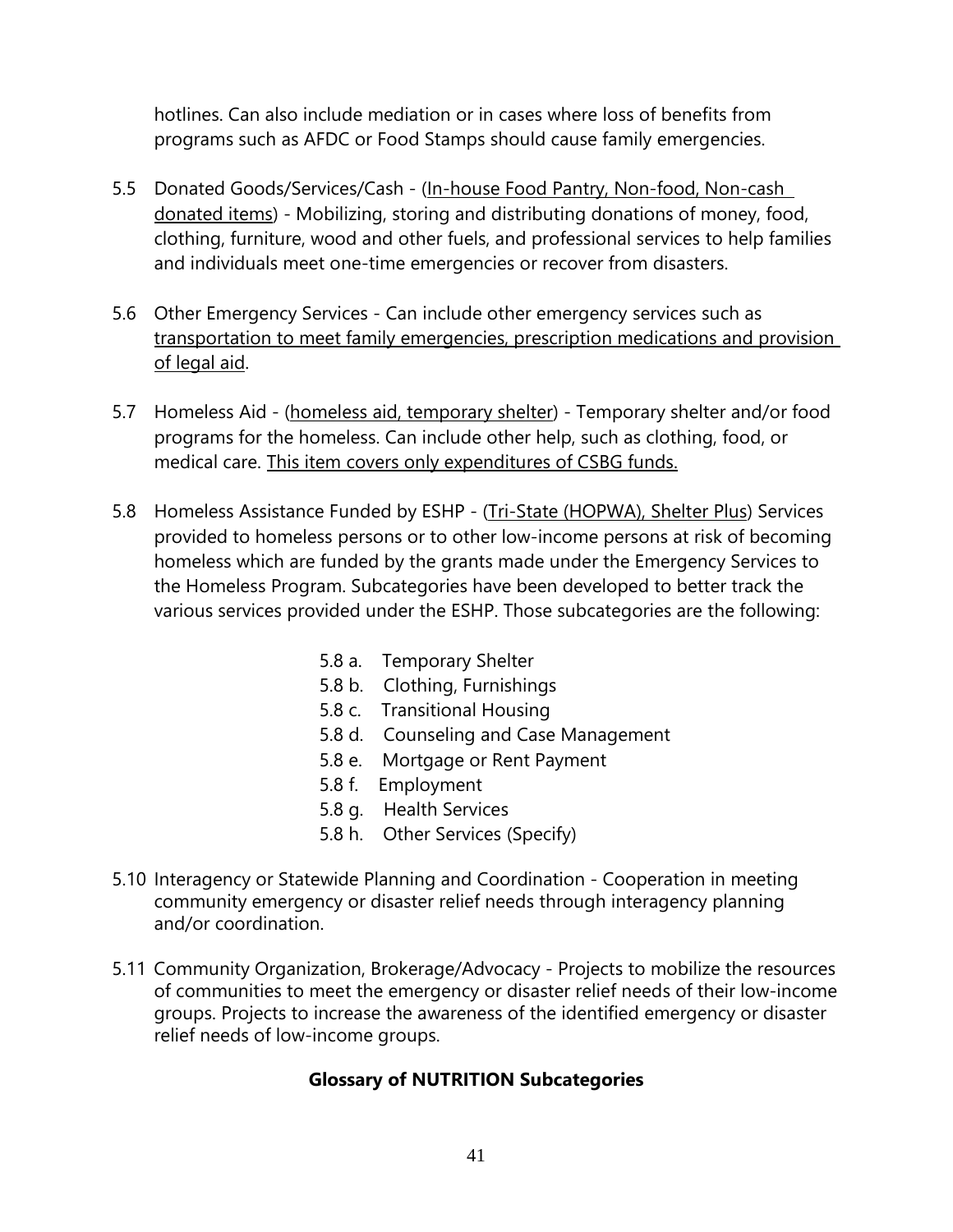- 6.1 Information and Referral/Counseling Information about nutrition services, and referral to community programs. Can include short-term or one-time counseling to individuals or groups about nutrition, diet and food preparation. Nutrition education initiatives are listed below in 6.6.
- 6.2 Surplus Food/Commodities Distribution (TEFAP and Supplemental) Use of CSBG resources to store and distribute surplus USDA agricultural commodities and other federally provided emergency food to low-income persons.
- 6.3 Food Pantries/Shelves (food pantry, food purchase, food baskets) Organization or operation of community distribution outlets of locally donated foodstuffs, such as dented canned goods and overstocked produce, to low-income persons. Can include assistance to regional food banks for preparation of food baskets to the poor.
- 6.4 Hot Meals (Summer Food Service Program, hot meals) Providing of hot breakfasts, lunches or dinners to the poor, whether children, adults or elderly. Includes congregate or home-delivered meals.
- 6.5 Gardening/Canning/Self-Help Production (Seed Share) Assistance with neighborhood or community gardens to improve the diets of low-income families or operation of community canneries, or other projects to assist low-income families preserve fruits, vegetables and meats.
- 6.6 Nutrition Education/Comprehensive Counseling (FNP) Comprehensive training in nutrition principles, guidance in consumer behavior, home economics, child and baby nutrition training, etc.
- 6.7 Other Nutrition Projects (bread distribution, Child and Adult Care Food Program, Backpacks for Kids ) Use of CSBG resources to amplify or supplement the Women, Infant and Children (WIC) program; summer feeding programs for children; provision of transportation to nutrition project participants, etc.
- 6.8 Interagency and Statewide Planning and Coordination (Support of Reservation food *pantries) - Cooperation in preventing starvation and malnutrition through interagency* planning and/or coordination.
- 6.9 Community Organization and Brokerage/Advocacy (Holiday food baskets) Projects to mobilize community resources to meet the nutritional needs of lowincome families, such as Thanksgiving basket campaigns for the poor and projects to increase local awareness of identified nutritional needs of low-income groups.

# **Glossary of LINKAGES WITH OTHER PROGRAMS Subcategories**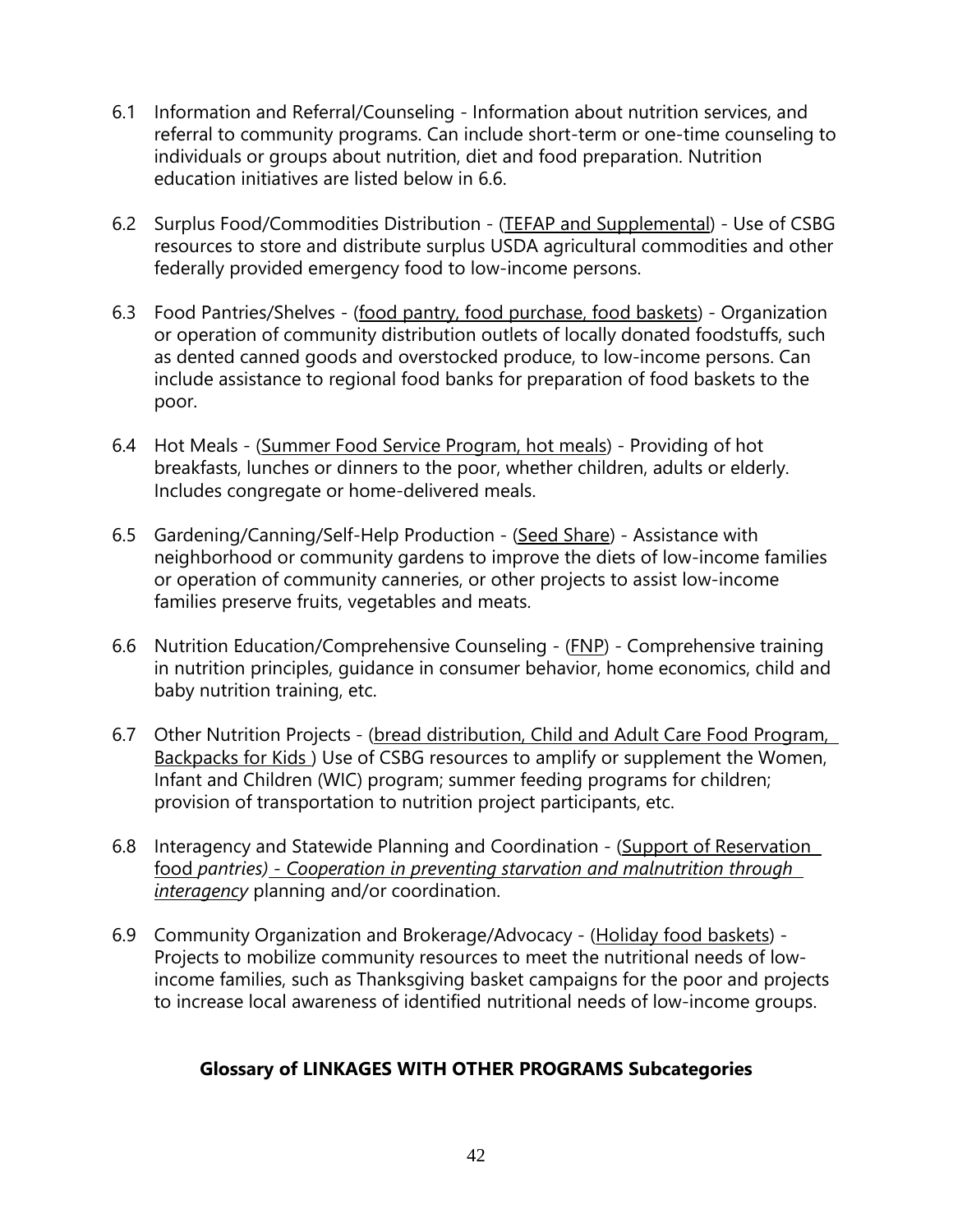- 7.1 Information & Referral (miscellaneous I & R) This is the classification only for CSBG operators that utilize umbrella I & R units rather than incorporating the function into each program. List funding for that part of the local CSBG agency that fields all inquiries about available services and makes referrals to community programs.
- 7.2 Family/Individual Counseling Programs Programs providing one-to-one sessions with multi-problem individuals or families by certified counselors. Comprehensive Case Management for a long-term development program (such as the Self Reliance Program) should be listed in Part 8, Self-Sufficiency.
- 7.3 Local or State Needs Assessments and Other Community Outreach (Safe Communities, Needs Assessments) Projects undertaken by local or state CSBG operators to identify and prioritize the needs of low-income citizens eligible for CSBG services and covering multiple problem areas and issues. Multi-purpose, general activities of units of local CSBG operators that recruit volunteers and coordinate their activities and/or inform low-income citizens of numerous services they are eligible for; organize community meetings; coordinate community activities such as beautification, recycling or crime prevention campaigns.
- 7.4 Transportation Projects Includes multi-purpose transportation components that convey participants, young and old, to services they need within their communities; the provision of transportation to meet the various needs of the elderly and handicapped which cannot be assigned to a single direct program purpose in Parts 1-6 or Part 9 Health; use of CSBG resources to augment or supplement the Section 18 UMTA rural transportation projects, etc.
- 7.5 Elderly Projects (Market Express, SHIC, Senior Companion, RSVP) Includes multipurpose or miscellaneous projects not listed in other subcategories and that are primarily for the poor who are elderly. (Employment or hot lunch projects, even if exclusively for the elderly, would be reflected in the Employment and Nutrition categories, respectively). Can include such projects as support for multi-purpose senior centers; recreation, consumer and homemaker services.
- 7.6 \*Medical/Dental Projects This subcategory has been moved to Part 9, Health.
- 7.7 \*Neighborhood/Community Development Includes general funding for neighborhood or community centers that are multi-purpose satellites of local CSBG operators; community or economic development projects of local CSBG operators, etc.
- 7.8 \*Summer Youth Recreation (Youth Recreation Scholarships) Projects to involve low-income youth in summer activities.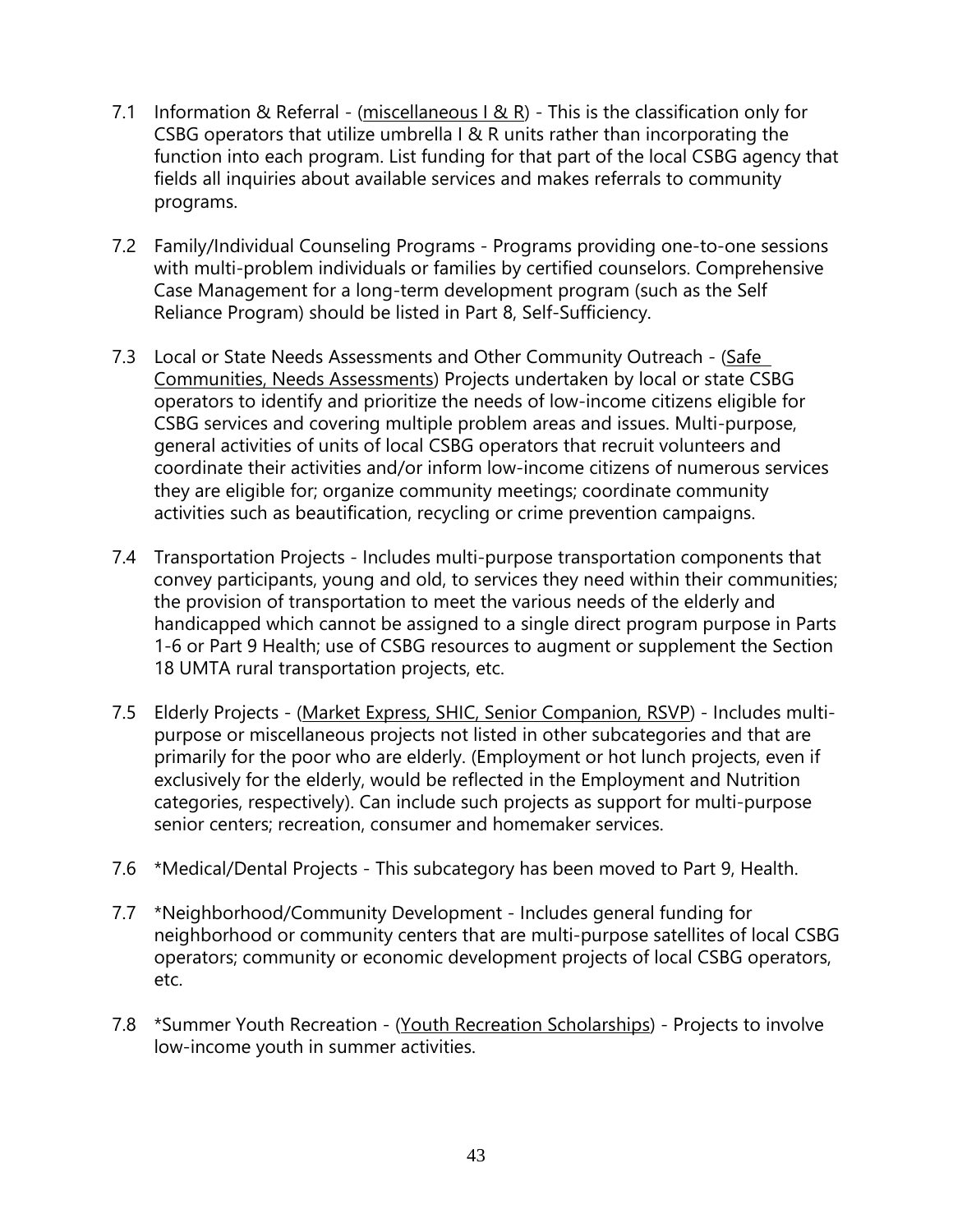- 7.9 \* Other Linkages Projects (CSCC, Teen Court, Psycho Social Center, Commuity Computer Access Program, Keys) - Includes such miscellaneous projects as full-year youth recreation projects; multi-purpose services for ex-offenders; etc.
- 7.10 \*Interagency Planning and Coordination Activities to cooperate with and participate in the planning and/or coordination of community services for lowincome groups, such as support for planner(s) or planning units of generalists that support all CSBG funded services.
- 7.11 \*Community Organization and Brokerage/Advocacy Projects (Holiday Gifts) Comprehensive, multiple-purpose projects of local CSBG operators to mobilize community resources to meet a range of difficulties preventing low-income citizens from attaining self-sufficiency. Projects of state CSBG offices to increase statewide awareness of identified needs of low-income populations.

# **Glossary of SELF-SUFFICIENCY Subcategories**

A Comprehensive Self-Sufficiency Program is a comprehensive system of support services which promotes, empowers and nurtures families or family members toward self-sufficiency. At a minimum, the following elements are included in a comprehensive case management program.

- A comprehensive assessment of the issues facing the family or family members is conducted.
- A written plan toward self-support for each family or family member is created.
- A comprehensive assortment of services is made available as needed to implement the plan for self-support including the use of available community resources.
- A case management methodology is used to track and evaluate progress, as well as adjust the plan as needed.
- Workers are expected to approach problems with flexibility and work in trusting and long-term relationships with participants as appropriate.
- 8.0 Information and Referral for Self Sufficiency
- 8.1 Case Management (Self Reliance) A system which helps clients to achieve selfsufficiency through comprehensive education, goal-oriented action, and guidance, etc. under the guidance of a trained professional.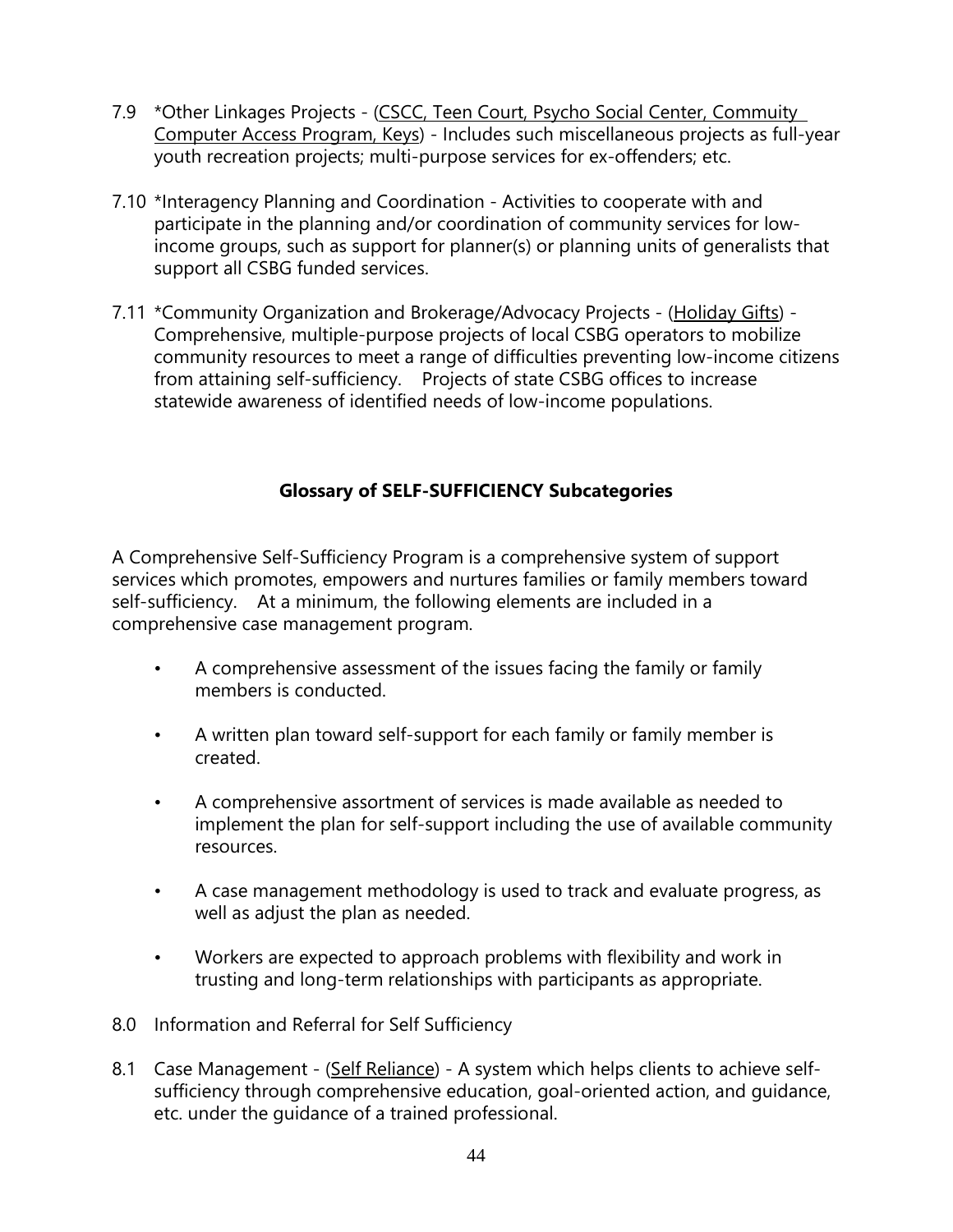- 8.2 Child Care Expenditures to pay for participants' child care while they achieve program goals.
- 8.3 Family/Individual Counseling Programs (STEPS, Parenting) Counseling programs developed as part of the overall strategy for achieving self-sufficiency.
- 8.4 Cash Assistance (Self Reliance funds, United Way, NDCAA Scholarships) -Purchases for or cash grants to program participants.
- 8.5 Family Development/Intervention for Family Stabilization (General Case Management) - This refers to crisis intervention/resource mobilization by paraprofessional specialists who provide case management and advocacy for families and individuals to promote self-sufficiency and coordinate public and private community resources to meet needs. This includes activities to assist families and individuals in preventing or addressing personal and situational problems by arranging and/or providing short-term assistance and in developing long-range plans to meet multiple needs and emergencies that are preventing selfsufficiency. Service includes outreach, advocacy, informal counseling, information and referral, follow-up and promoting active client participation in the process.

# **Glossary of HEALTH Subcategories**

Programs historically reported under NUTRITION should continue to be included in that section, even though they do promote good health.

- 9.0 Information and referral regarding health issues.
- 9.1 Transportation to Medical Services Transportation of low-income people to and from medical services.
- 9.2 Medical or Dental Screening (OraSure Testing) Expenditures for physicians', dentists', nurses', paramedics' services in assessing medical or dental service needs.
- 9.3 Immunization Expenditures in support of immunization programs and/or for providing immunization.
- 9.4 Prevention of Drug Abuse or Alcoholism Funding for programs of education and support of clients for prevention of these health problems.
- 9.5 Treatment of Alcohol/Drug Abuse Expenditures related to identification and in- or out-patient treatment of these addictions.
- 9.6 Pregnancy Related; Maternal and Infant Health Expenditures related to health services for expectant and new mothers and infants. If these services are predominantly nutritional, e.g., education and food - they should continue to be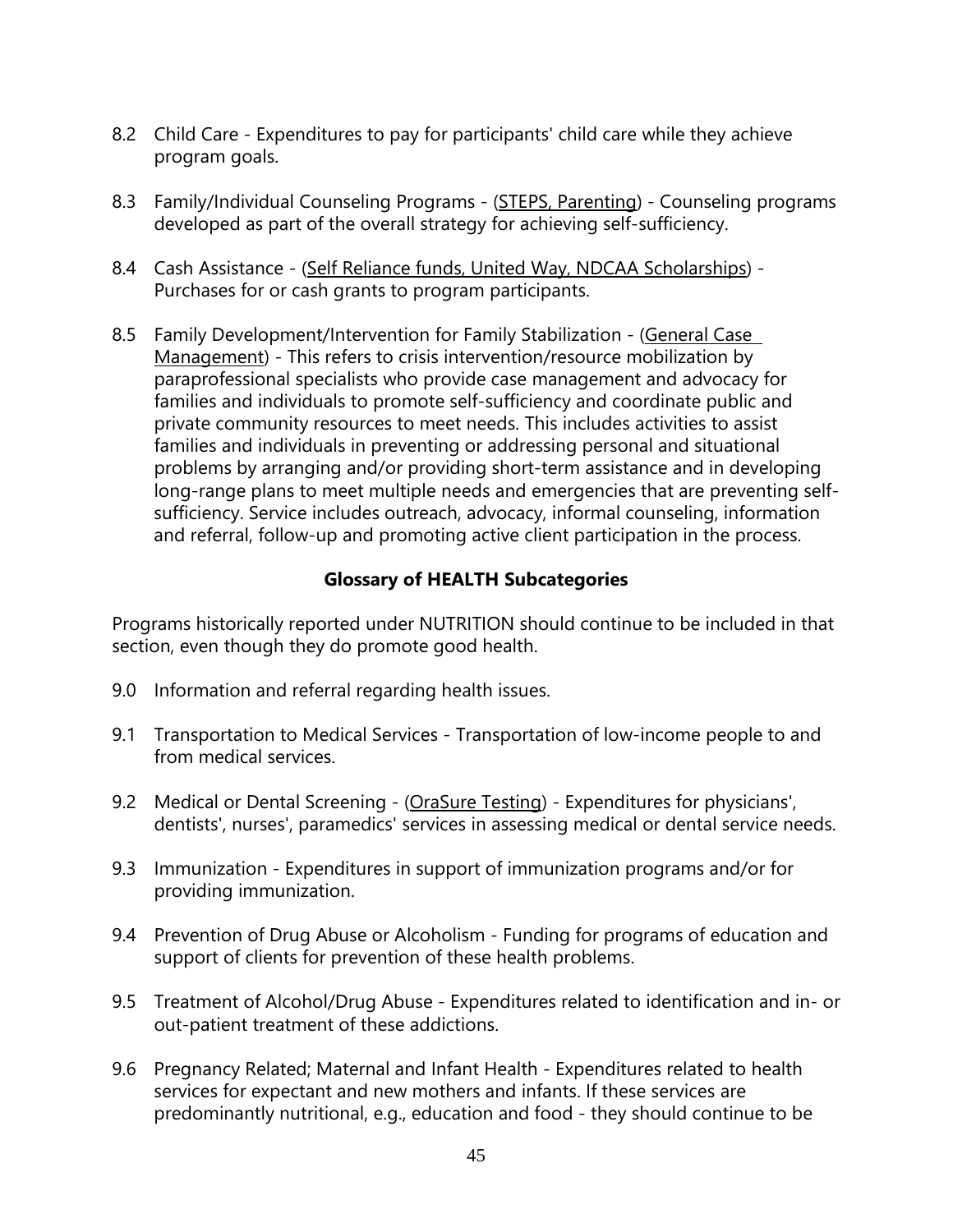reported under Nutrition in Part 6, Nutrition, as should CSBG expenditures which directly support the WIC program. If most of the resources are being spent for non-nutritional screening and services report them here.

- 9.7 Family Planning Services (Family Planning) Family planning, counseling, information and/or assistance.
- 9.8 Rural Health Programs All programs designed to coordinate/increase all health resources available in rural areas.
- 9.9 Other Primary Health Care (Medication) This portion is for reporting direct primary services (services to eliminate disease, injury, malnutrition etc., not indirect help like education and prevention) funded by CSBG. Medication, clinic visits, or home health care not covered in a subcategory above might fit here.
- 9.10 Other Health Programs (Diabetes, Assistive Equipment, Safer Sex Packets, HIV Prevention) - This section is inserted to help us identify any important services we may have missed above.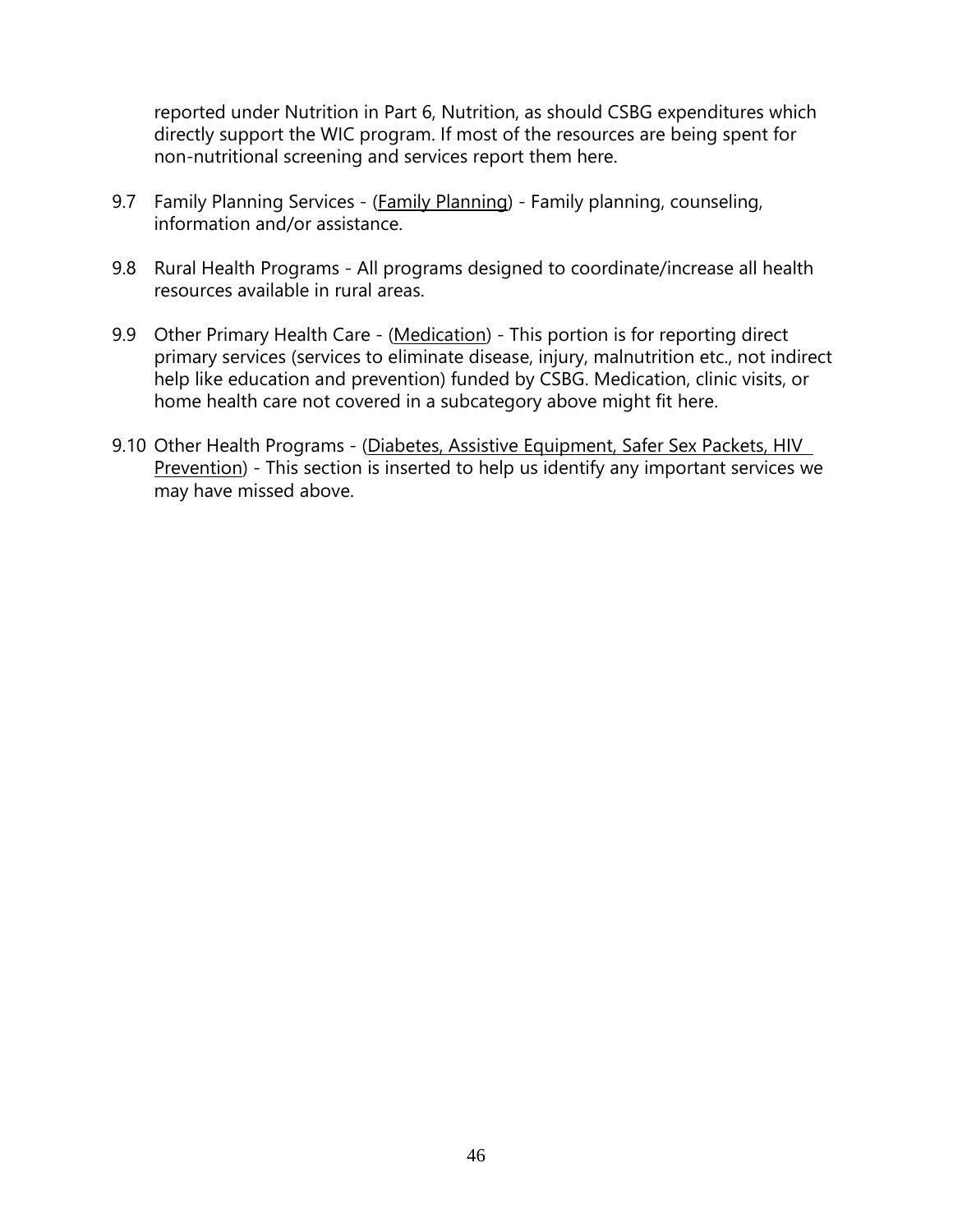#### **APPENDIX B**

### COMMUNITY SERVICES BLOCK GRANT CERTIFICATION

hereby agrees:

(Name of Agency)

- 1. To provide a range of services and activities having a measurable and potentially major impact on causes of poverty in the community or those areas of the community where poverty is a particularly acute problem;
- 2. To provide activities that are designed to assist low-income families and individuals, including families and individuals receiving assistance under part A of title IV of the Social Security Act (42 U.S.C. 601 et seq.), homeless families and individuals, migrant or seasonal farmworkers, and elderly low-income individuals and families to enable the families and individuals to remove obstacles and solve problems that block the achievement of self-sufficiency (including self-sufficiency for families and individuals who are attempting to transition off a State program carried out under part A of title IV of the Social Security Act), to secure and retain meaningful employment, to attain an adequate education with particular attention toward improving literacy skills of low-income families in the communities involved, which may include carrying out family literacy initiatives, to make better use of available income, to obtain and maintain adequate housing and a suitable living environment, obtain emergency assistance through loans, grants or other means to meet immediate and urgent family and individual needs including the need for health services, nutritious food, housing and employment related assistance, achieve greater participation in the affairs of the communities involved, including the development of public and private grassroots partnerships with local law enforcement agencies, local housing authorities, private foundations, and other public and private partners to document best practices based on successful grassroots intervention in urban areas, to develop methodologies for widespread replication, and strengthen and improve relationships with local law enforcement agencies, which may include participation in activities such as neighborhood or community policing efforts and to make more effective use of and to coordinate with, other programs (including State welfare reform efforts).

To address the needs of youth in low-income communities through youth development programs that support the primary role of family, give priority to the prevention of youth problems and crime, and promote increased community coordination and collaboration in meeting the need of youth, and support development and expansion of innovative community-based youth development programs that have demonstrated success in preventing or reducing youth crime, such as programs for the establishment of violence-free zones that would involve youth development and intervention models (such as models involving youth mediation, youth mentoring, life skills training, job creation, and entrepreneurship programs), and after-school child care programs;

- 3. To provide on an emergency basis for the provision of such supplies and services, nutritious foodstuffs, related services, as may be necessary to counteract conditions of starvation and malnutrition among low-income individuals (Section 676(b)(H);
	- 4. To coordinate and establish linkages between governmental and other social services pro-grams to assure the effective delivery of such services to low-income individuals and to avoid duplication of such services, and to coordinate the provision of employment and training activities in communities with entities providing activities through statewide and local workforce investment systems under the Workforce Investment Act of 1998 (Section 676(b)5).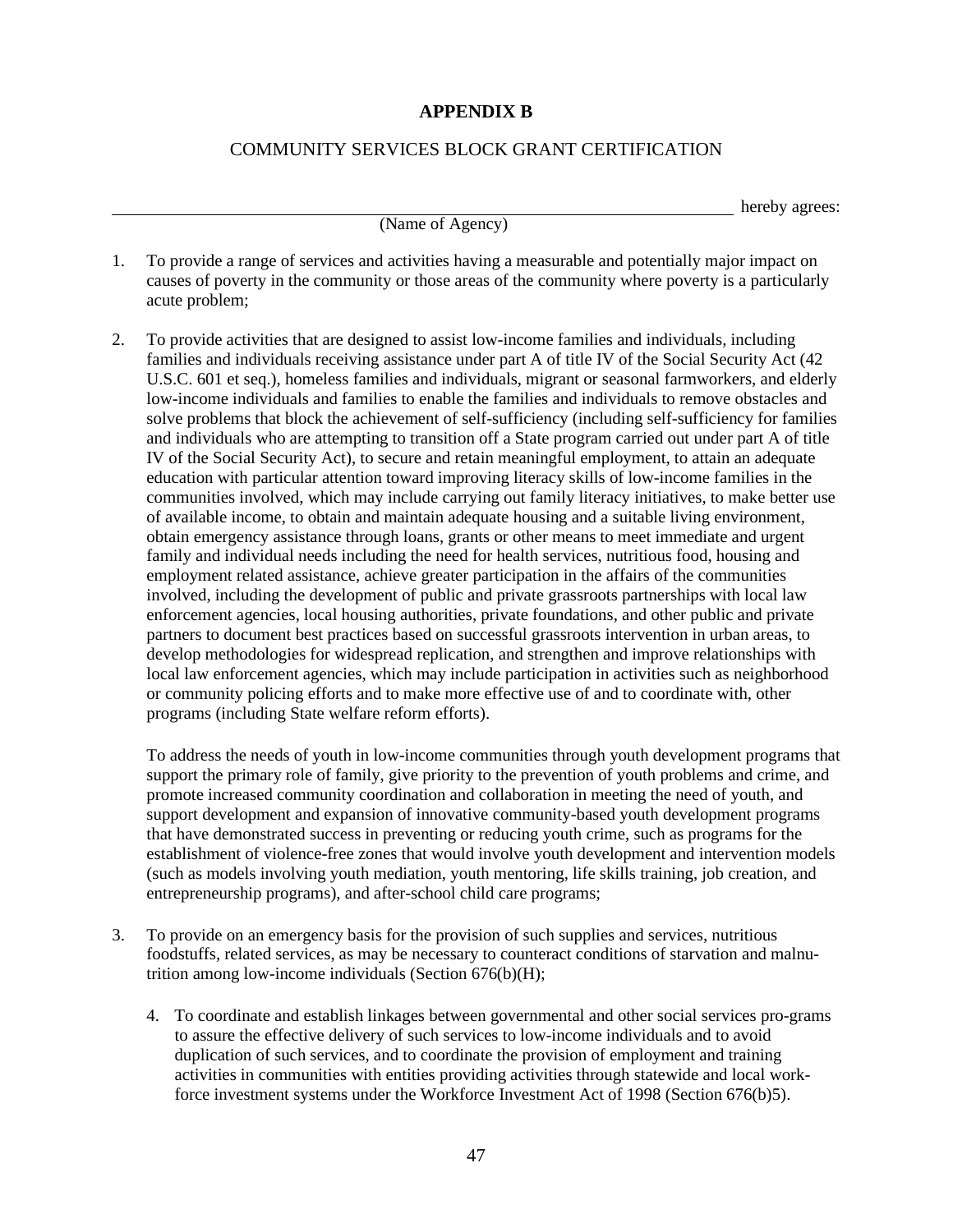- 5. To encourage the use of entities in the private sector of the community in efforts to ameliorate poverty in the community;
- 6. To maintain a broadly representative board which meets the requirements of the CSBG Act with the board selected by the funded agency. One-third of the members of the board must be elected public officials, currently holding office, or their representatives, except that if the number of elected officials reasonably available and willing to serve is less than one-third of the membership of the board, membership on the board of appointive public officials may be counted in meeting the onethird requirement. At least one-third of the members of the board must be chosen in accordance with democratic selection procedures adequate to assure that they are representative of the poor in the area served. The remainder of the members must be officials or members of business, industry, labor, religion, welfare, education, or other major groups and interests in the community. Procedures must be established which allow a low-income individual, community organization, or religious organization (or a representative of these groups) to petition for adequate representation on the board;
- 7. To meet program and fiscal requirements. Fiscal control and fund accounting procedures will be established as needed to assure proper dispersal of and accounting for federal funds paid to the State and delegated to the local agencies. All funds will be audited to determine the expenditures of amounts received under the Community Services Block Grant;
- 8. To ensure that programs assisted by community services block grant funds shall not be carried out in a manner involving the use of program funds, the provision of services, or the employment or assignment of such programs with any partisan or nonpartisan political activity or any political activity associated with a candidate, or contending faction or group, in an election for public or party office, any activity to provide voters or prospective voters with transportation to the polls or similar assistance with any such election, or any voter registration activity.
- 9. To promote coordination between anti-poverty programs in each community where appropriate, and with emergency energy crisis intervention programs under Title XXVI of this Act (relating to lowincome home energy assistance) conducted in such community (Section 676(b)(6);
- 10. To assure that no person shall on the grounds of race, color, national origin, or sex be excluded from participation in, be denied the benefits of, or be subjected to discrimination under any program or activity funded in whole or in part with funds made available under this Act. Any prohibition against discrimination on the basis of age under the Age Discrimination Act of 1975 or with respect to an otherwise qualified handicapped individual as provided in Section 504 of the Rehabilitation Act of 1973 shall also apply to any such program or activity;
- 11. To permit and cooperate fully in any Federal investigation undertaken in accordance with Section 678D of the CSBG Act.
- 12. To provide, as a condition of receiving funding under the CSBG Act, a community action plan that includes:
	- a. A community needs assessment (including food needs);
	- b. A description of the service delivery system, for services provided or coordinated with funds made available through grants made under Section 675C(a) of the Act, targeted to low-income individuals and families in communities within the State;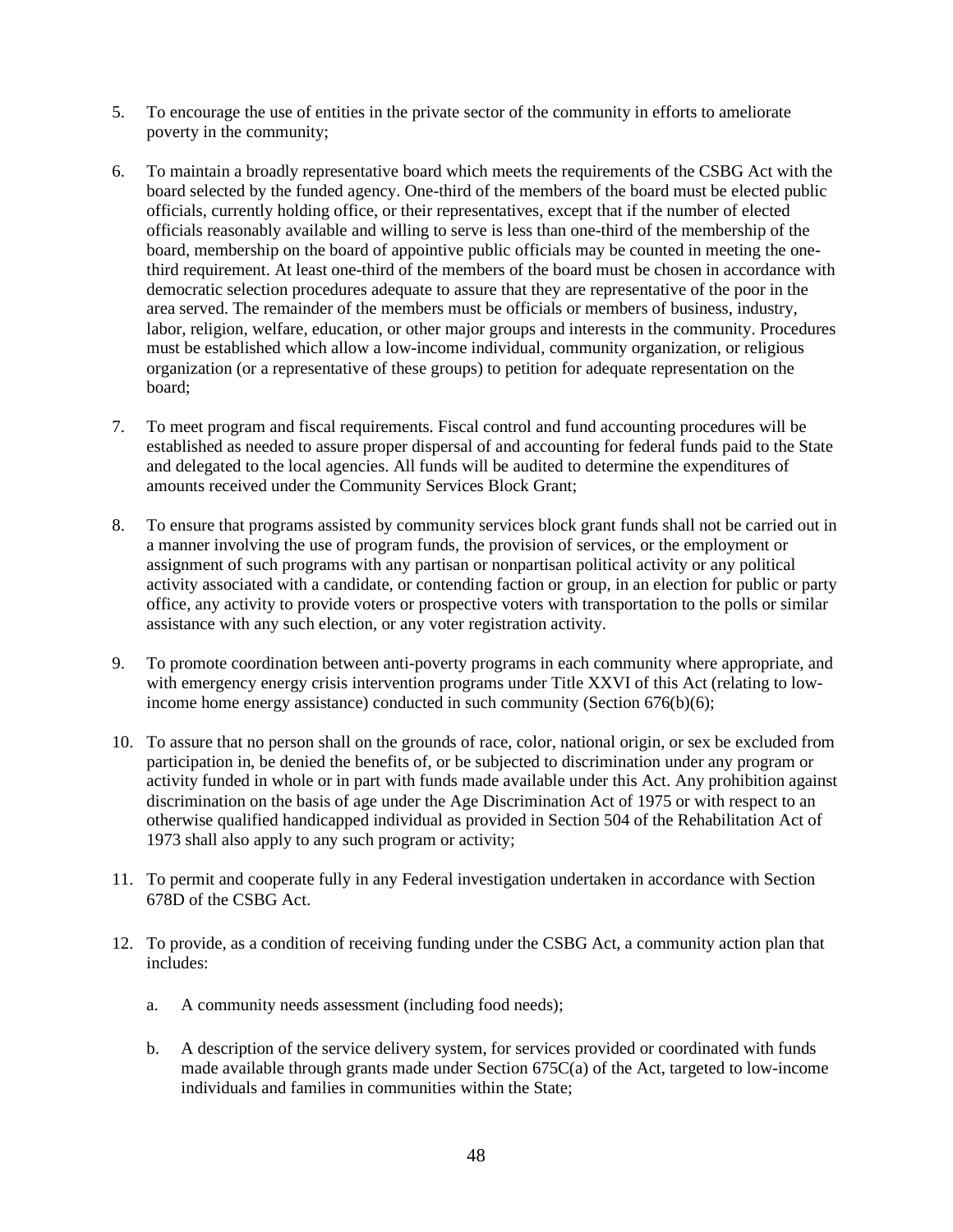- c. A description of how linkages will be developed to fill identified gaps in service through the provision of information, referral, case management, and follow-up consultations;
- d. A description of how funding under the CSBG Act will be coordinated with other public and private resources; and
- e. A description of how local entities will use the funds to support innovative community and neighborhood-based initiatives related to the purposes of the community services block grant, which may include fatherhood initiatives and other initiatives with the goal of strengthening families and encouraging effective parenting (Section 676(b)(3)).
- 13. To comply with Public Law 103-227, Part C. Environmental Tobacco Smoke, also known as the Pro-Children Act of 1994 (Act), which requires that smoking not be permitted in any portion of any indoor facility owned or leased or contracted for by an entity and used routinely or regularly for the provision of health, day care, education, or library services to children under the age of 18 if the services are funded by Federal programs either directly or through States or local governmental by Federal grant, contract, loan or loan guarantee.
- 14. To the maximum extent possible, coordinate programs with and form partnerships with other organizations serving low-income residents of the communities and members of the groups served by the State, including religious organizations, charitable groups, and community organizations (Section 676(b)(9).
- 15. To comply with the regulations, policies, guidelines, and requirements outlined by the Department of Health and Human Services for the implementation of the Community Services Block Grant in the State of North Dakota.
- 16. To participate in the Results Oriented Management and Accountability System.
- 17. Section 679. Operational Rule.
	- a. "Religious Organizations Included as Non-governmental Providers.B For any program Carried out by the Federal Government, or by a State or local government under this subtitle, the government shall consider, on the basis as other non-governmental organizations, religious organizations to provide the assistance under the program so long as the program is implemented in a manner consistent with the Establishment Clause of the first amendment of the Constitution. Neither the Federal Government nor a State or local government receiving funds under this subtitle shall discriminate against an organization that provides assistance under, or applies to provide assistance under this subtitle, on the basis that the organization has a religious character.
	- b. Religious Character and Independence.
		- (1) In General.B A religious organization that provides assistance under a program described in subsection (a) shall retain its religious character and control over the definition, development, practice, and expression of its religious beliefs.
		- (2) Additional Safeguards.B Neither the Federal Government nor a State or a local government shall require a religious organization-
			- (a) to alter its form of internal government except (for purposes of administration of the community services block grant program) as provided in Section 676B; or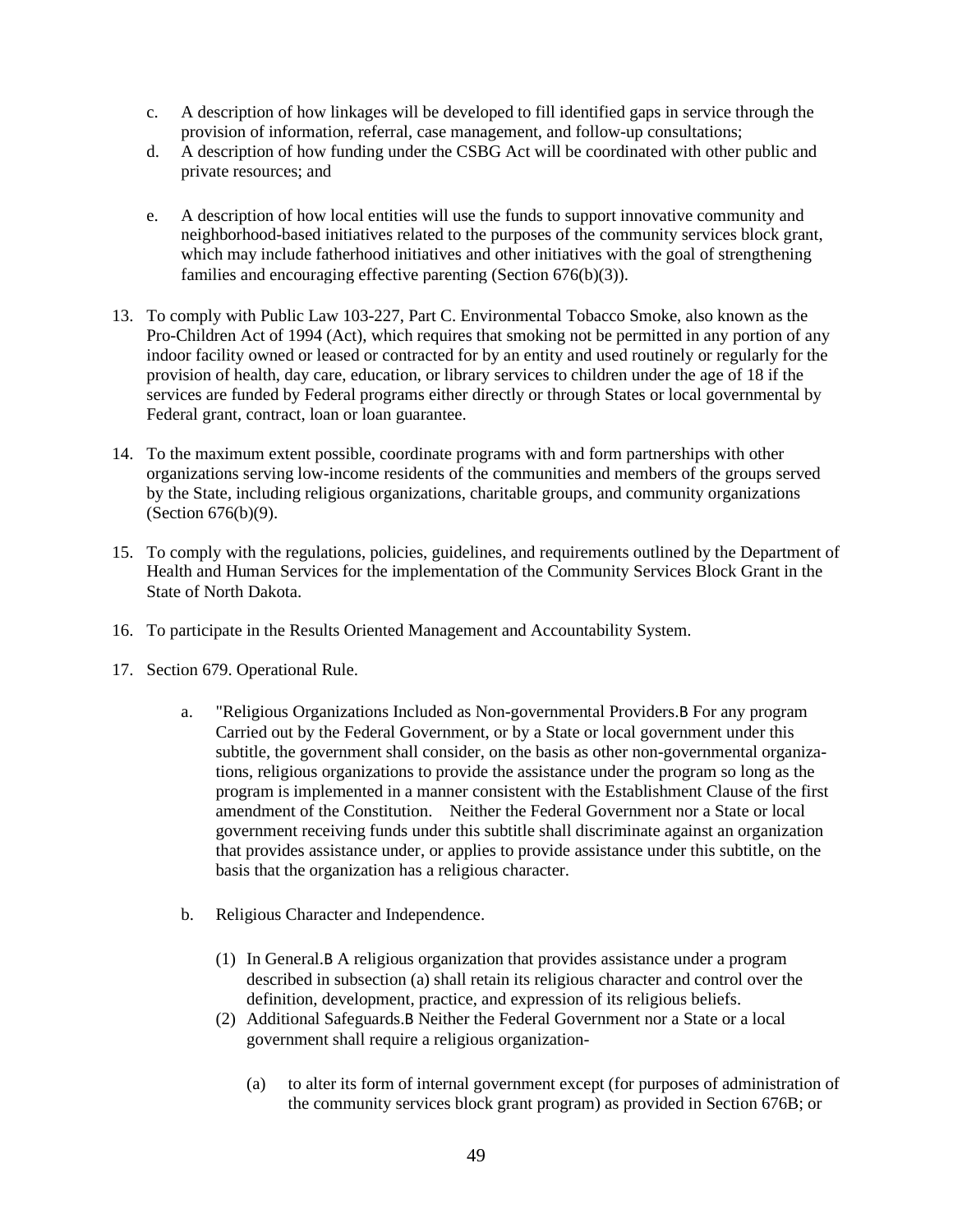- (b) to remove religious art, icons, scripture or other symbols; in order to be eligible to provide assistance under a program described in subsection (a).
- (3) Employment Practices.B A religious organization's exemption provided under section 702 of the Civil Rights Act of 1964 (42 U.S.C. 2000e-1) regarding employment practices shall not be affected by its participation in, or receipt of funds from, program described in subsection (a).
- c. Limitations on Use of Funds for Certain Purposes.B No funds provided directly to a religious organization to provide assistance under any program described in subsection (a) shall be expended for sectarian worship, instruction, or proselytization.
- d. Fiscal Accountability.B
	- (1) In General.B Except as provided in paragraph (2), any religious organization providing assistance under any program described in subsection (a) shall be subject to the same regulations as other non-governmental organizations to account in accord with generally accepted accounting principles for the use of such funds provided under such program.
	- (2) Limited Audit.B Such organization shall segregate the government funds provided under such program into a separate account. Only the government funds shall be subject to audit by the government.
- e. Treatment of Eligible Entities and Other Intermediate Organizations.B If an eligible entity or other organization (referred to in this subsection as an intermediate organization), acting under a contract, or grant or other agreement, with the Federal Government or a State or local government, is given the authority under the contract or agreement to select nongovernmental organizations to provide assistance under the programs described in subsection (a), the intermediate organization shall have the same duties under this section as the government.@

Name of Agency

Board Chairperson

Date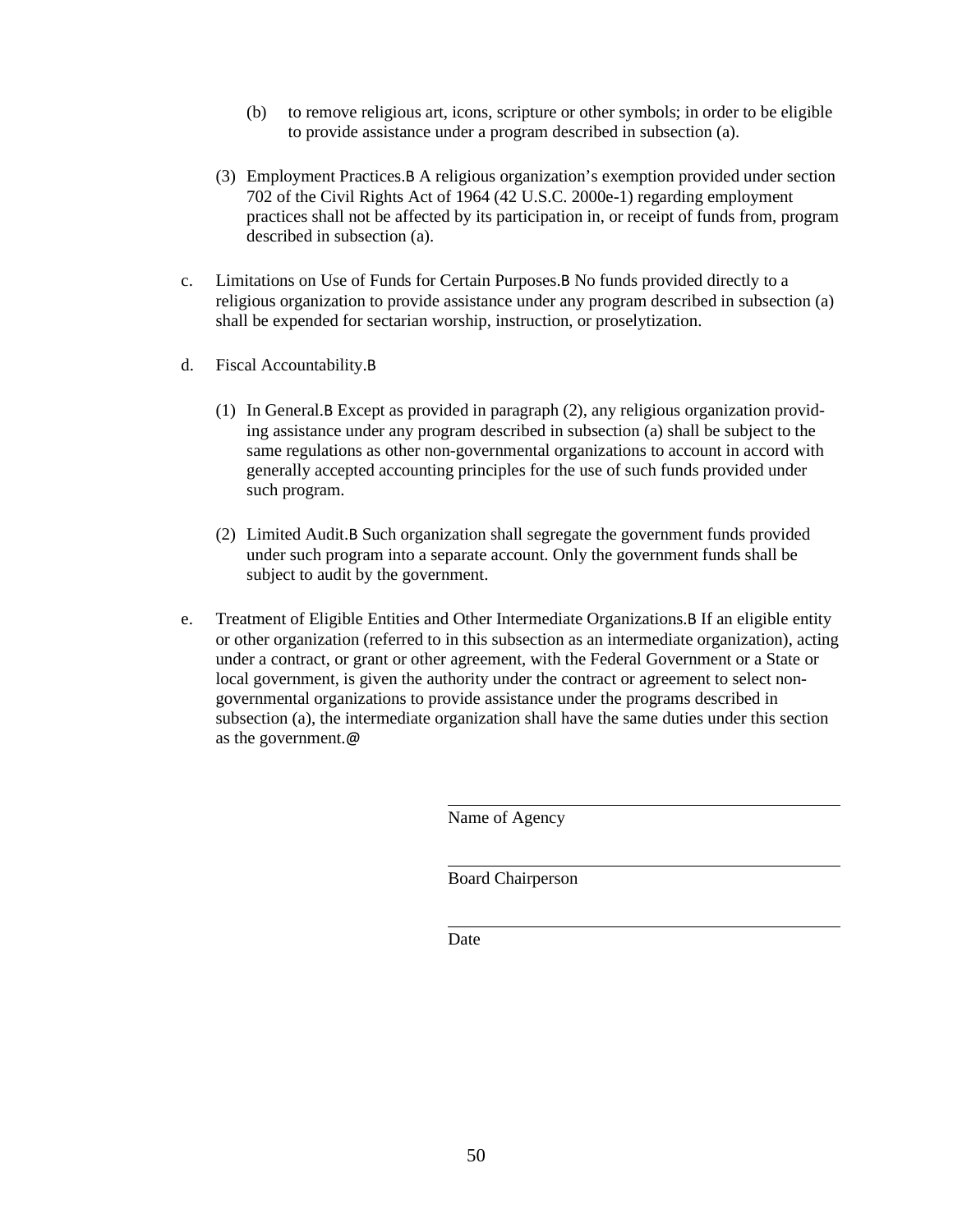#### **APPENDIX C**

#### **11/14/12 Revised CSBG ELIGIBILITY FOR SERVICES**

| I.<br><b>DEFINITION OF INCOME</b>                                                                                                                                                                                                                                                                                                                                                                                                                                                                                                                                                                                                           | <b>CSBG POLICY</b>                                                                                                                                                                                  |  |
|---------------------------------------------------------------------------------------------------------------------------------------------------------------------------------------------------------------------------------------------------------------------------------------------------------------------------------------------------------------------------------------------------------------------------------------------------------------------------------------------------------------------------------------------------------------------------------------------------------------------------------------------|-----------------------------------------------------------------------------------------------------------------------------------------------------------------------------------------------------|--|
| 1) <b>Regular payments</b> from social security, SSI, SSDI,<br>TANF, railroad retirement, unemployment compensa-<br>tion, strike benefits from union funds, worker's com-<br>pensation, veteran's payments, training stipends, ali-<br>mony, child support, military family allotments, private<br>pensions, government employee pensions (including<br>military retirement pay), regular insurance or annuity<br>payments. The income for individuals on social secu-<br>rity or SSDI who have Medicare deducted from their<br>benefit check before they receive it, should have only<br>the net amount they receive considered as income. | Regular payments that are received, not periodic pay-<br>ments that cannot be counted on, should be considered<br>as income in determining eligibility for CSBG<br>services.                        |  |
| 2) Wages and salary                                                                                                                                                                                                                                                                                                                                                                                                                                                                                                                                                                                                                         | In considering income for eligibility, net income from<br>wages and salary, with only mandatory deductions<br>allowed for Federal and State taxes, Medicare and<br>Social Security, should be used. |  |
| 3) Farm and non-farm self-employment                                                                                                                                                                                                                                                                                                                                                                                                                                                                                                                                                                                                        | For individuals with farm and non-farm self-<br>employment for income, the adjusted gross income<br>from the prior year taxes should be used.                                                       |  |
| 4) Other regular income from dividends, interest, net<br>rental income, net royalties, periodic receipts from<br>estates or trusts, net gambling or lottery winnings                                                                                                                                                                                                                                                                                                                                                                                                                                                                        | To be considered as income in determining eligibility<br>for CSBG services, the other income should be<br>received on a regular basis.                                                              |  |

**INCOME EXCLUDES**: capital gains; any assets drawn down as withdrawals from a bank; the sale of property, house or vehicle; one-time payments from a welfare agency to a family or person who is in temporary financial difficulty; tax refunds; gifts; loans; lump-sum inheritances; one-time insurance payments; compensation for injury; non-cash benefits (such as the employer-paid or union-paid portion of health insurance or other employee fringe benefits, food or housing received in lieu of wages, the value of food and fuel produced and consumed on farms, the imputed value of rent from owner-occupied non-farm or farm housing); Federal non-cash benefit programs (such as Medicare, Medicaid, Food Stamps, school lunches, housing assistance, fuel assistance); lump sum child support payments for past due child support; college scholarships; student loans; foster care payments.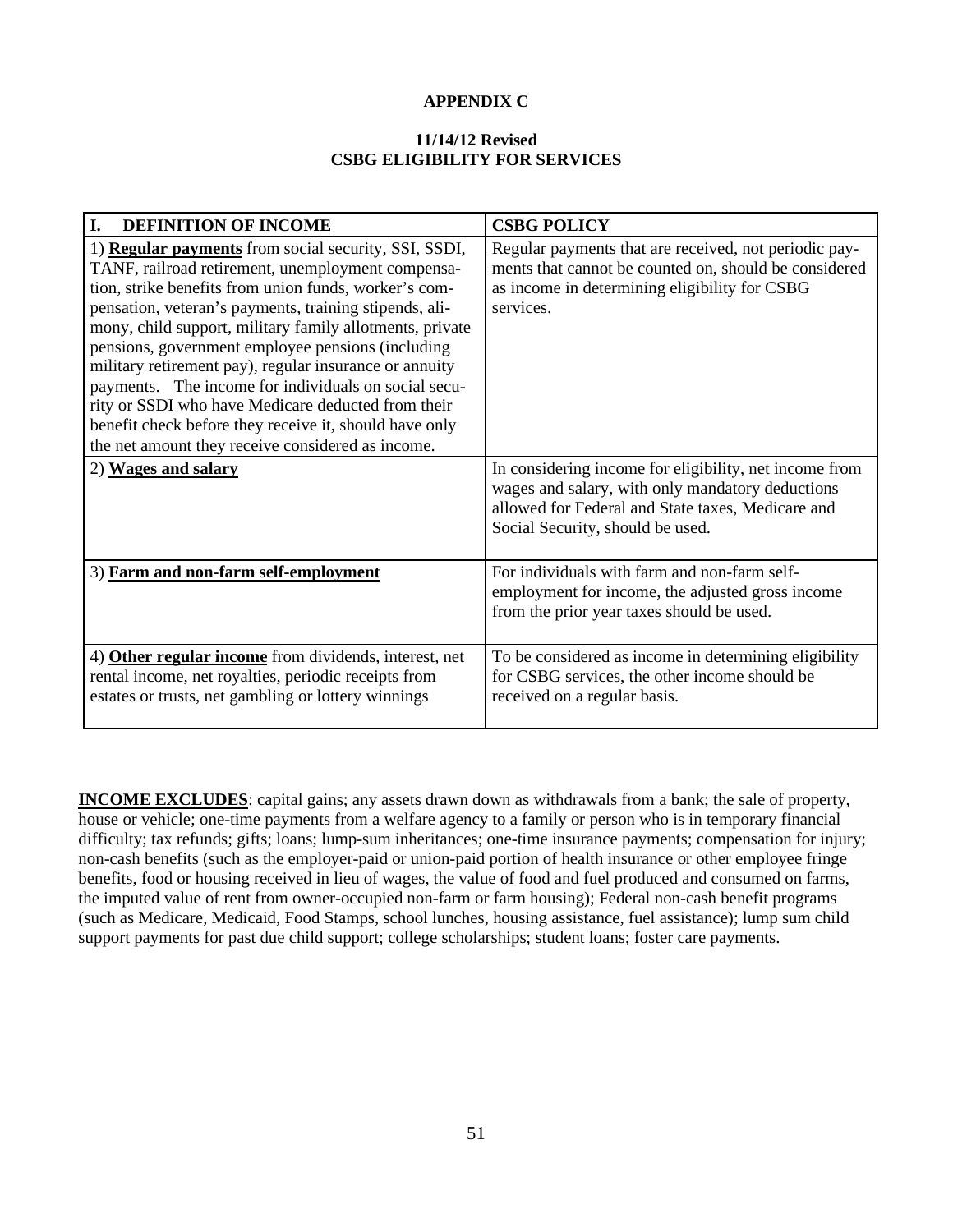| <b>II. FREQUENCY OF REVIEWING</b><br><b>CLIENT INCOME</b>                                                                                                                                                                                                  | <b>CSBG POLICY</b>                                                                                                                                                                                                                                                                                                                                                                                                                                                                                                                                                                                                                                                                                                                                                                                                                                                                                                                                                                                                                                                                                                                          |
|------------------------------------------------------------------------------------------------------------------------------------------------------------------------------------------------------------------------------------------------------------|---------------------------------------------------------------------------------------------------------------------------------------------------------------------------------------------------------------------------------------------------------------------------------------------------------------------------------------------------------------------------------------------------------------------------------------------------------------------------------------------------------------------------------------------------------------------------------------------------------------------------------------------------------------------------------------------------------------------------------------------------------------------------------------------------------------------------------------------------------------------------------------------------------------------------------------------------------------------------------------------------------------------------------------------------------------------------------------------------------------------------------------------|
| <b>Client income</b> - at the time of initial<br>application for CSBG services:                                                                                                                                                                            | Client income should be verified at the time of the initial<br>application for CSBG services. Short-term clients whose cases<br>are closed, and then reapply again for CSBG services at a later<br>date, must have their income verified at the time of<br>reapplication                                                                                                                                                                                                                                                                                                                                                                                                                                                                                                                                                                                                                                                                                                                                                                                                                                                                    |
| <b>Review of client income</b> - for ongoing clients<br>in CSBG funded programs/services:                                                                                                                                                                  | Clients receiving ongoing CSBG funded programs/services<br>must have their income reviewed and verified annually.                                                                                                                                                                                                                                                                                                                                                                                                                                                                                                                                                                                                                                                                                                                                                                                                                                                                                                                                                                                                                           |
| <b>Clients Transitioning off CSBG services due</b><br>to their income being over the 125% of poverty<br>(or other rate mandated in the CSBG Act) at the<br>time of the annual review:                                                                      | Up to a maximum of 6 months is available to transition a client<br>out of a self-sufficiency program after the client reaches an<br>income level that exceeds 125% of poverty (or other rate<br>mandated in the CSBG Act). The worker must document in the<br>client's case file the need for this transition time and the case<br>work that is being provided to prepare the client for the<br>transition. The transition work with the client should be initi-<br>ated at the time of the review of the client's income that deter-<br>mines the client is over the CSBG eligibility guidelines.<br>Ongoing case documentation through this transition time<br>should thoroughly explain the steps being taken by the<br>agency/staff and client during this transition period.                                                                                                                                                                                                                                                                                                                                                           |
|                                                                                                                                                                                                                                                            |                                                                                                                                                                                                                                                                                                                                                                                                                                                                                                                                                                                                                                                                                                                                                                                                                                                                                                                                                                                                                                                                                                                                             |
| <b>VERIFICATION OF INCOME</b><br>III.<br><b>Client income</b> for CSBG programs/services<br>must be verified by the worker at the time of<br>application and, for ongoing clients, at the time<br>of the annual review (or more often if appropri-<br>ate) | <b>CSBG POLICY</b><br>The client's income must be verified by the worker. The<br>verification would indicate the client's income and source(s)<br>of income at the time of application and/or review, the signa-<br>ture of the worker, the date the income was verified and ac-<br>knowledgement that the client is at or below 125% of poverty<br>(or another rate mandated in the CSBG Act).<br>The information must be documented in the case file. The<br>agency can determine if they document the information on the<br>intake form or another section of the file. The information<br>should be readily available for individuals using the case file.<br>Staff within each agency should be consistent in the location<br>of the documentation in all appropriate case files.<br>Clients with no income at the time of application must sign<br>and date a self-declaration form attesting to that fact. The<br>worker must also sign and date that form. For ongoing CSBG<br>clients, this form must be updated one month from the date of<br>application and monthly thereafter if there is no change in the<br>client's income. |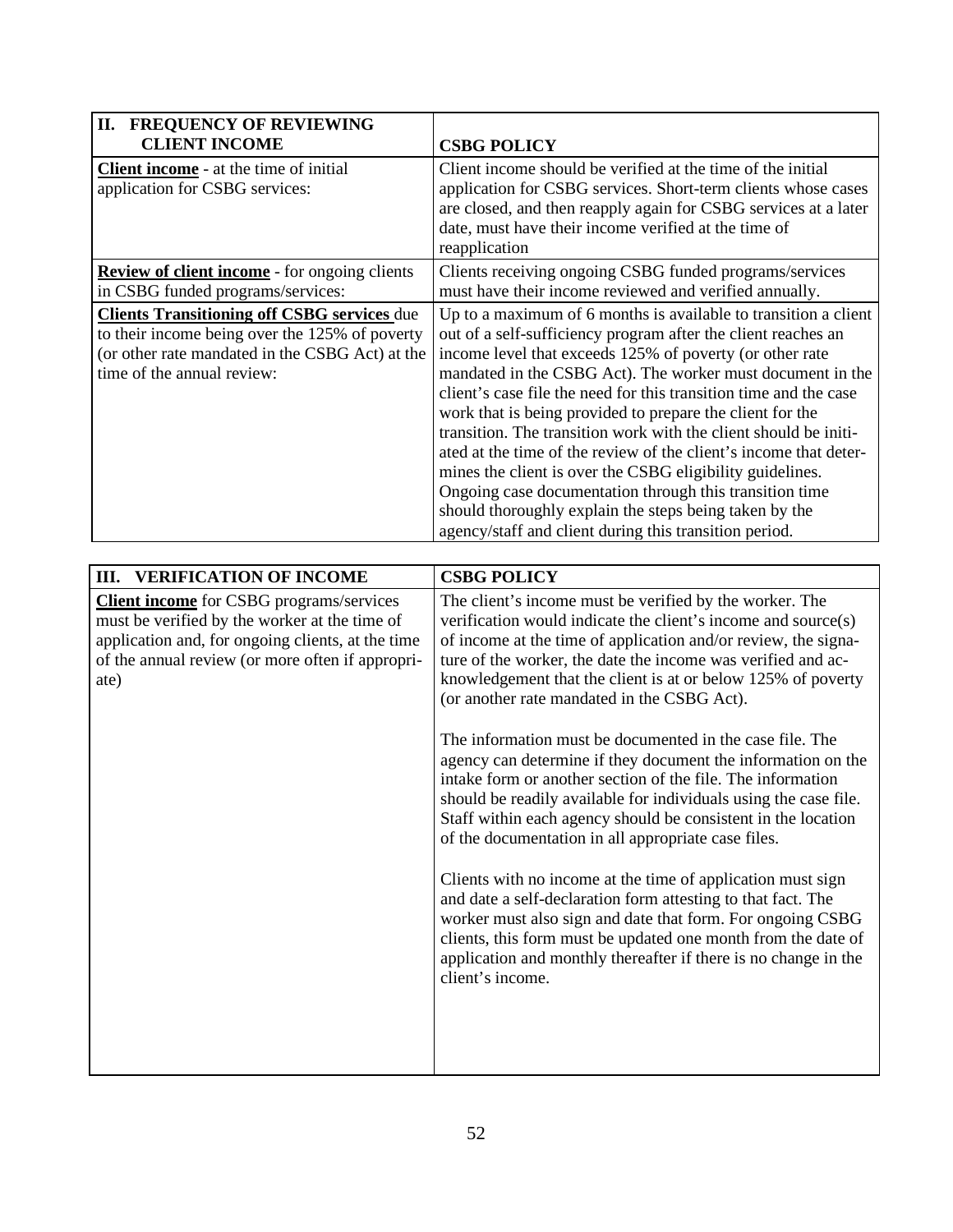| <b>CAA PROGRAMS</b><br>IV.<br><b>AFFECTED</b>                                                                                                                                                                                                                                                                                                         | <b>EXAMPLES OF SERVICES</b>                                                                                                                                                                                                                                                                                                                                              | <b>CSBG POLICY</b>                                                                                                                                                                                                                                                                                                                                                                                                                                                                                                                                                                                                                                                                                                                                                                                                                                                                                                                                                                                                                                                                                                        |
|-------------------------------------------------------------------------------------------------------------------------------------------------------------------------------------------------------------------------------------------------------------------------------------------------------------------------------------------------------|--------------------------------------------------------------------------------------------------------------------------------------------------------------------------------------------------------------------------------------------------------------------------------------------------------------------------------------------------------------------------|---------------------------------------------------------------------------------------------------------------------------------------------------------------------------------------------------------------------------------------------------------------------------------------------------------------------------------------------------------------------------------------------------------------------------------------------------------------------------------------------------------------------------------------------------------------------------------------------------------------------------------------------------------------------------------------------------------------------------------------------------------------------------------------------------------------------------------------------------------------------------------------------------------------------------------------------------------------------------------------------------------------------------------------------------------------------------------------------------------------------------|
| Direct services provided through<br><b>CSBG</b> (when no other funding<br>source is covering client costs) - the<br>eligibility is at or below 125% of<br>poverty (or other rate mandated in<br>the CSBG Act):                                                                                                                                        | CAA programs such as Self Reli-<br>ance, emergency services using<br>only CSBG, Clothing Closet,<br>Assistive Equipment, Food Pan-<br>try, Money Management/Budget<br>Counseling, Representative<br>Payee, STEPS, etc., could be ex-<br>amples of services directly<br>funded through CSBG. How-<br>ever, programs and funding<br>sources vary from agency to<br>agency. | Client eligibility for CSBG direct<br>services must be at or below 125% of<br>poverty (or other rate mandated in the<br>CSBG Act). The client's income<br>must be verified at the time of appli-<br>cation and, for ongoing cases, at the<br>time of the annual review of income.<br>Exceptions to the eligibility criteria<br>could include food pantries, donation<br>centers, and assistive equipment<br>items that are donated to the agency<br>to be donated to eligible clients of the<br>agency. For example, an individual<br>needing assistive equipment may be<br>over the 125% of poverty level, but<br>still be in need of equipment that has<br>been donated to the CAA. If the CAA<br>has this equipment available, a client<br>shouldn't be prevented from<br>accessing it just because he/she<br>doesn't meet the CSBG eligibility<br>guidelines if the client would be<br>considered by the CAA to be low<br>income for the purpose of accessing<br>CAA services. Similar circumstances<br>would be true for donated food and<br>other items to the CAA for low in-<br>come people in need of the items. |
| <b>Linkages/Outreach provided</b><br><b>through CSBG:</b> Some programs<br>administered by the CAAs serve as<br>a collaborative tool within the ser-<br>vice area. Funding may be a com-<br>bination of CSBG and other fund-<br>ing. Often these are community or<br>educational programs in which the<br>CAA works closely with other enti-<br>ties. | CAA programs such as Teen<br>Court, VITA, Keys to<br>Innervision, Safe Communities,<br>Homebuyer Education could be<br>examples of linkages/outreach<br>services. However, programs<br>and funding sources vary from<br>agency to agency.                                                                                                                                | The outreach and community collab-<br>oration effort is a key component of<br>CAA services. An eligibility deter-<br>mination for services does not have<br>to be completed, however priority<br>must be given to serve and reach low<br>income clients.                                                                                                                                                                                                                                                                                                                                                                                                                                                                                                                                                                                                                                                                                                                                                                                                                                                                  |